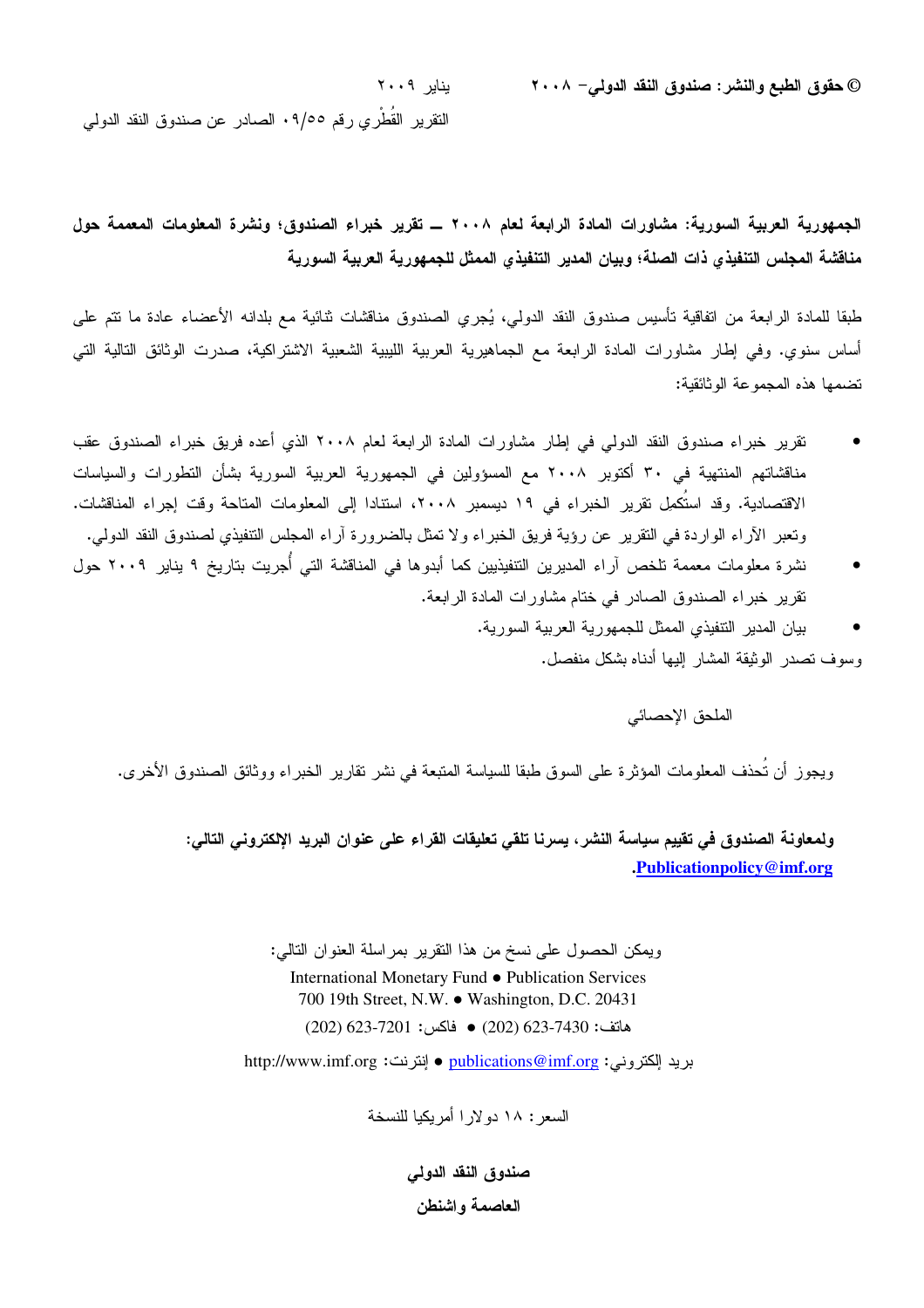## صندوق النقد الدولمي

# الجمهورية العربية السورية

## تقرير خبراء الصندوق حول مشاورات المادة الرابعة لعام ٢٠٠٨

### **Staff Report for the 2008 Article IV Consultation**

أعده الخبر اء الممثلون للصندوق في المشاور ات مع الجمهورية العربية السورية لعام ٢٠٠٨

بموافقة أدم بينيت وديفيد مارستون

۱۹ دیسمبر ۲۰۰۸

- عُقدت المناقشات المقررة في إطار مشاورات المادة الرابعة لعام ٢٠٠٨ في دمشق خلال الفترة ١٥-٣٠ أكتوبر ٢٠٠٨. وضم فريق البعثة الموفدة من الصندوق السادة خالد صقر (رئيسا) وجمعة دريدي وماريوز ساملينسكي ومعتز السعيد والسيدة ميترًا فرح بخش (وجميعهم من إدارة الشرق الأوسط وأسيا الوسطى)، والسيد سامي جدع (من إدارة الأسواق النقدية والرأسمالية)، والسيد سمير الضاهر (من البنك الدولي). وقد حضرت الاجتماعات السيدة وفاء عبد العاطي (من مكاتب المديرين التتفيذيين)، وشارك في المناقشات المعنية بالسياسات السيد أدم بينيت (من إدارة الشرق الأوسط وأسيا الوسطى).
- واجتمع أعضاء البعثة مع معالي الدكتور عبدالله الدردري نائب رئيس الوزراء للشؤون الاقتصادية، ومعالي الدكتور محمد الحسين وزير المالية، ومعالي الدكتور سعدالله أغة القلعة وزير السياحة، ومعالي الدكتور أديب ميالة حاكم مصرف سورية المركزي، وممثلي المؤسسات المالية والمنظمات غير الحكومية.
- وكانت مشاورات المادة الرابعة السابقة قد اختُتِمت في ٣١ بولبو ٢٠٠٧، ويمكن الاطلاع على تقرير الخبراء ونشرة المعلومات المعممة التي تلخص مناقشة المجلس التنفيذي ذات الصلة في الموقع الإلكتروني http://www.imf.org/external/pubs/cat/longres.cfm?sk=21272.0 :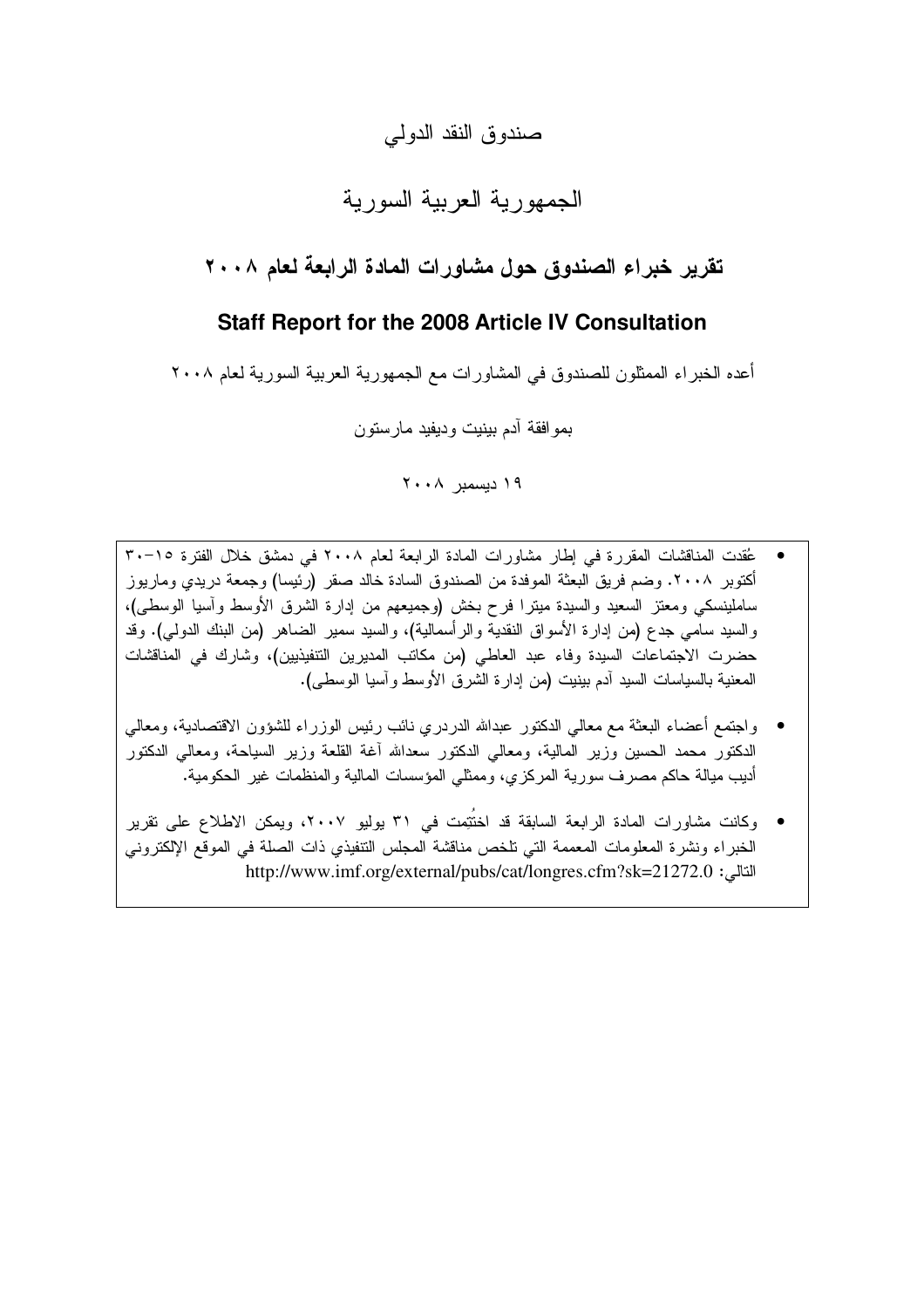#### المحتويات

| ŋ<br>$\bullet$ |
|----------------|
|----------------|

| $\mathbf{\breve{v}}$ |                                                                   | ملخص واف          |
|----------------------|-------------------------------------------------------------------|-------------------|
| ٥                    | أولا __ الخلفية وأخر النطورات                                     |                   |
| ۱۱                   | ثانيا __ مناقشات السياسات                                         |                   |
| $\setminus$          | ألف ـــ الأفاق والمخاطر                                           |                   |
| ۲ (                  | باء _ سياسة المالية العامة                                        |                   |
| $\gamma$             | جيم _ إصلاح السياسة النقدية والقطاع المالمي                       |                   |
| $\frac{1}{2}$        | دال ـــ قضايا القطاع الخارجي                                      |                   |
| 1٦                   | هاء– الإصلاحات الهيكلية وقضايا أخرى                               |                   |
|                      |                                                                   |                   |
| ۱٦                   | ثالثا – نقييم خبراء الصندوق                                       |                   |
|                      |                                                                   | الإطارات          |
| ٩                    | صعود وهبوط النفط في الاقتصاد السوري                               | $\rightarrow$     |
| ١.                   | أهم استتناجات ونوصيات برنامج نقييم القطاع المالبي لعام ٢٠٠٨       | $-\tau$           |
| ه ۱                  | نقييم سعر الصرف                                                   | $-\tau$           |
|                      |                                                                   | الأشكال البيانية  |
| $\circ$              | إنتاج النفط وصافى الصادرات النفطية                                | $\rightarrow$     |
| ٧                    | المؤشرات المقارنة الإقليمية للوساطة المالية، ٢٠٠٧                 | $-\tau$           |
| ٨                    | النطورات الاقتصادية الكلية                                        | $-\tau$           |
| ۲ (                  | الآفاق في الأجل المتوسط                                           | $-\,\xi$          |
|                      |                                                                   | الجداول           |
| $\mathbf{y}$ .       | مؤشرات اقتصادية مختارة، ٢٠٠٤–٢٠٠٩                                 | $-1$              |
| $\mathbf{y}$         | ملخص عمليات المالية العامة، ٢٠٠٤-٢٠٠٩ (% من إجمالي الناتج المحلي) | $-\mathfrak{f}$ ۲ |
| ۲۳                   | ملخص عمليات المالية العامة، ٢٠٠٤-٢٠٠٩ (بمليارات الليرات السورية)  | ۲ب−               |
| ۲٤                   | المسح النقدي، ٢٠٠٤-٢٠٠٩                                           | $-\mathfrak{r}$   |
| $\mathbf{y}$         | ميزان المدفوعات، ٢٠٠٤-٢٠١٣                                        | $-\,\xi$          |

| $\mathsf{Y} \mathsf{V}$ | الإطار الاقتصادي الكلي في الأجل المتوسط، ٢٠١٤–٢٠١٣ | $-\circ$ |
|-------------------------|----------------------------------------------------|----------|
| 79 A                    | مؤشرات السلامة المالية للقطاع المصرفي، ٢٠٠٦–٢٠٠٨   |          |
|                         | هيكل النظام المالبي، ٢٠٠٧–٢٠٠٨                     | $-\vee$  |

الملحق

الأول: مسودة نشرة المعلومات المعم

 $\epsilon$ مة المستقبل المستقبل المستقبل المستقبل المستقبل المستقبل المستقبل المستقبل المستقبل المستقبل المستقبل المستقبل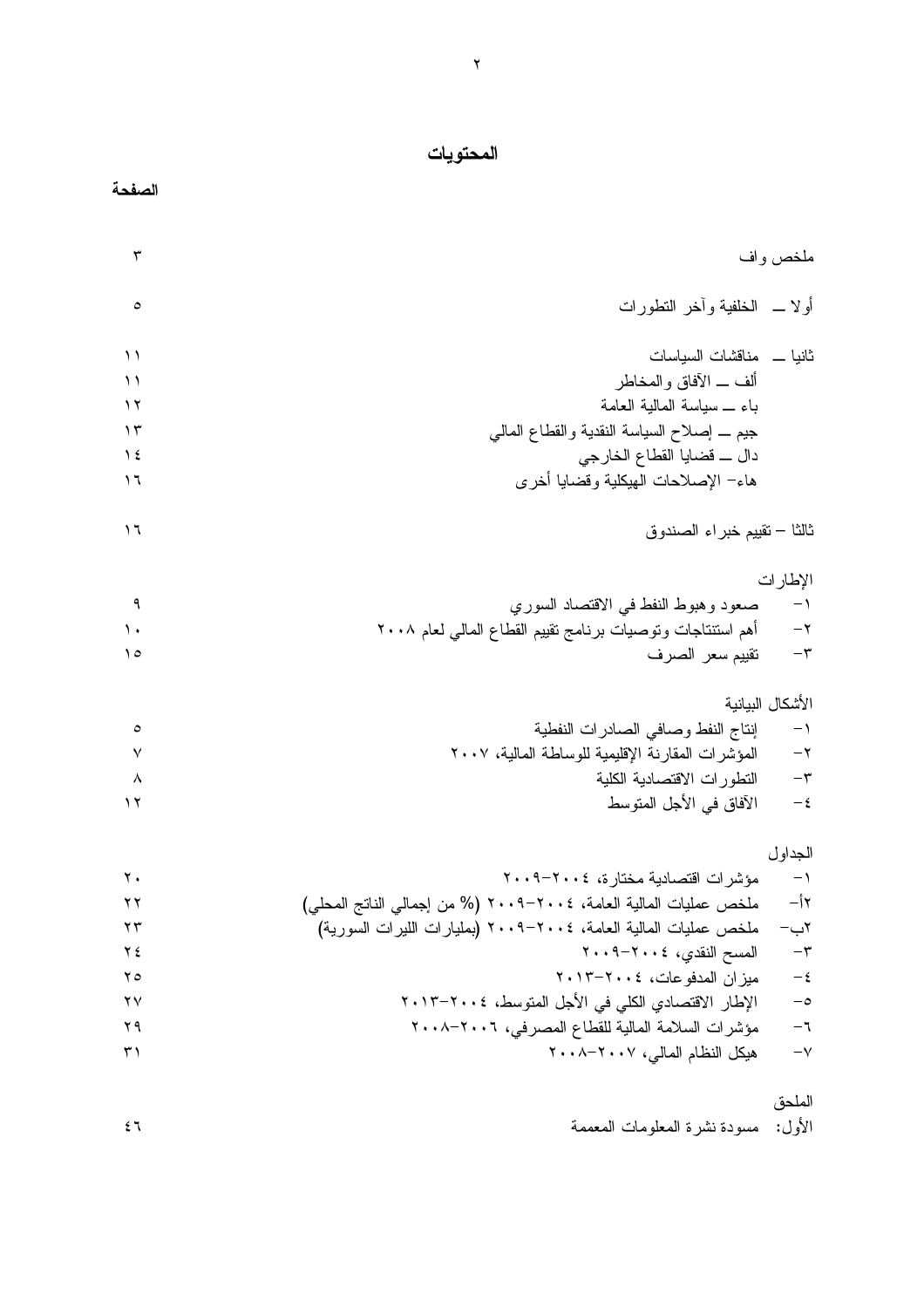#### ملخص واف

خلفبة

- **ظل التعافي الاقتصادي الذي بدأ في عام ٢٠٠٤ مستمرا في عام ٢٠٠٧،** مع نمو إجمالي الناتج المحلي غير النفطي بأكثر من ٥%. وقد أعان على ذلك ما تم إحرازه من نقدم في نتفيذ الإصلاحات وارتفاع الطلب الإقليمي على الصـادرات السورية غير النفطية. غير أن إنتاج النفط استمر في اتجاه هبوطي. واتسع عجز المالية العامة والعجز الخارجي بصورة طفيفة ليصل إلى مستويات لا يزال من الممكن الاستمرار في تحملها، واستمر صافي الموجودات الأجنبية في مستويات مطمئنة.
- ويُتوقع أن يكون أثر التطورات المعاكسة الجارية حاليا على الصعيدين العالمي والإقليمي طفيفا نسبيا  $\bullet$ **على الاقتصاد السوري ف**ي الأجل القصير. ويرجَّح أن نتبدى هذه الآثار في نراجع الاستثمار الأجنبي المباشر وتحويلات العاملين في الخارج والطلب على الصادرات السورية من منطقة الخليج.
- ويُتوقع أن تتحسن الآفاق على الأجل المتوسط مع بدء نعافي الاقتصادات العالمية والإقليمية، مع نسار ع ونيرة النمو غير النفطي لنصل إلى ٦,٥% نقريبا في عام ٢٠١٣. ويُتوقع أن يثبُت عجز المالية العامة وعجز الحساب الجاري والخارجي في حدود مستويي ٣ و ٥٤%، على الترنيب. ونتوقف هذه الآفاق الإيجابية على المثابرة في النهوض بإصلاحات المالية العامة والإصلاحات الهيكلية وتحسُّن الظروف العالمية في الأجل المتوسط.

أهم قضايا السياسات والتوصيات

- **يتعين استمرار ضبط أوضاع المالية العامة.** من الضروري مواصلة خفض الدعم على البترول، وتكثيف العمل التحضيري لبدء تطبيق ضريبة القيمة المضافة في عام ٢٠١٠، ومواصلة تشديد الإنفاق العام، وفي الوقت نفسه تشجيع اتفاقات الشراكة بين القطاعين العام والخاص للاستثمار في البنية التحتية، مع تقديم ضمانات كافية.
- حدد برنامج تقييم القطاع المالي أولويات إصلاح القطاع المالي في الفترة المقبلة. وتشمل هذه الأولويات ضرورة إخضاع مصارف الدولة للتدقيق وإعادة هيكلتها؛ وبناء القدرات التنظيمية والرقابية وتعزيز إنفاذ التنظيمات؛ وتعزيز إطار السياسة النقدية بتحديث المصرف المركزي وإستحداث أدوات غير مباشرة للسياسة النقدية.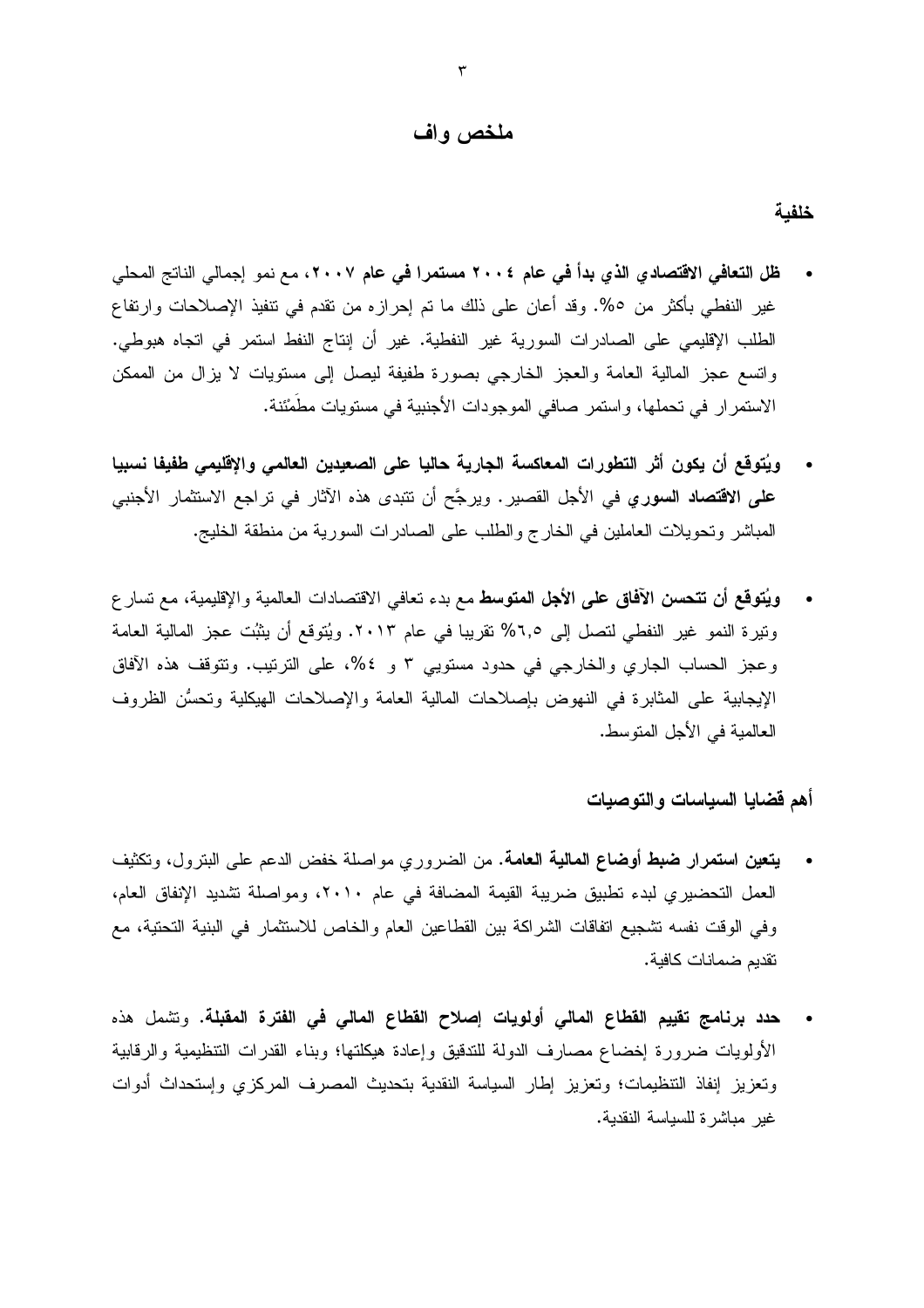- ويعد التحول في ربط العملة السورية قانونا من الدولار إلى وحدة حقوق السحب الخاصة مناسبا **لسورية.** ذلك أن زيادة مرونة القطع الأجنبي ندريجيا من شأنها أن تكون مفيدة، ولكن يتعين أن يسبقها استحداث أدوات غير مباشرة للسياسة النقدية.
- وينبغي أن تتواصل الجهود الرامية إلى التحول باتجاه اقتصاد السوق. ومن شأن تعزيز بيئة العمل عن  $\bullet$ طريق تحديث وتبسيط الإطار التتظيمي، والاستمرار في تحرير التجارة أن يساعد على تعزيز فرص النمو في الأجل المتوسط.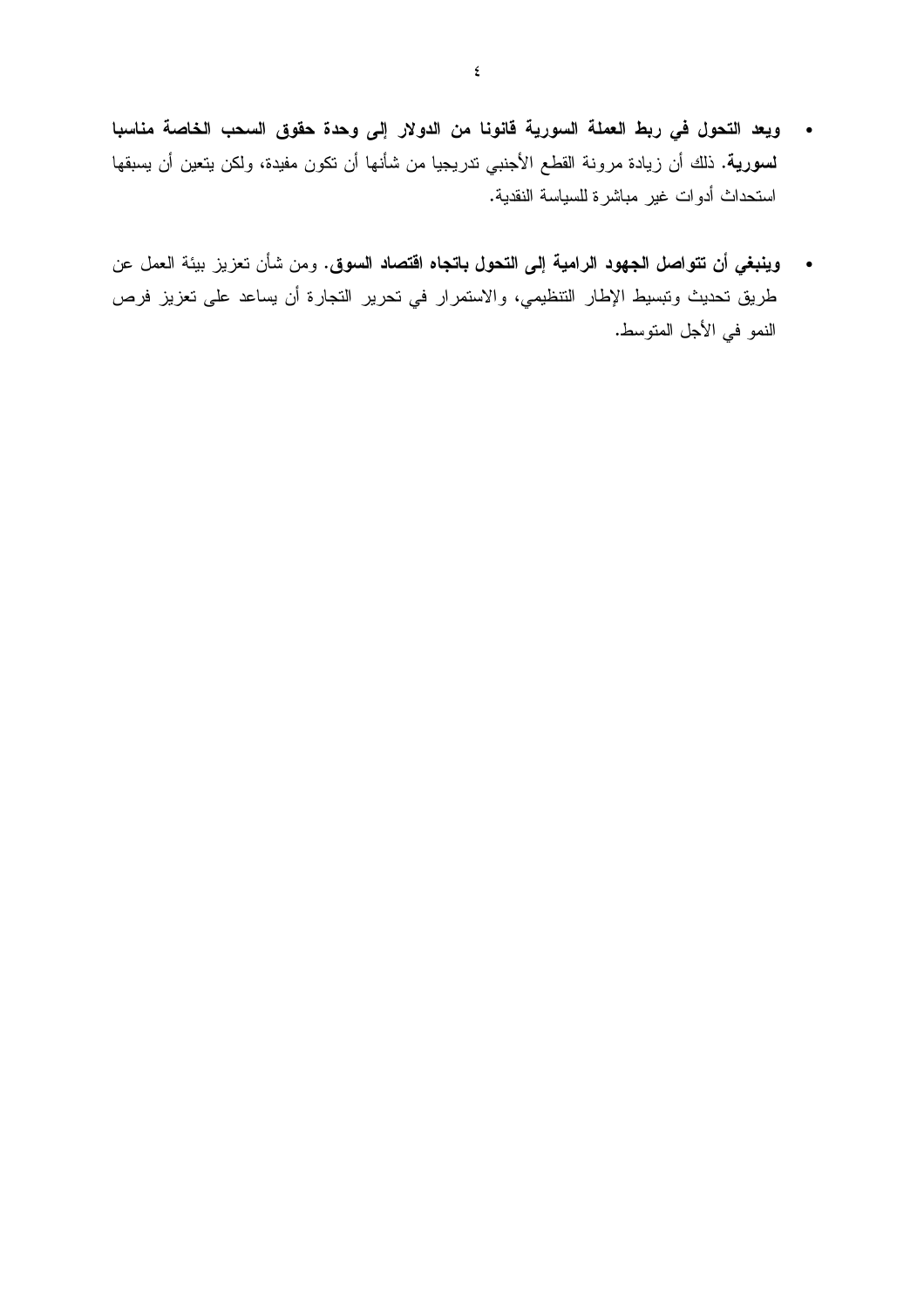أولا – الخلفية وآخر التطورات

١ – شهدت السنوات الأخير ة تعزيز الروابط السياسية والاقتصادية العالمية. فقد تحسنت العلاقات مؤخر ا مع الاتحاد الأوروبي عقب إقامة علاقات دبلوماسية مع لبنان. تابعه على ذلك قيام فرنسا، الرئيس الحالي للاتحاد الأوروبي، بإعطاء إشارات إيجابية بشأن التصديق على انفاق الشراكة مع سورية. غير أن عدد اللاجئين العراقيين الكبير في سورية لا يزال يشكل نحديات اقتصادية واجتماعية. ورغم أن وجود هؤلاء اللاجئين في سورية أسهم في النمو، فإنهم وضعوا قيدا على النفقات العامة ولا سيما فيما يتعلق بالدعم على البترول والغذاء، والتعليم والصحة والمرافق الخدمية. ومع استنفاد اللاجئين العراقيين لمدخراتهم، فإنهم قد يسعون للعثور على وظائف وبالنالبي زيادة الضغط على سوق العمل.

٢– وا**ستمر الأداء الاقتصادي الكلي لسورية قويا في مجمله. ويقدر نمو إجمالي الناتج المحلي غير** 



النفطي بنحو ٢% في عام ٢٠٠٧ على الرغم من نَأْثَرِ الزِّرِاعَةِ بِسِبِبِ سوءٍ أَحوِالِ الطَّقْسِ. واستَمرت كل القطاعات غير النفطية تقريبا في النمو بقوة. إلا أن النمو الكلي لم يسجل إلا ٤% نتيجة لتراجع إنتاج النفط. واستمرت هذه التطورات حتى عام ٢٠٠٨. وتشير البيانات الأولية إلى تحقق معدل نمو غیر نفطی مشابه لما تحقق فی عام ۲۰۰۷، علی الرغم من استمرار تراجع الإنتاج الزراعي، حيث حافظ فطاعا التشييد والخدمات على نوسعهما

السريع. ويُتوقع أن يصل النمو الكلَّى إلى نحو ٥%. وتسارعت ونيرة النضخم في عام ٢٠٠٨ لنصل إلى ١٧-٢٠ك% في منتصف العام، مقابل نسبة ٥% المبلغة في عام ٢٠٠٧. ولكن يُتوقع أن يتراجع التضخم في الربع الرابع من عام ٢٠٠٨، تماشيا مع انخفاض الأسعار العالمية، ويُتوقع أن يصل في المتوسط إلى نحو ١٥٪ للعام.

وفي حين اتسع عجز المالية العامة الكلي ليصل إلى نحو ٣,٥% من إجمالي الناتج المحلي في عام  $-{\bf r}$ ٢٠٠٧، تحسن العجز غير النفطي بصورة طفيفة. وتراجع الإيراد النفطي بنحو ٢% من إجمالي الناتج المحلَّى. وتراجعت أيضا المتحصلات غير النفطية، لتعكس جزئيا خفض التعريفات الجمركية. وانخفضت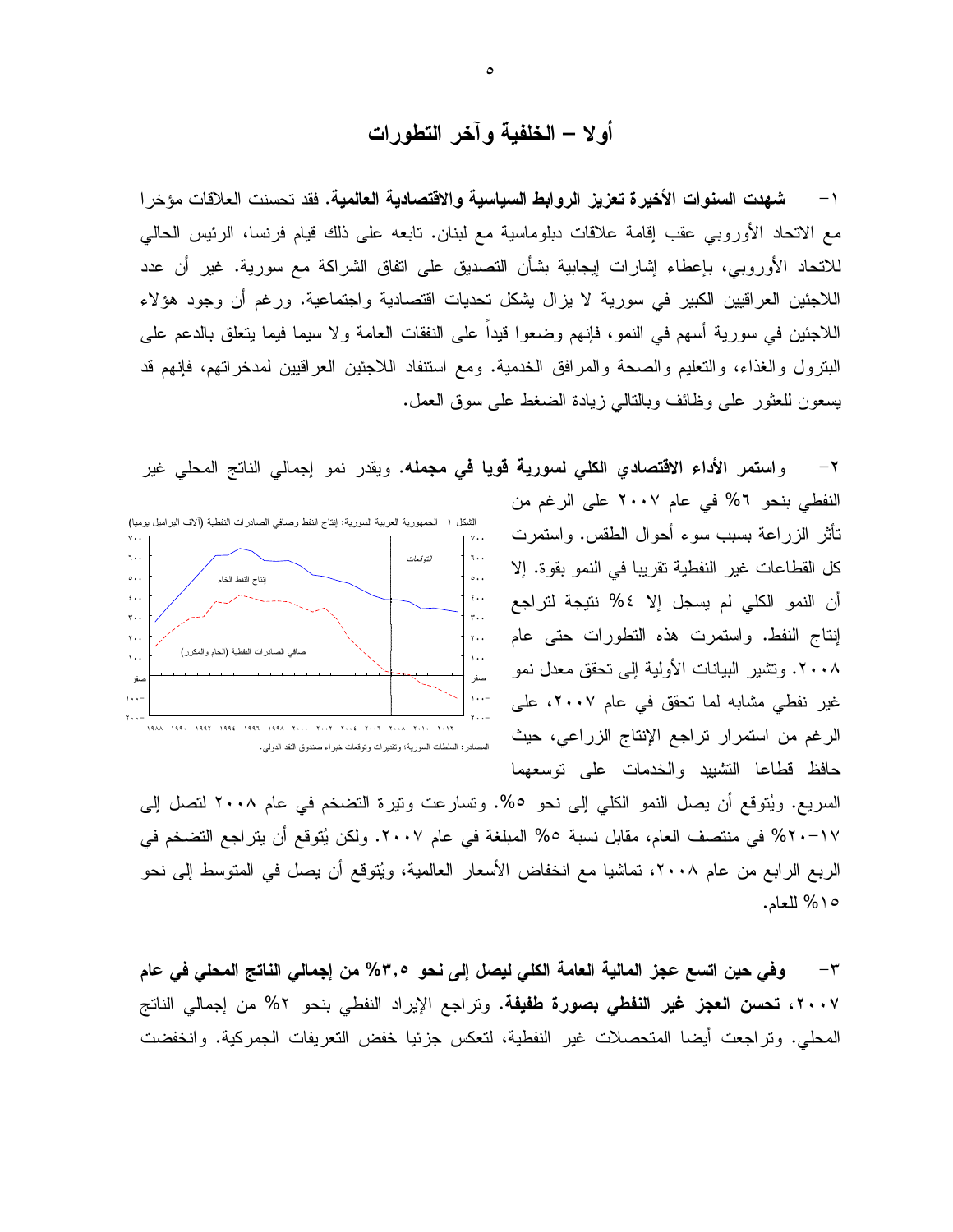المصروفات الجارية والرأسمالية بنحو ٥% من إجمالي الناتج المحلي في المجمل. وقد تحقق ذلك برغم الضغط على إنفاق الموازنة الناشئ عن العدد الكبير للاجئين العراقيين.

٤ – ويُتوقع أن يثبُت عجز المالية العامة في عام ٢٠٠٨ كنتيجة رئيسية لخفض الدعم على الوقود. وكانت السلطات قد شرعت في مايو ٢٠٠٨ في برنامج لإلغاء الدعم تدريجيا على البترول. فتم رفع أسعار البنزين والمازوت بنسبتي ٣٣% و ٢٤٠%، على الترتيب. ولتخفيف أثر ارتفاع سعر المازوت، أصدرت الحكومة قسائم لكل الأسر المعيشية السورية نتيح لمها شراء مازوت بحد أقصبي ١٠٠٠ لتر للأسرة الواحدة بسعر ٩ ليرات للنر. ' وتم رفع سعر زيت الوقود (الفيول)، الذي تستخدمه المنشآت الصناعية الكبيرة ومحطات الطاقة، بنسبة ٣٣% في ديسمبر ٢٠٠٨. وقد أدت زيادات الأسعار هذه والقيد الكلبي على الإنفاق إلى استمرار تضبيق العجز غير النفطي بصورة محدودة على الرغم من استمرار تراجع إيرادات الجمارك نتيجة لأثر خفض التعريفات في عام ٢٠٠٧ عن العام كله.

ويُتوقع أن يتسع عجز الحساب الجار ٍ الخارجي ليصل إلى نحو ٤ % من إجمالي الناتج المحلي في  $-$ 0 عام ٢٠٠٨، مقابل ٣,٣% في عام ٢٠٠٧. فقد أصبح صافي الميزان النفطي (بعد خصم حصة الشركاء الأجانب) سالبا نتيجة لتراجع الإنتاج وارتفاع الاستهلاك المحلي. إلا أن الصادرات غير النفطية والسياحة وتحويلات العاملين بالخارج نمت بسرعة نتيجة لقوة الطلب الإقليمي عليها وإرخاء الضوابط على القطع الأجنبي. واستقر صافي الموجودات الأجنبية الرسمية عند مستوى يقارب ١٧ مليار دولار أمريكي (عشرة شهور من الواردات). وارتفع سعر الصرف الفعلي الحقيقي لليرة السورية بنسبة ٤% في عام ٢٠٠٧، ونحو ٩% في الأرباع الثلاثة الأولى من عام ٢٠٠٨ نتيجة للأثر المجتمِع في ارتفاع معدلات التضخم وارتفاع قيمة الليرة الاسمية مقابل الدولار.

**وتنمو النقود بمعناها الواسع تماشيا مع إجمالي الناتج المحلي الاسمي.** وقد عكس هذا النمو  $-7$ بالدرجة الأولى النوسع في الائتمان المحلي. فقد زاد الائتمان المقدم للمؤسسات العامة بنحو ٤٠% في عام ٢٠٠٧ و ٢٠% في النصف الأول من عام ٢٠٠٨ (على أساس سنوي مقارن)، على نحو عكس زيادة منطلبات النمويل للمؤسسات التي نقدم الدعم على الوقود والسلع الأخرى. وبلغ الائتمان المقدم للقطاع الخاص

<sup>&#</sup>x27; هذه القسائع غطت نحو ٤,٤ مليون طن، وهو ما يعادل نقريبا كمية إنتاج المازوت المحلي. غير أن نكلفة الدعم على النفط زادت نتيجة للزيادة الحادة في الأسعار العالمية خلال الشهور الثمانية الأولى من عام ٢٠٠٨.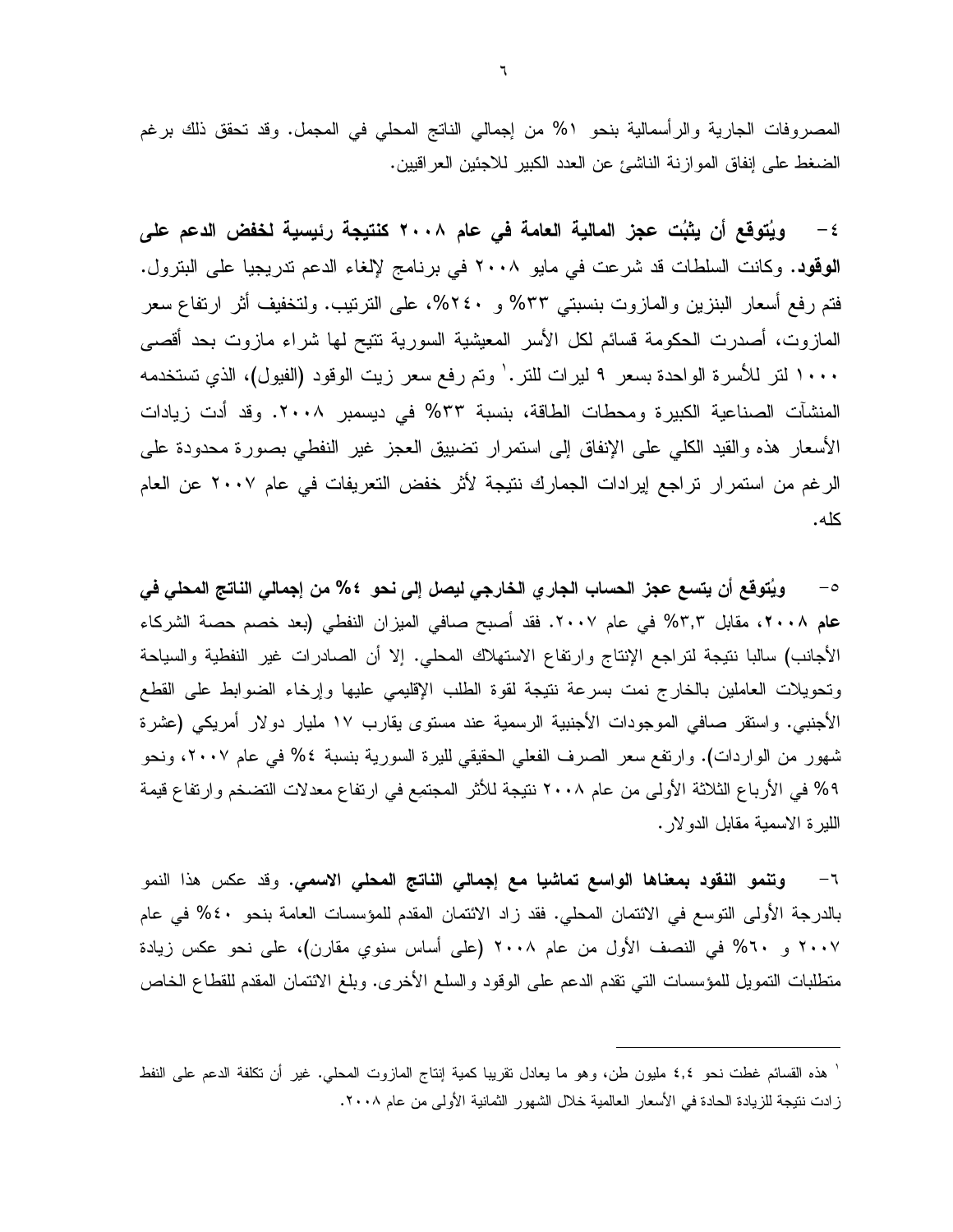نحو ٢٠% في عام ٢٠٠٧ ويُتوقع أن يسجل ٢٥% في عام ٢٠٠٨. واستمرت أسعار الفائدة منخفضة، وأصبحت سالبة إلى حد كبير بالقيمة الحقيقية مع ارتفاع مستويات التضخم في عام ٢٠٠٨.

ولا تزال الوساطة المالية منخفضة بالمعايير الإقليمية. وقد ظل الائتمان المقدم للقطاع الخاص نحو  $-\vee$ حوالي ١٥% من إجمالي الناتج المحلي منذ الشكل ٢- الجمهورية العربية السورية: المؤشرات المقارنة الإقليمية للوساطة المالية، ٢٠٠٧ الانتمان للقطاع الخاص/إجمالي النانتج المحلي■<br>النقود بمعناها الواسع/إجمالي النانتج المحلي عام ٢٠٠٥. وكانت نسبة النقود بمعناها  $\mathbf{y}$ . الواسع إلى إجمالي الناتج المحلي نحو ٦٥%  $\mathbf{r}$ . في نهاية ٢٠٠٧. ١ö

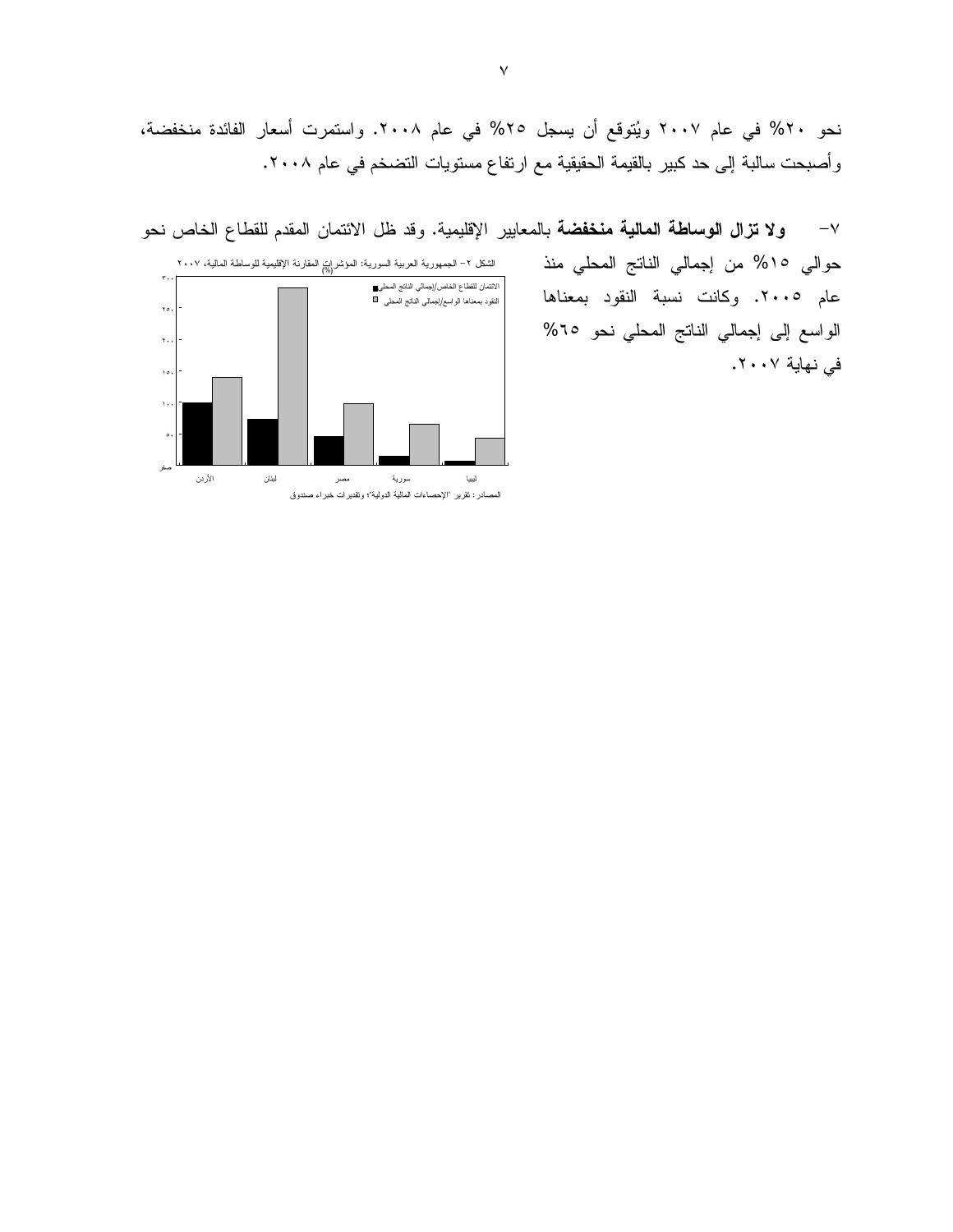

الشكل ٣– الجمهورية العربية السورية: النطورات الاقتصادية الكلية

المصادر : السلطات السورية؛ وحسابات ونوقعات خبر اء صندوق النقد الدولمي.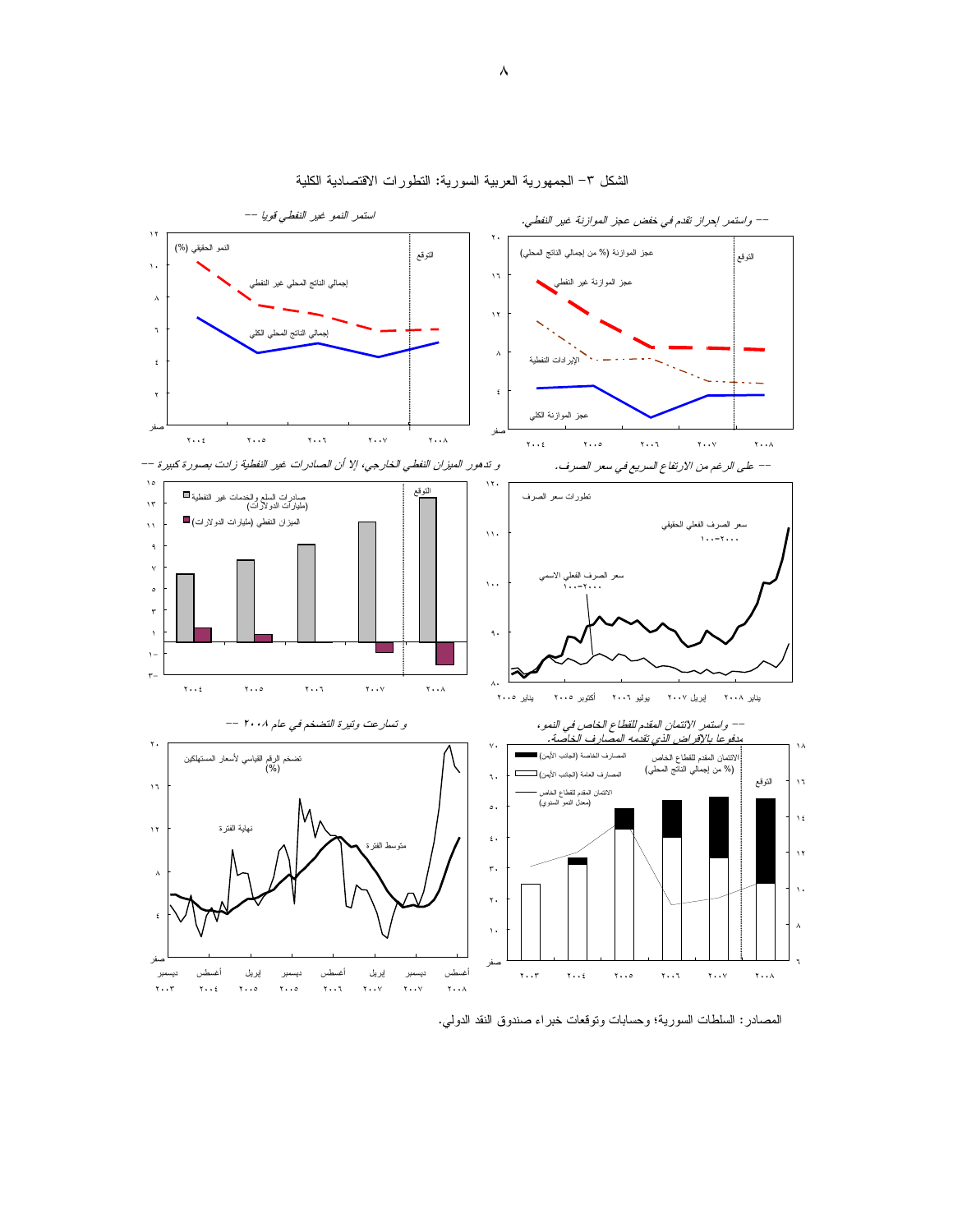#### الإطار ١– صعود وهبوط النفط في الاقتصاد السوري

**شهدت فترة السبعينيات–التسعينيات اكتشافات نفط كبيرة في سورية.** وازداد إنتاج النفط من نحو ٢٥٠ ألف برميل يوميا في منتصف الثمانينيات إلى نحو ٦٥٠ ألف برميل يوميا في عام ١٩٩٥. ونتيجة لذلك، بلغ إسهام النفط في إجمالي الناتج المُعطى وإيراد المالية العامة والصادرات ٣٤ و ٣٥ و ٢٥% على الترتيب في ذلك العام.



المصادر : السلطات السورية؛ وتقديرات وتوقعات خبراء صندوق النقد الدولي.

غير أن الاحتياطيات النفطية التي تملكها سورية أقل من احتياطيات معظم البلدان المصدرة للنفط في المنطقة. وكانت احتياطياتها المثبتة من النفط في أكتوبر ٢٠٠٨ والبالغة ٢,٥ مليار برميل تعادل تقريبا نصف احتياطيات عمان وأقل من 6٣ من احتياطيات الكويت.

ومنذ عام ١٩٩٥، وإنتاج سورية من النفط في اتجاه هبوطي بينما استهلاكها المحلي من الطاقة آخذ في الزيادة. ونتيجة لذلك، أصبحت سورية مستوردا صافيا للنفط مرة أخرى اعتبارا من عام ٢٠٠٧. وفي ذلك العام، أظهر "المبزان النفطي الكلي"، والذي هو صافي ميزان تجارة النفط مخصوما منه المدفوعات المستحقة لشركات النفط الأجنبية، عجزا مقداره ٢,٤% من إجمالي الناتج المحلي.

وفي محاولة لعكس هذه الاتجاهات، تكثَّف الحكومة جهودها منذ بداية العقد الحالي لزيادة عمليات الاستكشاف في سورية. وتم الإعلان عن جولات عطاءات متعاقبة لاستكشاف أكثر من ٢٠ كتلة في سورية. وساعد وصول عدد كبير من شركات النفط المستقلة خلال السنوات الأربع الماضية على إبطاء نراجع الإنتاج. غير أن السلطات نتوقع استمرار تراجع الإنتاج في السنوات المقبلة، ليصل إلى أدنى مستوياته وهو نحو ٣٠٠ ألف برميل يوميا في عام ٢٠٢٥ ويظل ثابتا عند ذلك الحد. وفي ظل مستويات الإنتاج هذه، فإن الاحتياطيات الحالية القابلة للاستغلال ستنفد بحلول العام ٢٠٣٠.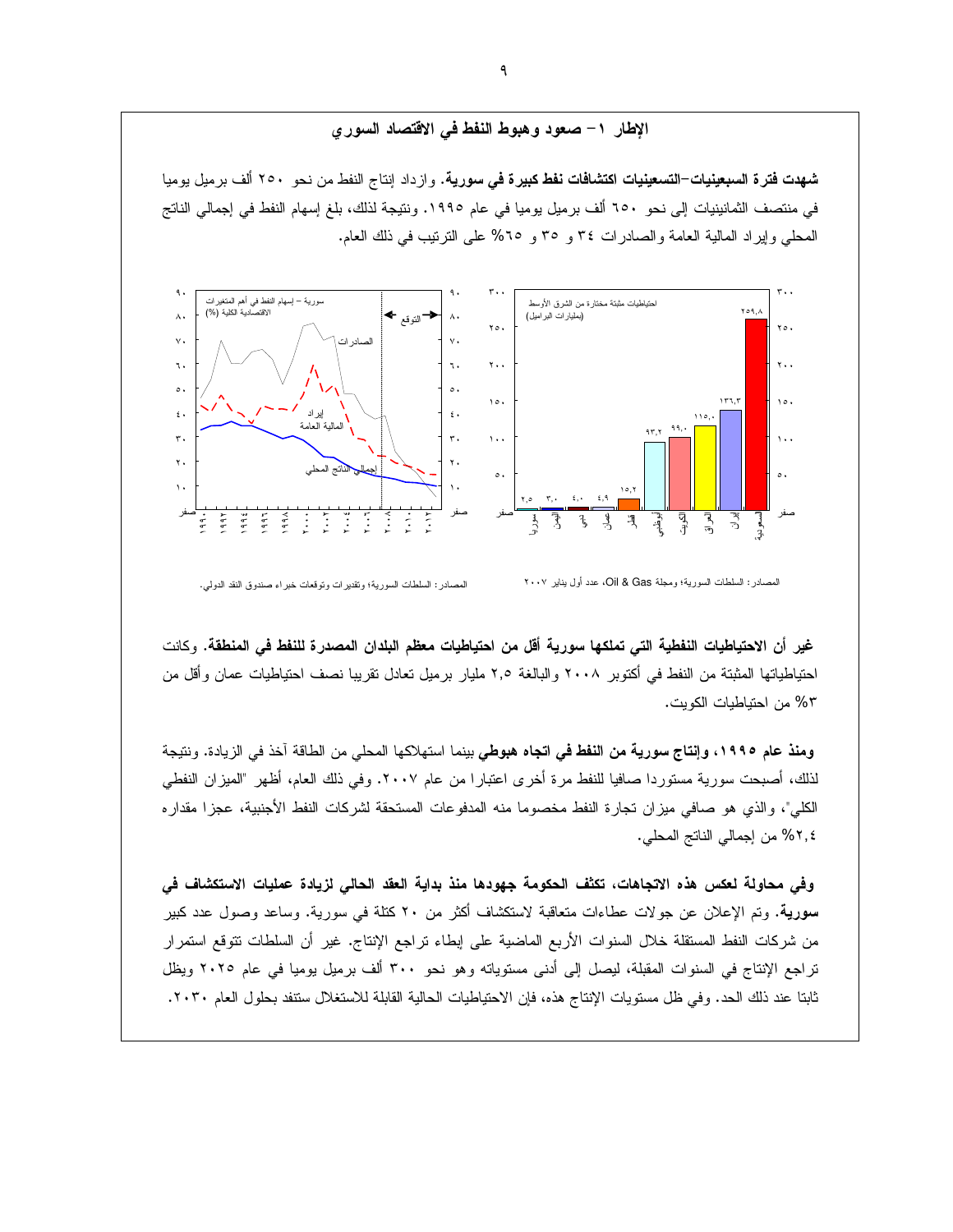٨− و **تتمتع المصار ف الخاصة بر سملة جيدة.** فقد كانت نسبة كفابة ر أس المال الكلبة لدبها حسب الببانات المبلغة نحو ١٣% في منتصف عام ٢٠٠٨، مقارنة بالحد الأدنى الإلزامي الذي يشترطه مصرف سورية المركزي وهو ١٢%. وبلغت نسبة القروض المتعثرة المبلَّغة نحو ٥% من مجموع قروض كل المصارف بنهاية عام ٢٠٠٧. ولا نزال بيانات تصنيف قروض المصارف العامة ضعيفة، الأمر الذي يحول دون إجراء حسابات ذات معنى لنسبة كفاية ر أسمالها أو نسبة قر و ضبها المتعثر ة (الإطار ٢).

الإطار ٢– أهم استنتاجات وتوصيات برنامج تقييم القطاع المالي لعام ٢٠٠٨

لا يزال النظام المالي خاضعا لهيمنة المصارف العامة، التي تملك في حيازتها ٨٠% من الموجودات المصرفية. وقد نمت المصارف الخاصة بونيرة سريعة منذ ترخيصها للمرة الأولى في عام ٢٠٠٤. وبدأ ترخيص شركات تأمين خاصة في عام ٢٠٠٥. وسوف بنم فتح سوق للأوراق المالية في عام ٢٠٠٩. ويتعين نقوية نظام الدفع والنسوية.

**ويفتقر مصرف سورية المركزي إلى أدوات السياسة النقدية الفعالة كما يفتقر إلى الاستقلالية.** ولا توجد أذون لإجراء عمليات سوق مفتوحة كما لا نوجد تسهيلات دائمة. وإضافة إلى ذلك، لا يسيطر المصرف بالكامل على الاحتياطيات الدولية، بل يحتفظ المصرف التجاري السوري بجزء كبير منها.

**وهناك إطار رقابي وتنظيمي أساسي موضوع، غير أنه يتعين تعزيز إنفاذه.** وينبغي أن يعزز مصرف سورية المركزي الرقابة على المصارف العامة.

وتقف أوجه القصور الخطيرة في البيانات عائقا يحول دون تقييم سلامة النظام المصرفي. وتتمتع المصارف الخاصة ومصرف سورية المركزي برسملة جيدة، غير أن الربحية منخفضة بوجه عام. ولا يتم إخضاع الكشوف المالية للمصارف العامة للندقيق وفق المعابير الدولية.

ويعكن أن تنشأ المخاطر للمصارف العامة من احتمالات ضعف الميز انيات العمومية وانخفاض الرسملة وضعف الربحية الأساسية وتخلف ممارسات العمل. أما ا**لمصارف الخاصة**، فيمكن أن تتشأ مخاطرها من النمو السريع الذي شهدته مؤخرا، ودخولها في خطوط عمل جديدة لم تختبر ، وارتفاع تركيز القروض في حافظاتها المصرفية.

**وأهم توصيات برنامج تقييم القطاع المالمي هي: (١) النَعجيل بنَحديث** وإصلاح مصرف سورية المركزي، بسبل من بينها تعزيز قدراته البحثية، وتقوية إدارة مخاطر القطاع المالي لديه، وتطوير سوق الدين، وتحويل احتياطيات القطع الأجنبي الرسمية الموجودة في حيازة المصرف النجاري السوري إليه؛ (٢) إنشاء إدارة سيولة نُظْمَية باستحداث أدوات وأسواق للنقد والقطع الأجنبي؛ (٣) بناء قدرات نتظيمية ورقابية كافية؛ (٤) إخضاع مصارف الدولة لعملية ندقيق تشخيصية شاملة، وإعداد مؤشرات سلامة مالية موثوقة لهذه المصارف، وإعادة هيكلتها.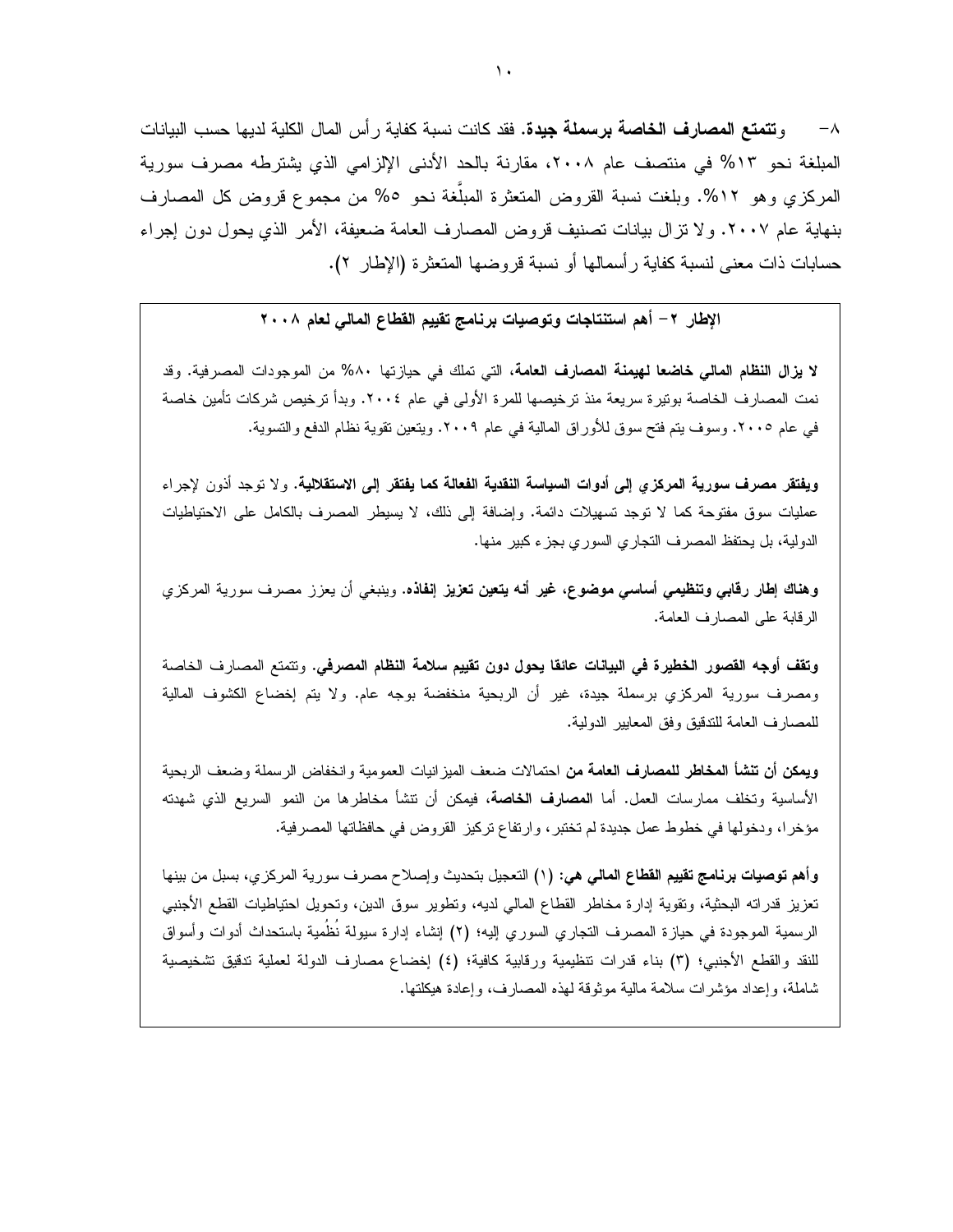### ثانيا – مناقشات السياسات

تركزت مناقشات السياسات حول: (١) سياسات وإصلاحات المالية العامة المطلوبة لتعويض تراجع  $-9$ الإيراد النفطي؛ (٢) السياسة النقدية وسياسة سعر الصرف؛ (٣) الإصلاحات الهيكلية التي تستهدف تعزيز أفاق النمو في الأجل المنوسط، مع النأكيد على القطاع المالي.

### ألف – الآفاق والمخاطر

١٠– يُتوقع ألا تتأثَّر آفاق النمو في الأجل القصير بالظروف العالمية المعاكسة الحالية إلا بصورة طفيفة. ولا يبدو أن ندهور الظروف المالية الدولية قد أثر على القطاع المالي السوري، نظرا لمحدودية نكامله في النظام العالمي ولأن لوائح مصرف سورية المركزي نحد بصرامة من انكشاف المصارف لمخاطر القطع الأجنبي. غير أن المرجَّح أن نتأثَّر سورية بصورة غير مباشرة بتباطؤ النشاط الاقتصادي في المنطقة نتيجة لوجود روابط مالية عالمية مع بلدان أخرى في المنطقة، ولا سيما بلدان الخليج؛ وقد يتراجع الاستثمار الأجنبي المباشر وتحويلات العاملين بالخارج والطلب على الصادرات السورية من هذه البلدان.<sup>7</sup> ويُتوقع تبعا لذلك أن يتباطأ النمو غير النفطي بنحو نقطة مئوية واحدة (ليصل إلى نحو ٥%) خلال العامين القادمين." ويُتوقع أن يتحسن الحساب الجاري الخارجي بصورة طفيفة نظرا لأن تكلفة صافى الواردات البترولية ينبغي أن نتخفض نتيجة لتراجع أسعار النفط. ويُتوقع أن يضيق عجز المالية العامة نتيجة لخفض الدعم على الوقود.

<sup>`</sup> يُتوقع أن يكون أثر الظروف الإقليمية المعاكسة على سورية طفيفا نسبيا نظرا لأن التدفقات الواردة من المنطقة إليها لم تكن قد زادت تماشيا مع زيادة أسعار النفط ولا نزال في قاعدة منخفضة. وعلى سبيل المثال، زادت نحويلات العاملين في الخارج إلى سورية منذ عام ٢٠٠٥ بمتوسط سنوي أقل من ٣%. ويُتوقع أن يصل الاستثمار الأجنبي المباشر والسياحة إلى نحو ٢ مليار دولار أمريكي و ٣٫٥ مليار دولار أمريكي على الترتيب في عام ٢٠٠٨. وهذه المستويات تعد دون إمكانات سورية، التي لا نزال مقصدا منخفض النكلفة نسبيا للاستثمار الأجنبي المباشر والسياحة وفق المعايير الإقليمية والدولية.

<sup>&</sup>lt;sup>7</sup> هذا التوقع للنمو غير النفطي يعكس حدوث تباطؤ أقوى في معظم القطاعات، غير الزراعة، استجابة لتراجع الآفاق العالمية. ومن ناحية أخرى، يُتوقع أن يشهد الإنتاج الزراعي، الذي يمثل نحو ٢٥% من إجمالي الناتج المحلي غير النفطي، انتعاشا مطردا بعد الانخفاض التراكمي الذي بلغ حسب التقدير ات نحو 10% خلال السنتين الماضيتين.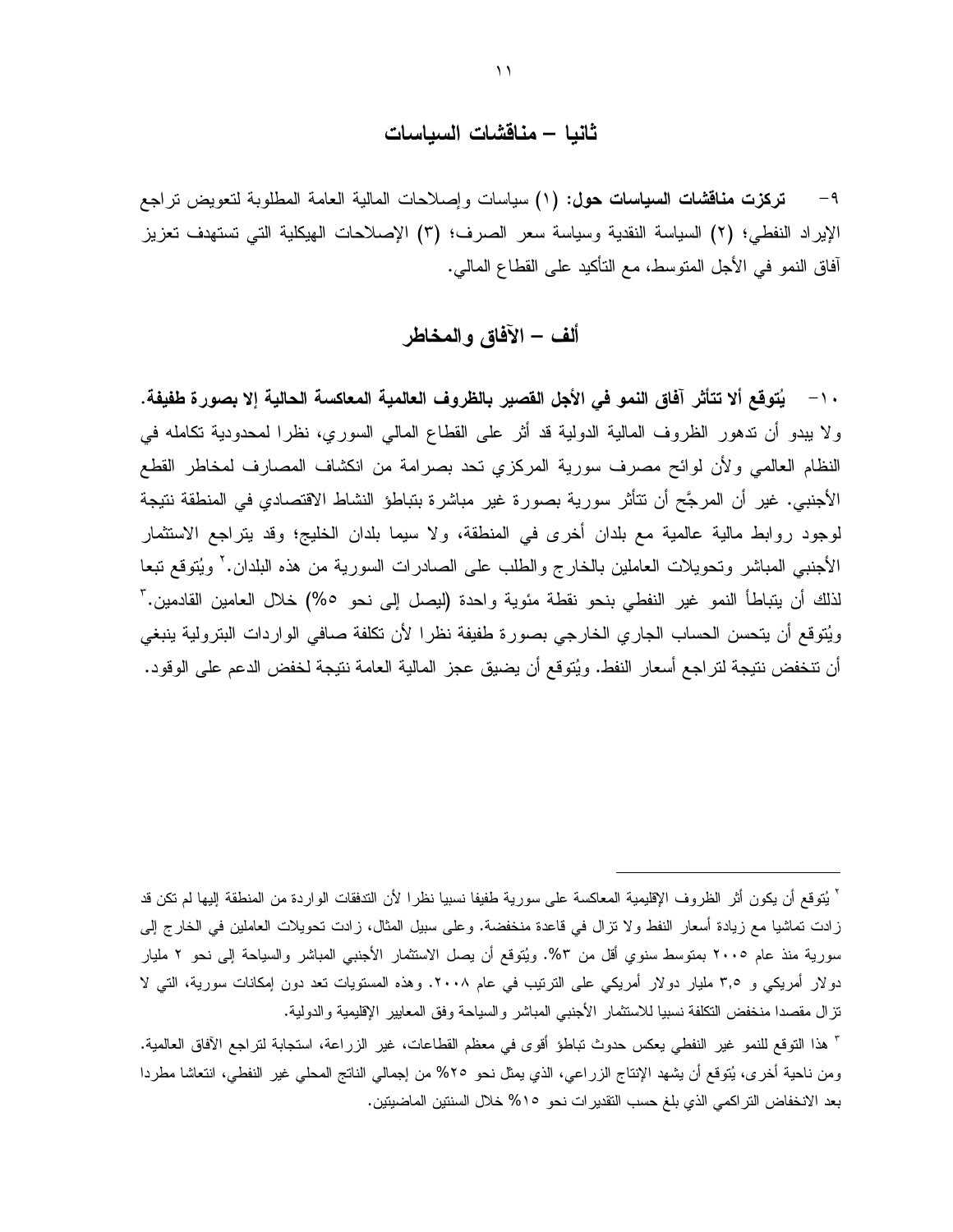

أن نتسارع ونيرة إجمالي الناتج المحلي غير النفطي تدريجيا ليصل إلى ٦,٥% بحلول عام ٢٠١٣. ويُتوقع أن يثبُت عجز الحساب الجاري الخارجي عند مستوى ٤% تقريبا من إجمالي الناتج المحلي، وأن يثبت عجز المالية العامة في حدود ٥٣. غير أن هذه الآفاق تخضع لقدر كبير من مخاطر النتائج دون المتوقعة في حال وهنت جهود إصلاحات المالية العامة والإصلاحات الهيكلية السورية، أو استمرت ظروف الطقس

السيئة المؤثِّرة على الزراعة، أو زاد عمق التباطؤ الاقتصادي في المنطقة.

باء – سباسة المالية العامة

١٢ – تهدف السلطات إلى مواصلة تحسين ميزان المالية العامة غير النفطي، لتوفيق وضعها مع انخفاض الإنتاج النفطي. وتحقيقا لهذه الغاية، عزمت السلطات على إلغاء الدعم على الوقود بالكامل بحلول عام ٢٠١٠. ولم يتقرر بعد ما إذا كان توزيع قسائم الوقود سيستمر في السنوات المقبلة. وتعي السلطات أن سوقا ثانوية قد نشأت للاتجار غير المشروع في هذه القسائم. ولذلك فإنها ندرس فكرة الانتقال إلى شكل من أشكال التحويلات النقدية الموجهة للمستحقين. وتعتزم السلطات أيضا مواصلة نقييد كل من المصروفات الجارية والرأسمالية. وتدليلا على هذه الغاية، تشير المعلومات الأولية عن موازنة عام ٢٠٠٩ إلى انخفاض الإنفاق بصور ة محدودة بالقيمة الحقيقية.

١٣ - ويجر ى حاليا إحراز تقدم جيد في العمل التحضير ى لفرض ضريبة القيمة المضافة. إلا أن استحداث هذه الضريبة، التي كان من المعتزم فرضها في بادئ الأمر في عام ٢٠٠٩، قد تأجل إلى يناير ٢٠١٠. ويُعزى ذلك جزئيا إلى رغبة السلطات في نفادي الإسهام في الضغوط التضخمية ولا سيما مع ما يجري الآن من إلغاء تدريجي للدعم على الوقود. وتحرص الحكومة أيضا على استكمال العمل التحضيري الكافي لضمان استعداد الإدارة الضريبية والجمهور لاستحداث هذه الضريبة.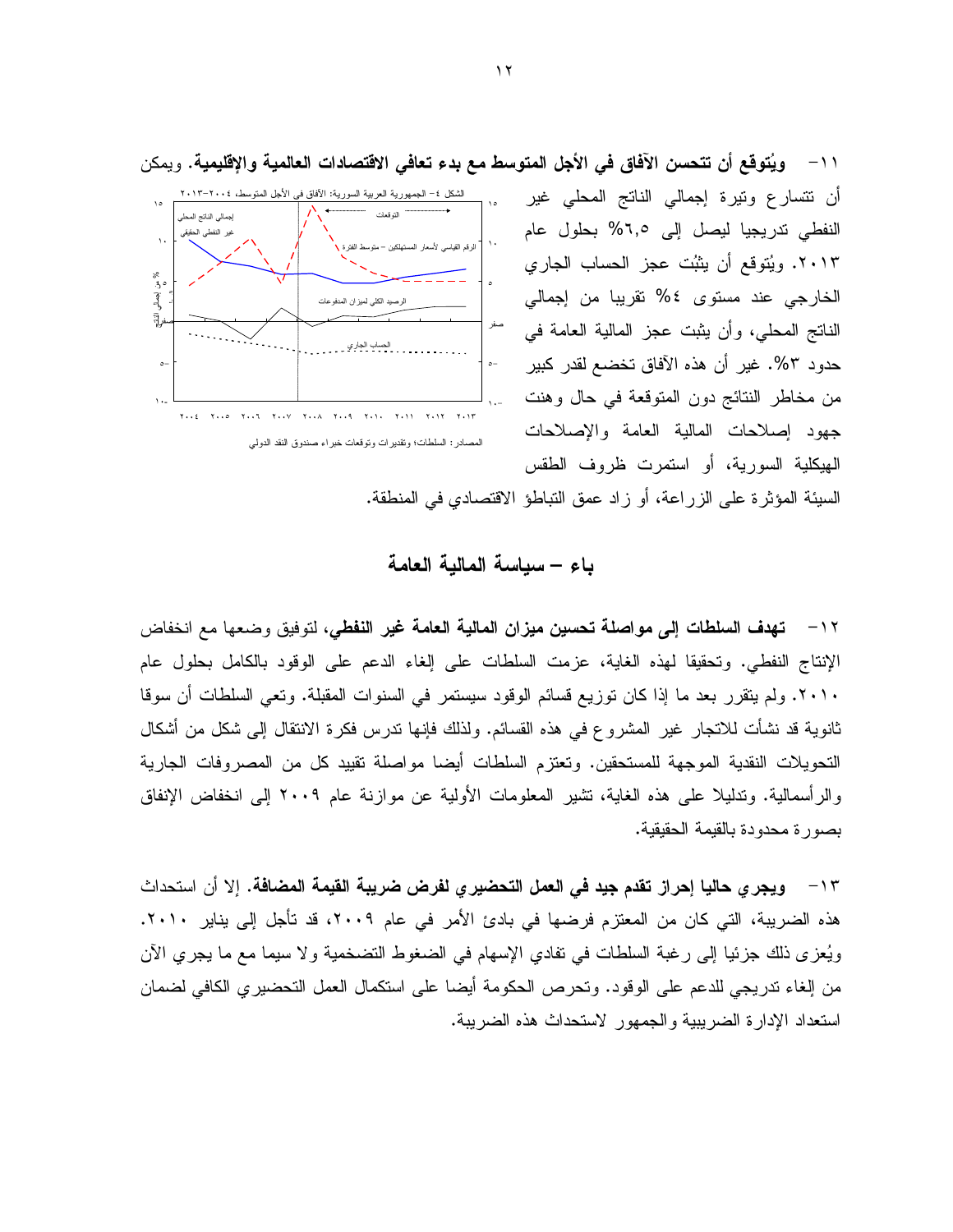١٤ - وتعى الحكومة ضرورة تحسين مراقبة وإدارة الإنفاق العام. وتقوم السلطات المحلية حاليا بإبلاغ نفقاتها بصورة منواترة إلى الهيئة المركزية للرقابة والتفتيش، فيما نتلقى وزارة المالية هذه المعلومات بعد فترة تأخير طويلة. ويتم إجراء العمليات شبه المالية العامة الكبيرة، وخصوصا لتمويل الدعم على الوقود والسلع الأخرى، من خلال النظام المصرفي. ونؤيد السلطات وجوب خفض هذه العمليات. غير أنها نشعر بأن مجرد وضعها على الموازنة بمكن أن برخي ٍ من قيود النمويل التي تفرض عليها. وتعتقد وزارة المالية أن ترشيد هذه العمليات بنبغي أن يُبحث في سياق استراتيجية إصلاح شاملة تستهدف خفض حجمها وتحديث نظام الدعم.

جيم – إصلاح السياسة النقدية والقطاع المالي

١٥ - يوجد فائض سيولة في النظام المصرفي، وأصبحت أسعار الفائدة الحقيقية سالبة إلى حد كبير .' وتعتقد السلطات أن سعر الفائدة الحقيقي السالب يرجع إلى الارتفاع المؤقت في معدلات التضخم. كما أشارت إلى أن نظام ربط سعر الصرف يحد من مجال حدوث فرق كبير بين سعر الفائدة على الليرة السورية وأسعار الفائدة على العملات الرئيسية. وفي الوقت نفسه، رفع مصرف سورية المركزي نسبة الاحتياطي القانوني من ٥% إلى ١٠% في أكتوبر ٢٠٠٨، وهو ما سوف يعمل على امتصاص جزء من السيولة الفائضة. ْ

١٦ - وتعتزم السلطات مواصلة جهودها لتعزيز إطار السياسة النقدية. ولا توجد في الوقت الراهن أي أدوات غير مباشرة للسياسة النقدية أو تسهيلات دائمة. وقد عقد مصرف سورية المركزي مؤخرا جلستـي مزاد تجريبيتين لأذون الخزانة. ويُتوقع أن تتم الإصدارات الكاملة للأذون في عام ٢٠٠٩. ولكن في حال أرجئت هذه الخطة، فسينظر المصرف في إصدار شهادات إيداع خاصة به. وأشارت السلطات إلى أن تحويل الاحتياطات الدولية من المصرف النجاري السوري إلى مصرف سورية المركزي، وفق نوصية برنامج نقييم القطاع المالي، يُتوقع أن يستكمل في عام ٢٠٠٩. ويعمل مصرف سورية المركزي أيضا في برنامج تعاون فني بالاشتر اك مع الصندوق لتحديث هيكله وتعزيز نظام المدفوعات لديه، من أجل تحسين قدرته على إجراء السياسة النقدية.

° نظرا لعدم وجود عائد على الاحتياطيات الإلزامية، بُرجَّح أن نؤدي زيادتها إلى نوسيع الفرق بين العائد على الودائع والعائد على الإقراض.

<sup>&#</sup>x27; أسعار الفائدة على الودائع تخضع لقواعد تفرض عليها فعليا نطاق ٥-٥١١%. وهناك مؤشرات على أن المودعين يسعون إلى الحصول على عوائد أفضل في سوق الائتمان غير الرسمي، وهي سوق غير مشروعة ولا نحكمها أي نتظيمات.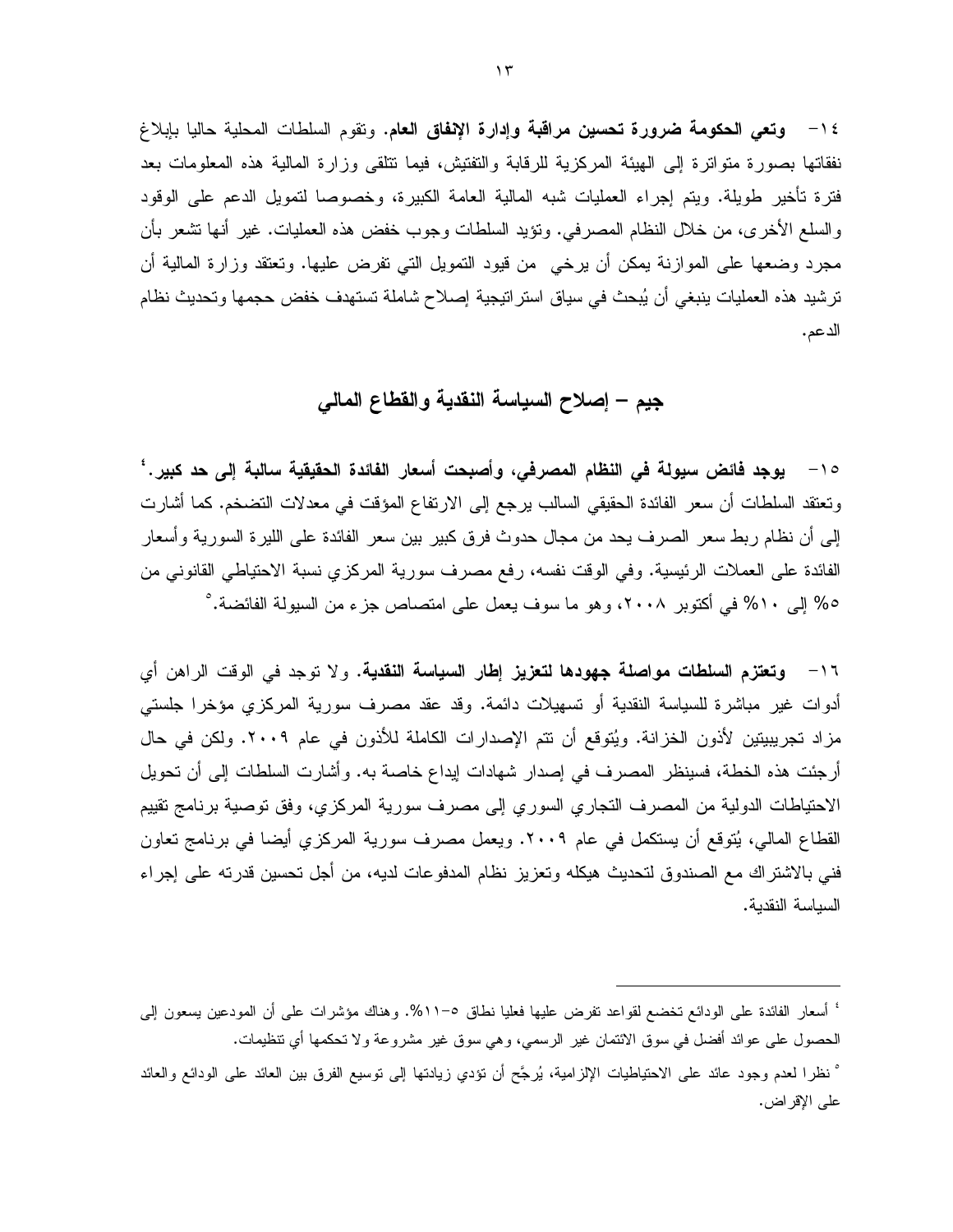١٧ - ويرى مصرف سورية المركزى أن تعزيز الرقابة المصرفية هو أحد الأولويات. وعلى وجه الخصوص، يجرى الآن تحسين أساليب ومنهجيات الرقابة المكتبية لحساب مقاييس كفاية رأس المال. كما توجد جهود جارية لتعزيز الرقابة على مصارف الدولة. وقد بدأت هذه المصارف في إعداد بعض مؤشرات السلامة المالية وإبلاغها إلى المصرف المركزي. وإضافة إلى ذلك، سيتم إخضاع مصارف المنطقة الحرة لرقابة مصرف سورية المركزي في عام ٢٠٠٩.

١٨− ويجري بذل جهود لتعزيز إطار مكافحة غسل الأموال وتمويل الإرهاب. فتم إنشاء وحدة استخبارات مالية رفيعة المستوى، وتم تشديد معايير النقييم، ومد نطاق مكافحة غسل الأموال وتمويل الإرهاب ليغطى مؤسسات ومكاتب الصر افة وشركات التأمين وبيوت السمسر ة.

## دال– فضايا الفطاع الخارجي

19 − تم تحويل ربط سعر الصرف قانونا من الدولار إلى وحدة حقوق السحب الخاصة في أغسطس ٢٠٠٧.<sup>٦</sup> أما في الواقع، فإن الليرة كانت نَتداول ضمن نطاق ضيق مقابل وحدة حقوق السحب الخاصة وارتفعت فيمتها مقابل الدولار بنحو ٧% (في نهاية سبتمبر ٢٠٠٨). وحسب التقديرات القياسية الاقتصادية، التي تفتقر إلى الموثوقية بسبب قصور البيانات والمنهجيات المتبعة، فإن سعر صرف الليرة الحقيقي قد يكون أعلى قليلا من قيمته الحقيقية مقارنة بمستواه التوازني في الأجل المتوسط (الإطار ٣).

٢٠ – وأعربت السلطات عن نيتها إزالة ما تبقى من قيود على القطع الأجنبي وتعدد ممارسات العملة. وسمحت باستخدام بطاقات الائتمان لسداد المعاملات الأجنبية اعتبارا من يونيو ٢٠٠٨. كما أعربت عن أملها في أن تكون في وضع يهيئها لقبول التزامات المادة الثامنة من اتفاقية تأسيس الصندوق في القريب العاجل. ولتحقيق هذه الغاية، تدرس السلطات اِمكانية طلب بعثة مساعدة فنية من الصندوق لإجراء مراجعة شاملة لنظام الصرف.

٢١ – وترى السلطات أن ترتيب سعر الصرف الحالي مناسب في ظل الظروف الراهنة. وتعتقد أن الشروط المسبقة اللازمة لتوسيع خيارات السياسة فيما يتعلق باختيار نظام سعر الصرف يمكن أن توضع تدريجيا في الأجل المنوسط، مع نطور أدوات غير مباشرة للسياسة النقدية وإطار لإدارة السيولة.

<sup>`</sup> تحقق في أول يناير ٢٠٠٧ تقدم كبير باتجاه توحيد سعر الصرف، مع إلغاء سعر "الموازنة".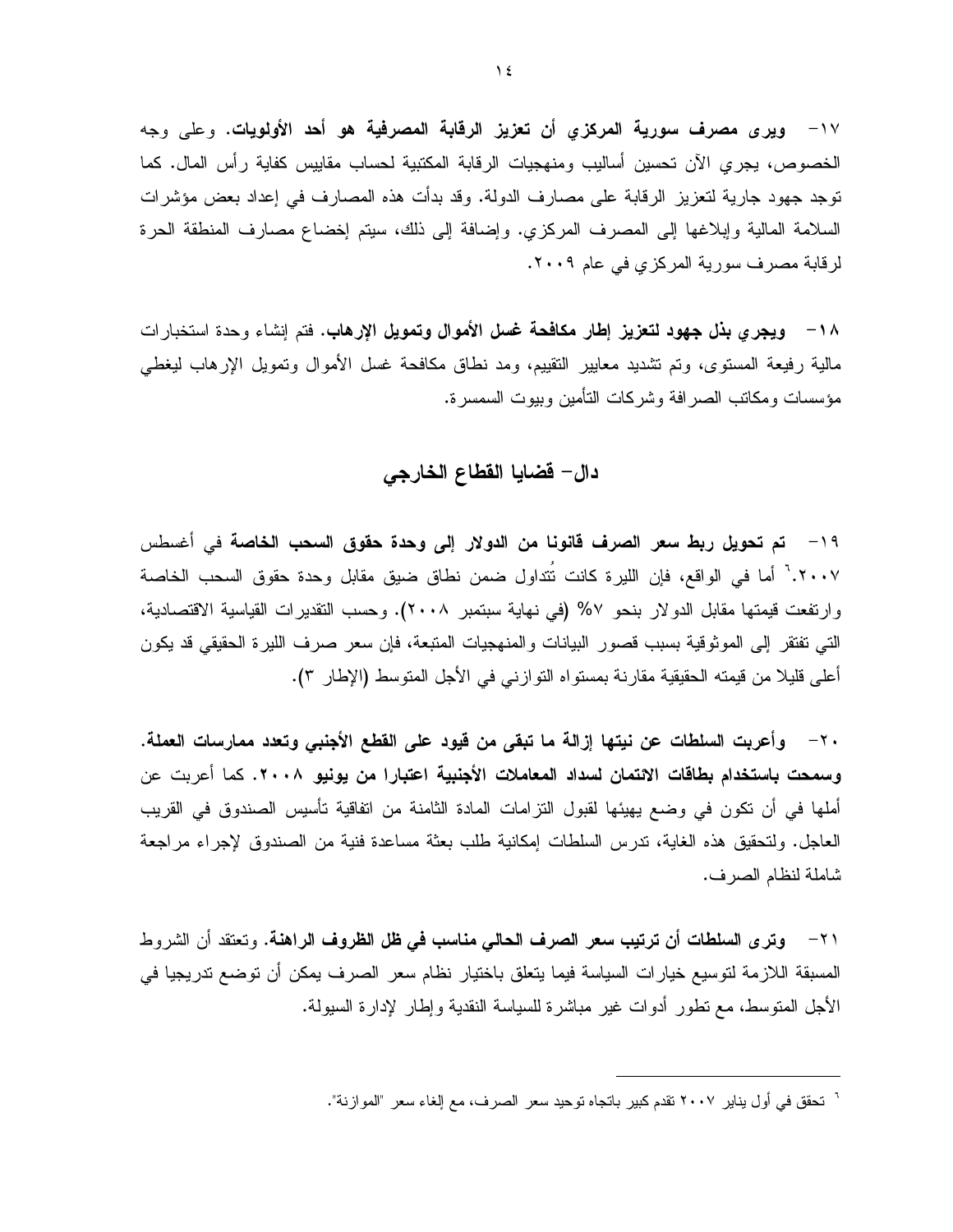

التوازني باستخدام دخل النفط وصافى الموجودات الأجنبية والانفتاح على التجارة والإنفاق الحكومي والإنتاجية النسبية باعتبار ها المتغير ات المحدِّدة.



ويشير منهج التوازن الاقتصادي الكلي (MB) أيضا إلى زيادة سعر الليرة السورية عن قيمتها الحقيقية بنحو ٥١٢%. واستنادا إلى انحدار السلاسل الزمنية المقطعية للبلدان المصدرة للنفط، يكون المستوى القياسي للحساب الجاري النوازني لسورية فائضا مقداره نحو ٥% من إجمالي الناتج المحلي. ويقارن ذلك بعجز متوقع لسورية مقداره نحو ٤% من إجمالي النانج المحلي. ونتضمن مجموعات المتغيرات المحدِّدة في هذا المنهج ميزان المالية العامة والنمو السكانى وصافى الموجودات الأجنبية والمبزان النفطي ونصيب الفرد من الدخل.

ويقدِّم منهج استمرارية المركز الخارجي (ES) نتائج غير حاسمة. ونتراوح هذه النتائج من انخفاض سعر الليرة عن قيمتها الحقيقية بنسبة ١٤% إلى زيادتها عن قيمتها الحقيقية بنحو ٣,٥%، حسب الافتراضات المستخدمة. وتعتمد النتيجة على ما إذا كان الهدف هو تثبيت الريع السنوي من ثروة النفط بالقيمة الحقيقية، أو بنصيب الفرد بالقيمة الحقيقية، أو كنسبة من إجمالي الناتج المحلي.

 $\rightarrow$ "Methodology for CGER Exchange Rate Assessment," IMF, November 2006 www.imf.org/external/np/pp/eng/2006/110806.pdf)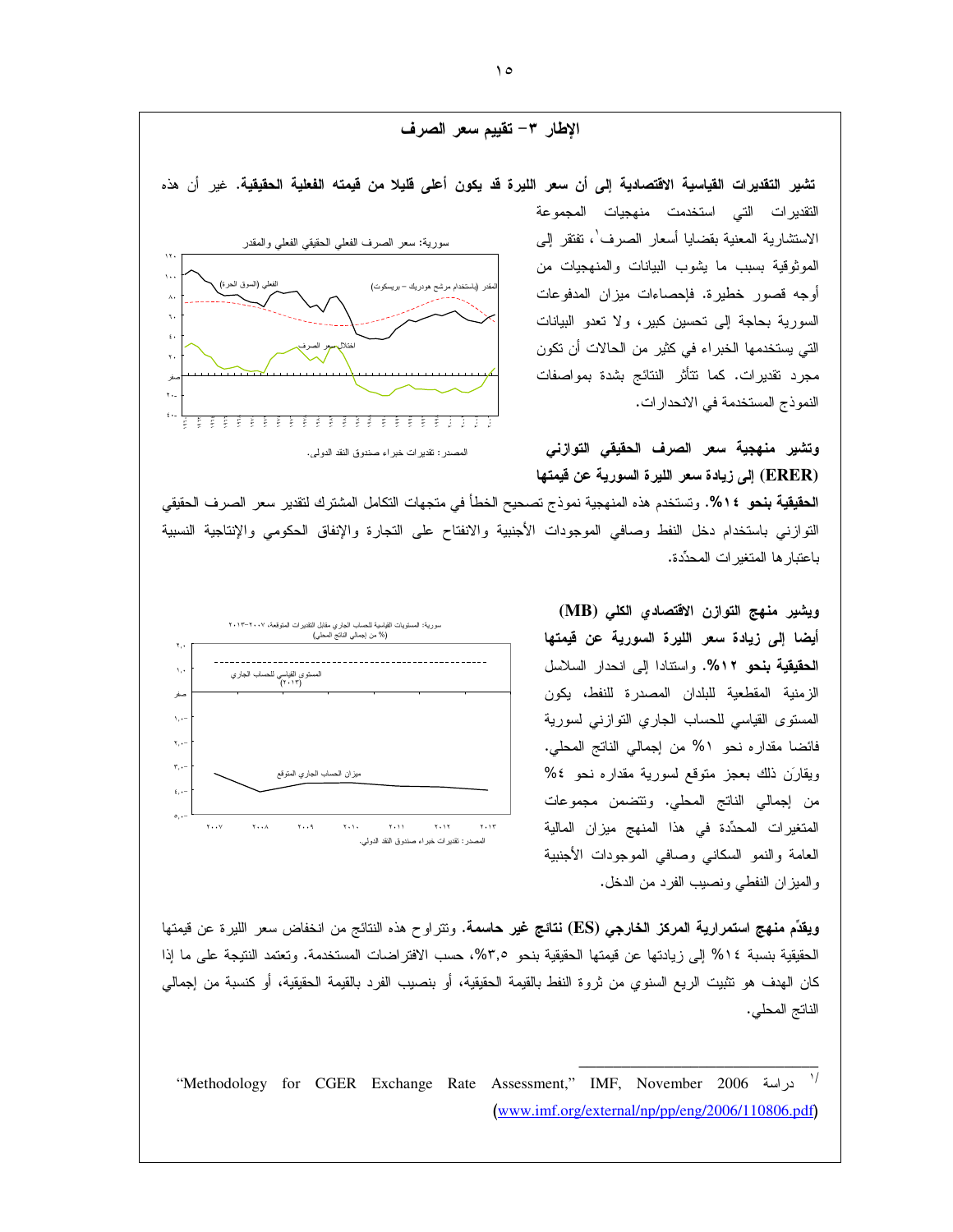### هاء – الإصلاحات الهيكلية وقضايا أخر ي

٢٢ – تحرز السلطات تقدما في الإصلاح الهيكلي. وعلى وجه الخصوص، تم إحراز تقدم في مجال تحرير التجارة بإجراء خفض كبير في جدول التعريفات. غير أن تصدير السلع الزراعية الاستراتيجية لا يزال خاضعا لموافقة الحكومة. واستمر أيضا تحرير التجارة في سياق الاتفاقات التجارية الثنائية والإقليمية. ويتضمن برنامج الإصلاح المستقبلي الذي نتنهجه الحكومة نرشيد الدعم على السلع الزراعية، واستحداث نظام النافذة الواحدة لتسجيل الشركات، وتحويل المؤسسة العامة للاتصالات (السورية للاتصالات) إلى شركة مساهمة، وإنشاء هيئة نتظيمية مستقلة. وعلى الرغم من هذه الإصلاحات، فإن هناك مجالا كبيرا لتحسين بيئة العمل، كما يشير إلى ذلك ارتفاع تكلفة "مزاولة الأعمال".'' وتضمنت مجالات التحسين المحددة تحديث النظام الضريبي، والحد من النقدير الاستنسابي البيروقراطي، ومواصلة نعزيز الإطار القانوني.

٢٣ – وأصدرت الحكومة مرسومَين تشريعيين في عام ٢٠٠٨ لمكافحة بخس قيم فواتير الواردات. ويتبح المرسوم الأول لإدارة الجمارك شراء سلع مستوردة بأسعار الفواتير . وينص هذا المرسوم على أن يكون مدير عام إدارة الجمارك هو المسؤول عن قرارات شراء السلع. وتأمل السلطات أن يكون مجرد وجود هذا المرسوم كافيا في حد ذاته لردع بخس قيم الفوانير ، دون أن تضطر الجمارك فعليا إلى التدخل بهذه الطريقة. أما المرسوم الثاني فيلزم المستوردين بفتح خطابات اعتماد من خلال المصارف المحلية. ولا يزال نتفيذ هذا المرسوم الأخير قيد الانتظار نتيجة لاعتراضات مجتمع الأعمال عليه.

٢٤ – ولا تزال أوجه القصور الخطيرة في الإحصاءات الاقتصادية والمالية تعوق الرقابة الفعالة. وهناك جهود جارية لتحسين أوضاع البيانات في مجالات الحسابات القومية وميزان المدفوعات وإحصاءات المالية العامة. كما أن حداثة البيانات وجودتها ستتحسن إذا تم تعزيز التتسيق بين الأجهزة الحكومية.

### ثالثا – تقييم الخبراء

٢٥– كان أداء سورية الاقتصادي قويا. فقد استمر النمو غير النفطي ثابتا بالرغم من تأثر الزراعة بالجفاف الشديد الذي أصابها. ويُعزى تسارع ونيرة التضخم في الأونة الأخيرة بدرجة كبيرة إلى الزيادات المؤقتة في أسعار الغذاء والوقود. وقد بدأ التضخم يتراجع في النصف الثاني من عام ٢٠٠٨. ولم يتدهور

<sup>&</sup>lt;sup>√</sup> جاءت سورية في الترتيب ١٣٧ (على ١٤٥) في *تقرير مزاولة الأعمال* لعام ٢٠٠٩ الذي يعده البنك الدولي.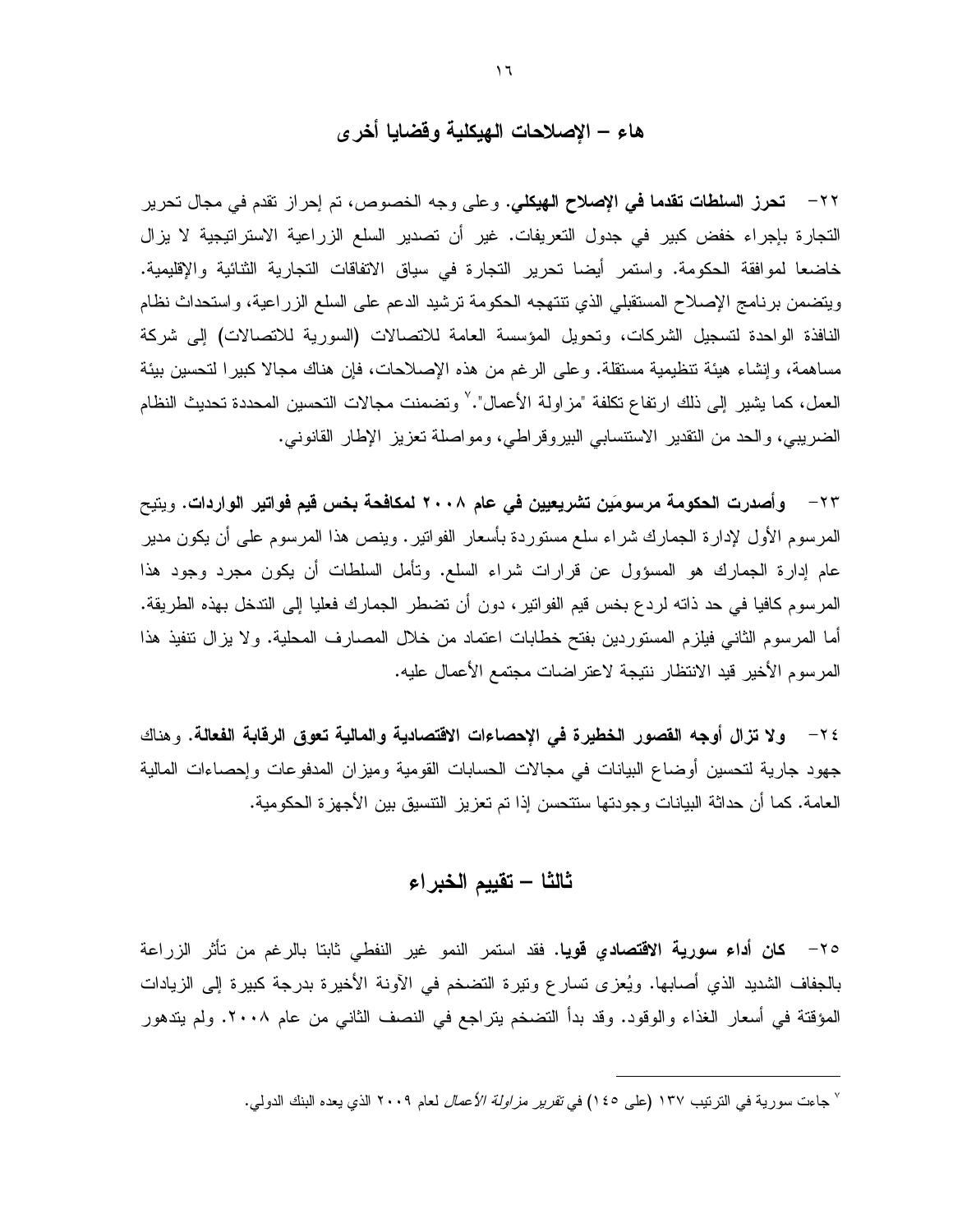عجز المالية العامة وعجز الحساب الجاري الخارجي إلا بشكل طفيف خلال السنتين الماضيتين على الرغم من التدهور الكبير في صافي الميزان النفطي. ويرجع الفضل في ذلك إلى نقييد الإنفاق العام، والإصلاح الجاري في مجال الدعم على الوقود، وقوة أداء الصادرات غير النفطية، وتحويلات العاملين في الخارج، ومتحصلات السياحة.

٢٦– ويُتوقع أن يكون أثر التطورات المعاكسة الجارية حاليا على الصعيدين العالمي والإقليمي طفيفا **نسبيا على الاقتصاد السوري في الأجل المتوسط**. ويرجَّح أن نتبدى هذه الآثار في تراجع الاستثمار الأجنبي المباشر وتحويلات العاملين في الخارج والطلب على الصادرات السورية من منطقة الخليج. ويُتوقع بعد ذلك أن نتحسن الأفاق على الأجل المتوسط مع بدء تعافى الاقتصادات العالمية والإقليمية. ونتوقف هذه الأفاق الإيجابية عموما على المثابرة في النهوض بإصلاحات المالية العامة والإصلاحات الهيكلية وتعافى قطاع الزراعة والاقتصاد العالمي ندريجيا خلال العامين القادمين.

٢٧– **ويتعين استمرار خفض العجز غير النفطى.** وسيكون من الضروري تعزيز المكاسب الوليدة عند تحسين أفاق المالية العامة السورية. وذلك أمر بالغ الأهمية للحفاظ على استمرارية أوضاع المالية العامة، وهو أمر مناسب نظرا للأثر الطفيف نسبيا للتباطؤ الاقتصادي العالمي على أفاق النمو السورية. وسوف يتطلب تحقيق هذا الهدف استمرار تقييد النفقات الجارية، ولا سيما الأجور والدعم، وتحديد أولويات المشاريع الاستثمارية بالتركيز على البنية التحتية. وسيكون من المهم أيضا مواصلة تشجيع مشاركة القطاع الخاص في هذه المشاريع، بسُبُلٍ من بينها اتفاقات الشراكة بين القطاعين العام والخاص، مع وجود ضمانات كافية.

٢٨ وساعدت الخطوات المتَخَذة لخفض الدعم على الوقود على تحسين آفاق المالية العامة لسورية. ويحث الخبراء الحكومة على الحفاظ على هذا النقدم، بهدف إلغاء هذا الدعم نماما بحلول عام ٢٠١٠، مع وضع برنامج نعويضي موجه للمستحقين لنخفيف أثر إلغاء الدعم على الفقراء.

٢٩ - وهناك حاجة ملحة إلى استمرار تعزيز إدارة الإنفاق العام. وينبغي إعطاء أولوية لتحسين رصد النفقات على المستوى الإقليمي. ومن شأن إنشاء حساب خزانة واحد المساعدة على تحقيق هذا الهدف. ومن المهم أيضـا الـحد من الـعمليات غير المدرجة في الموازنـة وعمليات شبه الماليـة الـعامـة النـّي نقوم بـها المؤسسات العامة ويمولها الجهاز المصرفي. وينبغي إدراج هذه العمليات في الموازنة، وينبغي تمويل عجز الموازنة الموحد أساسا من خلال أذون الخزانـة، علـى أن يتحدد سعر الفائدة عليها علـى أساس السوق.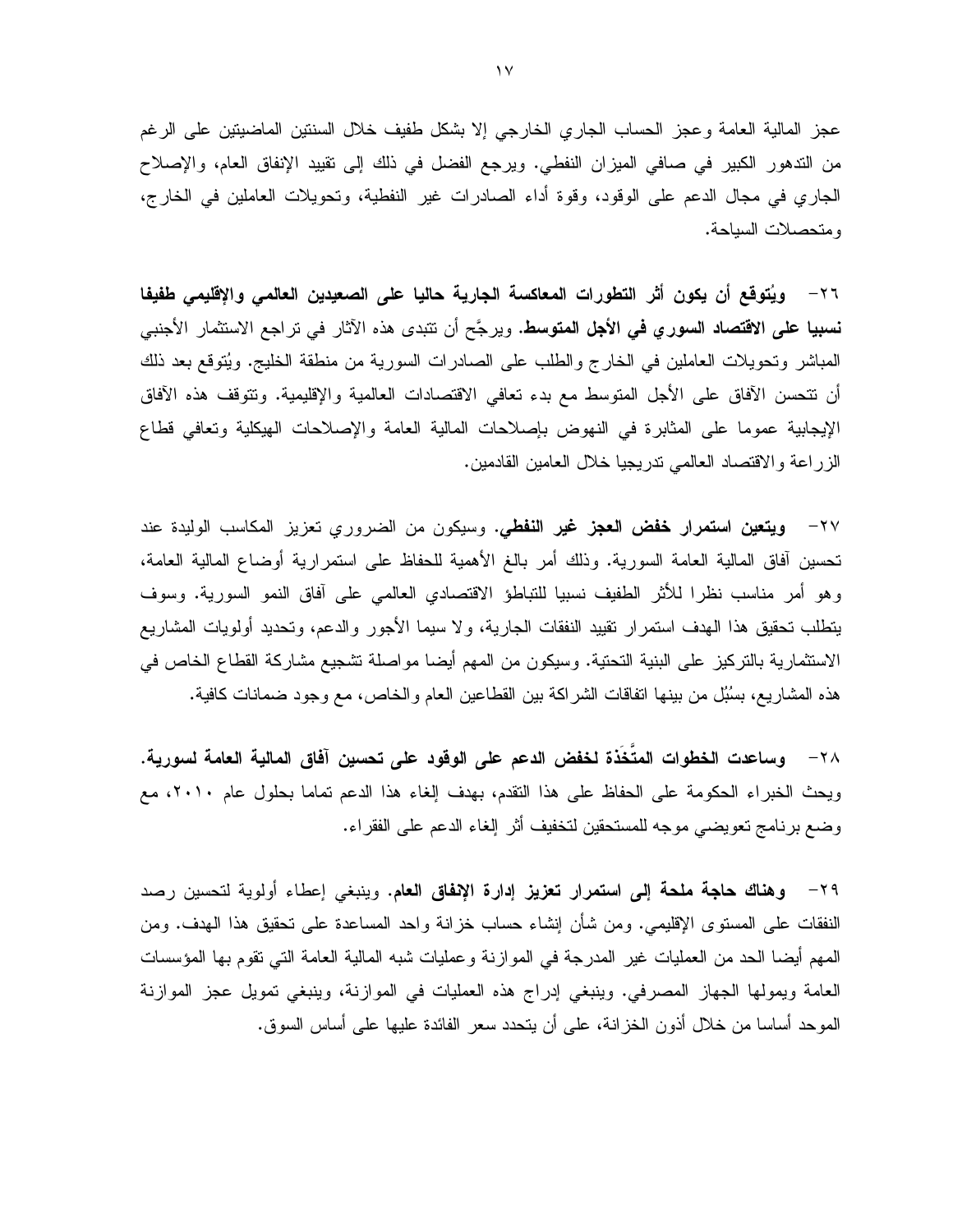٣٠ – ويشيد الخبراء بالسلطات لما أحرزته من تقدم في العمل التحضيري لاستحداث ضريبة القيمة المضافة. وسيكون استحداث هذه الضريبة في الموعد المستهدف الجديد وهو عام ٢٠١٠ مهما للعمل على معاوضة أثر نراجع الإيراد النفطي في الموازنة. ولضمان نجاح هذه الضريبة، يحث الخبراء السلطات علي: (١) اعتماد معدل ضريبة موحد مع إعفاءات قليلة؛ (٢) وضع نظام نرميز ونكنولوجيا معلومات كاف للإجراءات الضريبية؛ (٣) التأكد من أن مكاتب كبار المكلفين ومكاتب متوسطى المكلفين القائمة – والتي سندير الضريبة – نتبع الهيئة العامة للضرائب والرسوم بصورة مباشرة. ومن المهم كذلك النهوض بالإصلاحات الضريبية الأخرى، وخصوصا لتبسيط نظام ضريبة الدخل ونرشيد الرسوم على الإنتاج.

٣١ – وترحب البعثة بالتزام مصرف سورية المركزي بالحفاظ على توجه حريص في سياسته النقدية. وينبغي في هذا الصدد أن يصدر المصرف تعليمات للمصارف العامة للحد بشدة من الإقراض الموجَّه. ومن المهم أن ينز امن ذلك مع نطوير أدوات سياسة نقدية غير مباشرة ومواصلة نحرير أسعار الفائدة. وفي حالة إرجاء خطط إصدار أذون خزانة على أساس السوق، بنبغي أن يسعى مصرف سورية المركزي إلى إصدار شهادات ايداع خاصة به. وينبغي أيضا النظر في إنشاء تسهيلات دائمة في مصرف سورية المركزي. ومن شأن نعزيز استقلالية المصرف ونمكينه من السيطرة على كل الاحتياطيات الدولية الرسمية أن يزيد قدرنه على صياغة ونتفيذ السياسة النقدية.

٣٢ – ويشيد الخبراء باستجابة السلطات المبكرة لتوصيات برنامج تقييم القطاع المالي لعام ٢٠٠٨. وقد بدأ مصرف سورية المركزي بالفعل في التصدي لأوجه القصور القائمة التي حددها برنامج تقييم القطاع المالي، بسبل منها بذل جهود لتحسين الرقابة على مصارف الدولة. ويحث الخبراء المصرف على مواصلة جهوده في هذا الصدد. ويتعين على وجه الخصوص تعزيز امتثال المصارف العامة للتنظيمات الاحترازية. وينبغي أن تخضع كل المصارف لعمليات تدقيق سنوية تقوم بها منشآت مستقلة، وأن تقدم لمصرف سورية المركزي معلومات في نوقيت سليم، بما في ذلك مؤشرات السلامة المالية. كما ينبغي إعطاء الأولوية لإعادة هيكلة مصـارف الدولـة والتأكد من أنـها نـعمل علـى أساس نـجاري.

٣٣– ويعد التحول في ربط الليرة السورية بوحدة حقوق السحب الخاصة مناسبا للاقتصاد السوري. ويمثل هذا الترتيب ركيزة نقدية قابلة للتصديق، ويتيح في الوقت نفسه بعض المرونة في سعر صرف الليرة مقابل العملات الرئيسية. وتشير التقديرات الاقتصادية القياسية إلى أن سعر الليرة أعلى قليلا من قيمتها الفعلية الحقيقية. غير أن هذه النقديرات نفتقر إلى الموثوقية نتيجة لقصور البيانات والمنهجيات المتبعة. ويوصىي الخبراء بالحفاظ على مستوى سعر الصرف الاسمى الحالي في السياق الراهن، نظرا لأنه يبدو متوافقا مع قوى السوق ومتسقا مع سياسة احتواء التضخم التي بنتهجها مصرف سورية المركزي. وبالنسبة للأجل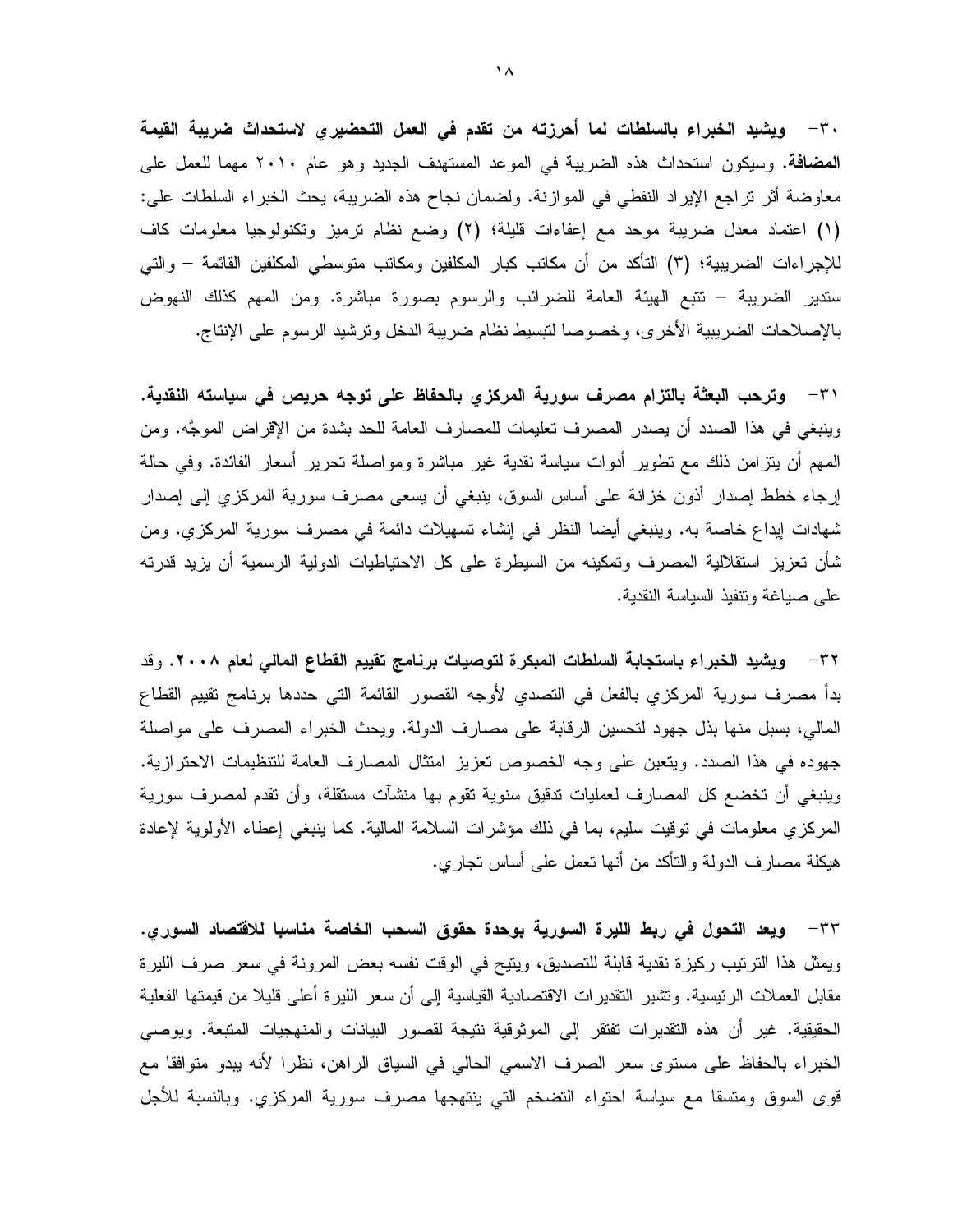المتوسط، تحث البعثة السلطات على تمهيد الطريق للانتقال تدريجيا نحو زيادة مرونة سعر الصرف. ومن شأن هذه الزيادة العمل على الحفاظ على الاستقرار في الأجل المتوسط، ولا سيما مع نفاد احتياطيات النفط في المستقبل. كما أنها ستيسر حدوث زيادة تدريجية في استقلالية السياسة النقدية. وسيتعين أن يسبق ذلك تحول إلى إدارة نقدية على أساس السوق ونطوير خبرات في عمليات القطع الأجنبي.

٣٤ – ويرحب الخبراء بالتقدم المحرز في التحول إلى اقتصاد السوق، غير أن الجزء المتبقى من برنامج **الإصلاح الـهيكلي كبير.** ويعد النعجيل بالإصلاح الـهيكلـي أمرا بالـغ الأهمية للـحد من أثر النباطؤ الاقتصادي العالمي على فرص النمو في سورية، وخصوصا بالنظر إلى ضرورة المثابرة في ضبط أوضاع المالية العامة. وفي هذا الصدد، يحث الخبراء الحكومة على مواصلة تحرير التجارة الخارجية. ويعتقد الخبراء أنه ينبغي أن تعيد الحكومة النظر في قراراتها الأخيرة التي تلزم المستوردين بفتح خطابات اعتماد من خلال المصارف المحلية والقرارات التي نتيح لإدارة الجمارك شراء واردات بأسعار الفوانير . وليس من الواضح أن هذه الطريقة هي أكثر الطرق فعالية لتحسين دقة فواتير السلع للجمارك. كما سيكون خفض تكلفة مزاولة الأعمال أمرا بالغ الأهمية أيضا لاستمرار نشجيع الاستثمار الخاص وزيادة الصادرات واستحداث وظائف.

٣٥ – وتواصل سورية الاحتفاظ بالقيود على عمليات الصرف حسب نص القسم الثاني من المادة الرابعة **عشرة من اتفاقية تأسيس الصندوق (الملحق ١).** وتحتفظ سورية أيضا بتدابير صرف تشترط موافقة الصندوق حسب أحكام المادة الثامنة من الاتفاقية (الملحق ١). ولا يوصبي الخبراء بالموافقة على الاحتفاظ بها. وبناء على ذلك ينصح الخبراء السلطات بإلغاء ما نبقى من قيود وممارسات نعدد سعر الصرف، ويعلنون استعدادهم لإجراء مر اجعة شاملة لنظام الصرف بناء على طلب السلطات.

٣٦ – و**يحث الخبراء السلطات على تحسين جودة وإمداد البيانات** لتيسير تحليل التطورات بشكل أفضل وتوجيه صياغة السياسات.

ويُقترَح إجراء مشاورات المادة الرابعة القادمة على أساس الدورة الاعتيادية البالغة مدتها ١٢  $-\tau v$ شهرا.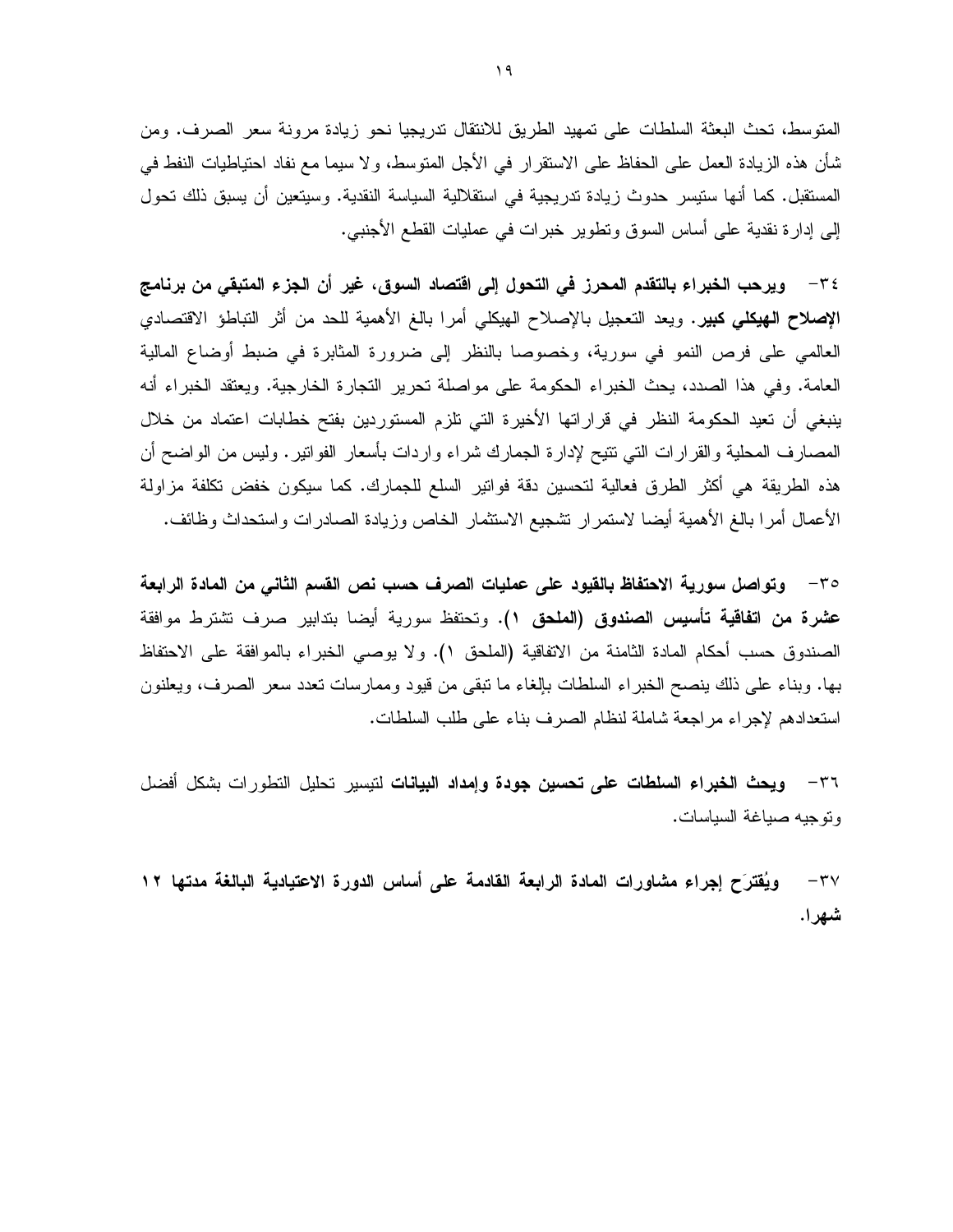|                                                            |                                     |                                 | التقدير ات<br>الأولية           |                                                  | التوقعات                      |                                 |
|------------------------------------------------------------|-------------------------------------|---------------------------------|---------------------------------|--------------------------------------------------|-------------------------------|---------------------------------|
|                                                            | $y \cdot z$                         | $\mathbf{y} \cdot \mathbf{z}$   | $Y \cdot \cdot 7$               | $Y \cdot Y$                                      | $Y \cdot A$                   | ۲۰۰۹                            |
|                                                            |                                     |                                 |                                 | (التغير %، ما لم يذكر خلاف ذلك)                  |                               |                                 |
| الدخل القومي والأسعار                                      |                                     |                                 |                                 |                                                  |                               |                                 |
| إجمالي الناتج المحلي الحقيقي                               | ٦,٧                                 | $\epsilon, \circ$               | $\circ, \circ$                  | 5, 7                                             | $\circ, \circ$                | $\mathbf{r}, \mathbf{q}$        |
| النفطي                                                     | $7, 1 -$                            | $\lambda, \lambda -$            | $V, \mathcal{V}$                | $\circ, \cdot -$                                 | $\cdot$ , $\cdot$ –           | $\mathbf{y}, \mathbf{y}$ -      |
| غير النفطي                                                 | $\mathcal{N} \cdot \mathcal{N}$     | $V, \circ$                      | ٦,٩                             | $\circ, \wedge$                                  | ٦,٠                           | $\xi, V$                        |
| إجمالي الناتج المحلي الاسمى (بمليارات الليرات السورية)     | ۱۲٦٣                                | 1591                            | 11.9                            | $Y \cdot Y \circ$                                | Y O I V                       | Y EVV                           |
| منه: غير النفطي                                            | 911                                 | 1172                            | 15.0                            | ۱۰۰۸                                             | 1887                          | ۲۱۳۱                            |
| إجمالي الناتج المحلي الاسمى (بمليارات الدولارات الأمريكية) | $\mathbf{y} \circ \mathbf{y}$       | ۲۸,٦                            | $rr, \circ$                     | $\epsilon \cdot 7$                               | 00,7                          | $\circ \cdot \cdot \vee$        |
| إنتاج النفط الخام (ألاف البر اميل يوميا)                   | ٤٦٢                                 | ٤٣١                             | $\epsilon \cdot \cdot$          | ۳۸.                                              | ۳٨.                           | $\mathbf{r} \mathbf{v}$ .       |
| مخفض إجمالي الناتج المحلي                                  | $\cdot$ ,9                          | 11,9                            | 9, 1                            | $\gamma$                                         | $\mathbf{y} \cdot \mathbf{y}$ | $V, Y -$                        |
| سعر الصادرات النفطية (بالدولار الأمريكي للبرميل)           | ۳۳,٥                                | $\S$ $\wedge$ , $\wedge$        | $\circ \vee, \vee$              | 70,7                                             | 9.                            | $\xi \wedge, \xi$               |
| الرقم القياسي لأسعار المستهلكين – منوسط الفنرة             | $\epsilon, \epsilon$                | V, Y                            | $\lambda \cdot 25$              | $\epsilon, v$                                    | 15,0                          | $\lambda, \cdot$                |
| إجمالي السكان (بالملايين)                                  | $\lambda, \lambda$                  | ۱۹,۳                            | $Y \cdot 5$                     | $\mathbf{Y} \boldsymbol{\cdot}, \mathbf{A}$      | $Y \cup Y$                    | ۲۱,۸                            |
| <i>منه:</i> العراقيون المهاجرون إلى سورية (بالملايين)      | $\cdot, \wedge$                     | $\cdot$ , ٩                     | ۰,۰                             | ۰,٥                                              | $\lambda, \circ$              | $\lambda, \circ$                |
|                                                            |                                     |                                 |                                 | (% من إجمالي الناتج المحلي، ما لم يذكر خلاف ذلك) |                               |                                 |
| ماليات الحكومة                                             |                                     |                                 |                                 |                                                  |                               |                                 |
| الإير ادات                                                 | $\mathbf{Y} \mathbf{Y}, \mathbf{Y}$ | $Y_{\xi}$ .                     | 50,0                            | $\mathbf{y}$                                     | $Y \setminus f$               | ۲۱,۸                            |
| الإير ادات المتعلقة بالنفط                                 | $\lambda$                           | Y, Y                            | $V, \tilde{V}$                  | ٤,٩                                              | ٤,٧                           | 5, 7                            |
| الإير ادات غير النفطية                                     | ۱٦,۱                                | ۱٦,٩                            | ۱۸,۲                            | $\gamma \vee \gamma$                             | ۱٦,۷                          | ۱۷,٦                            |
| النفقات                                                    | $\mathbf{y} \wedge \mathbf{z}$      | $\mathsf{Y}\wedge,\circ$        | ۲٦,٦                            | $Y \circ Y$                                      | ۲٤,۹                          | $\mathbf{y} \circ \cdot$        |
| النفقات الجارية                                            | 19,                                 | ۱۸,۱                            | 17,7                            | 17,1                                             | 10, 2                         | 10,0                            |
|                                                            | $\gamma$ , $\zeta$                  | $\mathcal{N} \cdot \mathcal{N}$ | $\mathcal{N} \cdot \mathcal{N}$ | ۹,٦                                              | 9,0                           | ۹,٥                             |
| النفقات الإنمائية                                          |                                     |                                 |                                 |                                                  | $\mathbf{r}, \mathbf{c}$      | $\mathbf{r}, \mathbf{v}$        |
| الميز ان الكلي                                             | 2, 7                                | $2,0-$                          | $1, 7-$                         | $\mathbf{r}, \mathbf{t}$ -                       |                               |                                 |
| ميزان الموازنة غير النفطية                                 | $\partial$ , $\epsilon$ -           | $11,7-$                         | $\wedge,\circ-$                 | $\lambda, \xi-$                                  | $\lambda, \zeta$              | $V, \tau-$                      |
|                                                            |                                     |                                 |                                 | (التغير %، من المخزون الأولى للنقود)             |                               |                                 |
| النقود بمعناها الواسع                                      | $\mathcal{N}$                       | ۱۱,۰                            | ٩,٤                             | $\mathsf{q}\,,\mathsf{\Lambda}$                  | ١٩,٠                          | $\mathcal{N}, \mathcal{N}$      |
| صافي الموجودات الأجنبية                                    | $\circ$ , $\circ$                   | $\boldsymbol{\cdot}$ , $\vee$   | $\mathbf{r}, \mathbf{r}$ -      | $\mathbf{Y}, \bullet$                            | $\mathbf{r},\mathbf{v}$       | $\mathbf{y}, \mathbf{y}$        |
| صافي الموجودات المحلية                                     | $\circ$ , $\wedge$                  | $\mathcal{N} \cdot \mathcal{N}$ | 11, 1                           | $\cup$ ۹                                         | 10,7                          | $\mathcal{N} \cdot \mathcal{N}$ |
| الائتمان للحكومة                                           | ۲,۸                                 | ٦,١                             | $\cdot$ , $\mathsf{r}$          | $\mathbf{r},\mathbf{v}$                          | $\cdot$ , Y-                  | $\mathbf{r}, \mathbf{0}$        |
| الائتمان للمؤسسات العامة                                   | $\boldsymbol{\cdot}$ , $\circ$      | $\mathcal{N},\mathcal{N}$       | $\mathbf{r}, \mathbf{t}$        | $\vee, \urcorner$                                | ۹,۲                           | $\mathbf{r}, \mathbf{v}$        |
| الائتمان للقطاع الخاص                                      | 5,5                                 | ٦,٩                             | $\mathbf{r}, \mathbf{0}$        | $\mathbf{x},\mathbf{y}$                          | ٦,٠                           | $\xi, \xi$                      |
| الائتمان للقطاع الخاص (التغير %)                           | ro,                                 | 50,9                            | $\vee$ , ۹                      | $\mathbf{Y} \bullet, \mathbf{Y}$                 | ۲٥,٨                          | $\Lambda$ ,                     |

الجدول ١– الجمهورية العربية السورية: مؤشرات اقتصادية مختارة، ٢٠٠٤–٢٠٠٩

(بمليارات الدولارات الأمريكية، ما لم يذكر خلاف ذلك)

ميزان المدفوعات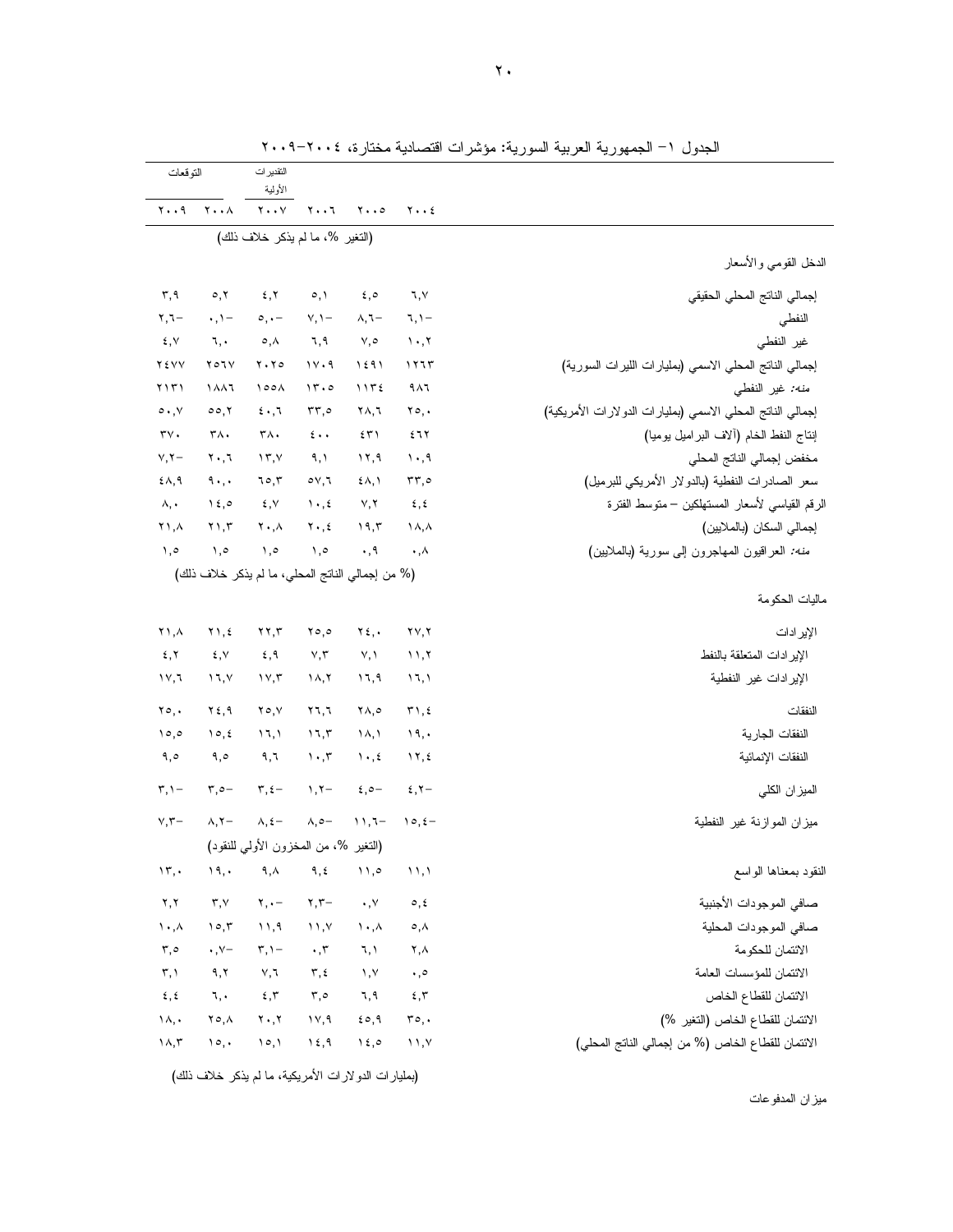| ميزان الحساب الجاري                                                      | $\cdot$ , $\xi$ –             | $\cdot$ , $\cdot$                | $\cdot$ , 9 -              | $\lambda$ , $\xi$ –               | $\mathbf{y}$ , $\mathbf{y}$ | $1, 9-$                       |
|--------------------------------------------------------------------------|-------------------------------|----------------------------------|----------------------------|-----------------------------------|-----------------------------|-------------------------------|
| (% من إجمالي الناتج المحلي)                                              | $1,7-$                        | $\mathbf{y}$ , $\mathbf{y}$      | $\mathsf{Y}, \mathsf{A}$   | $\mathbf{r}$ , $\mathbf{r}$ -     | $\epsilon, \lambda -$       | $\mathbf{r} \cdot \mathbf{v}$ |
| الميزان النفطي الكلي /١                                                  | 1,7                           | $\cdot$ , $\vee$                 | صفر                        | $\lambda, \cdot -$                | $Y, Y -$                    | $\mathcal{L}$ , $\mathcal{L}$ |
| (% من إجمالي الناتج المحلي)                                              | $\circ$ , $\mathsf{r}$        | ۲,۱                              | صفر                        | $\Upsilon, \Sigma$                | −۲,۲                        | $Y, Y-$                       |
| صادرات السلع والخدمات غير النفطية                                        | ٦,٤                           | V, V                             | 9, 1                       | 11,7                              | 15.0                        | 15.7                          |
| (النغير %)                                                               | ۹۹,۲                          | $Y \cdot 5$                      | ۱۸,٦                       | $\mathbf{Y}\mathbf{y},\mathbf{0}$ | ۲۰,۲                        | $\circ, \circ$                |
| واردات السلع والخدمات غير النفطية                                        | $9,7-$                        | $\lambda \cdot 2$                | $11,9-$                    | $15.1 -$                          | $10,1-$                     | $17, Y-$                      |
| (النغير %)                                                               | ۲۰,۸                          | 11,0                             | ۱۳,۹                       | ۱٦,۲                              | $\mathcal{N}, \mathcal{N}$  | ٧,٠                           |
| الميزان الكلى                                                            | $\cdot$ , $\cdot$             | صفر                              | $\cdot$ , $\wedge$ -       | $\cdot$ , $\vee$                  | $\cdot$ , $\xi-$            | $\cdot$ , $\mathsf{r}$        |
| صافي الموجودات الأجنبية الرسمية                                          | ۱۷,٦                          | ۲,۷۱                             | ۱٦,٨                       | $\sqrt{6}$                        | 1Y,1                        | $\vee$ ,0                     |
| (بأشهر واردات السلع والخدمات غير المرتبطة بعوامل الإنتاج)                | $\mathbf{Y} \cdot \mathbf{Y}$ | ۱٦,٤                             | $\Upsilon$ , $\Upsilon$    | 11,7                              | ٩,٤                         | $\cdot$ ,0                    |
| المنوسط المرجح لسعر الصرف الاسمي لليرة السورية مقابل الدولار الأمريكي /٢ | $\circ \cdot \circ$           | $\circ$ $\mathbf{y}, \mathbf{y}$ | $\circ$ \, \,              | 29,9                              | 27,0                        | $\cdots$                      |
| سعر الصرف الفعلي الحقيقي (%، + ارتفاع القيمة) /٣                         | صفر                           | ۱,۷                              | $\mathcal{N}, \mathcal{N}$ | ٤,٩                               | ٩,٠                         | $\cdots$                      |

المصادر : السلطات السورية، وتقديرات وتوقعات خبراء صندوق النقد الدولي.

/١ ميزان تجارة النفط مخصوما منه ربح شركات النفط الأجنبية.

/٢ المتوسط المرجح التجاري لأسعار الصرف في السوق الرسمية والسوق الموازية قبل عام ٢٠٠٧. وبالنسبة لعام ٢٠٠٨ فإن البيانات تخص شهر بوليو .

/٣ بالنسبة لعام ٢٠٠٨ فإن البيانات تخص الأرباع الثلاثة الأولى.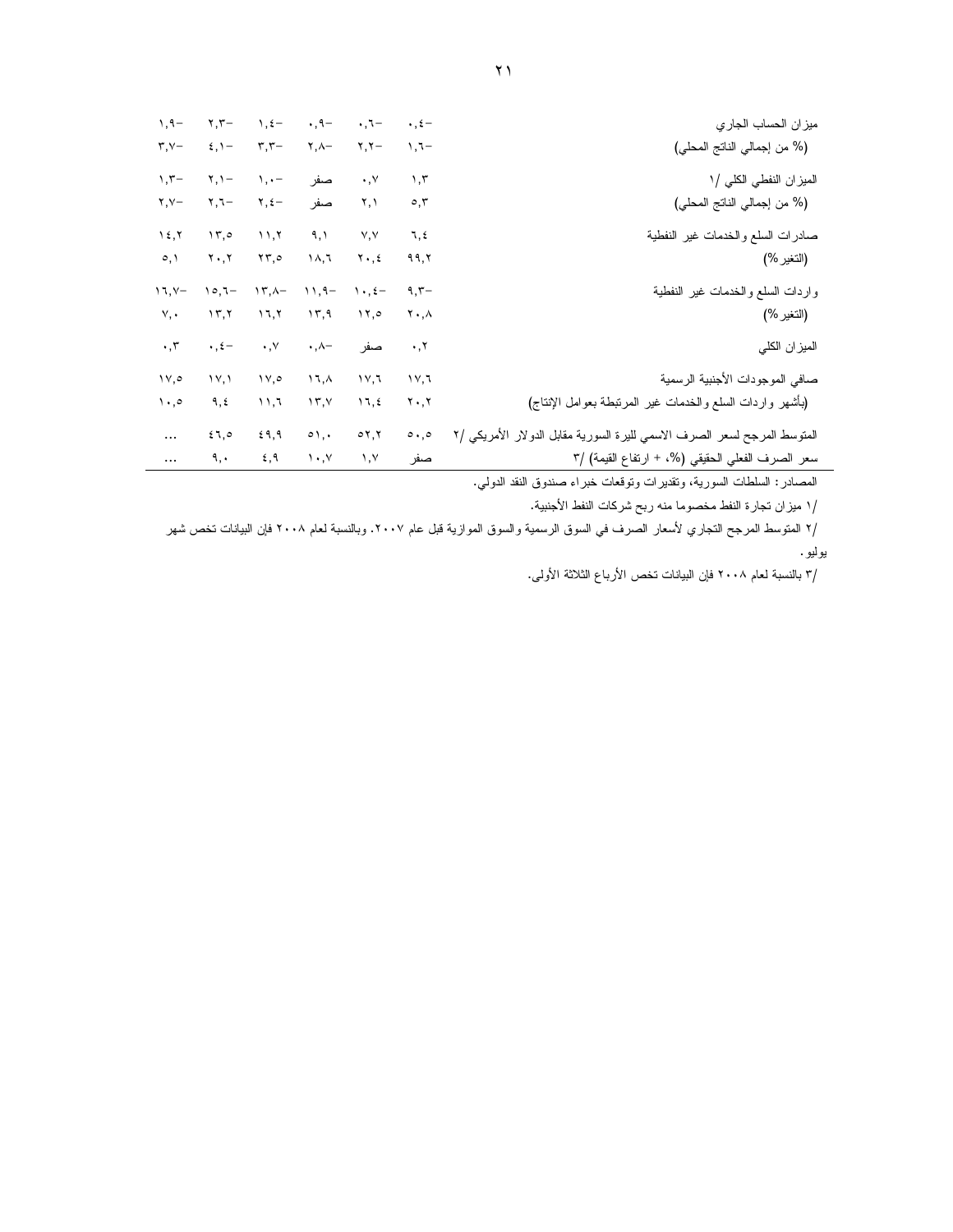|                                      |                                     |                                 |                                                         |                                         | النقدير ات                              |                                     |                                                 |                                    |  |  |  |  |  |
|--------------------------------------|-------------------------------------|---------------------------------|---------------------------------------------------------|-----------------------------------------|-----------------------------------------|-------------------------------------|-------------------------------------------------|------------------------------------|--|--|--|--|--|
|                                      |                                     |                                 |                                                         | الموازنة                                | الأولية                                 | الموازنة                            | النوقعات                                        |                                    |  |  |  |  |  |
|                                      | $\mathbf{Y} \cdot \cdot \mathbf{E}$ | $\mathbf{y} \cdot \mathbf{z}$   | $\mathbf{Y} \cdot \cdot \mathbf{I}$                     | $\mathbf{Y} \bullet \bullet \mathbf{Y}$ | $\mathbf{Y} \bullet \bullet \mathbf{V}$ | $\mathbf{Y} \cdot \cdot \mathbf{A}$ | $Y \cdot \cdot \wedge$                          | $\mathbf{y} \cdot \mathbf{y}$      |  |  |  |  |  |
| الإيراد                              | $\mathbf{Y} \mathbf{Y}, \mathbf{Y}$ | $\mathbf{Y}$ $\mathbf{\xi}$ ,   | 0,0                                                     | $Y \xi, \eta$                           | $\mathbf{y}$                            | 10,9                                | $\Upsilon$ ), $\zeta$                           | ۲١, $\wedge$                       |  |  |  |  |  |
| النفطي                               | 11,7                                | Y, Y                            | $\vee, \vee$                                            | $\binom{1}{1}$                          | 5,9                                     | $\mathfrak{r}, \circ$               | $\mathbf{\mathfrak{c}}$ , $\mathbf{\mathsf{v}}$ | 5, 7                               |  |  |  |  |  |
| غير النفطي                           | 10,9                                | $17, \lambda$                   | $\Lambda, \overline{\Lambda}$                           | 15, 7                                   | $\gamma \gamma, \tau$                   | $\gamma$ , $\zeta$                  | $\upgamma$ , $\upgamma$                         | $\gamma \gamma$                    |  |  |  |  |  |
| الضريبة                              | $\wedge$ ,0                         | $\mathcal{N}, \mathcal{N}$      | $\mathcal{N},\mathcal{N}$                               | $\vee, \operatorname{\mathsf{t}}$       | $\lambda$ , $\lambda$                   | $\wedge,\curlyvee$                  | $\cdot$ , ۳                                     | 11,7                               |  |  |  |  |  |
| الدخل والأرباح                       | ٤,٧                                 | $\epsilon, \cdot$               | $\mathbf{r}$ , $\wedge$                                 | $\mathbf{r},\mathbf{r}$                 | $\mathbf{r}, \mathbf{0}$                | ۳,۲                                 | $\mathbf{r}, \mathbf{0}$                        | ٣,٦                                |  |  |  |  |  |
| النجارة الدولية                      | ٥, ٢                                | ۲,۱                             | ۱,۹                                                     | ٠,٩                                     | ۰,٥                                     | $\lambda, \cdot$                    | $\lambda$ , $\lambda$                           | 1, 7                               |  |  |  |  |  |
| ضرائب غير مباشرة أخرى                | $\xi, \xi$                          | $\S$ , $V$                      | 0,9                                                     | ۳,١                                     | $\circ$ , $\wedge$                      | 5, 7                                | $\circ, \vee$                                   | ٦,٤                                |  |  |  |  |  |
| غير الضريبة                          | $\xi, \xi$                          | ٦,٠                             | ٥,٦                                                     | $\circ, \wedge$                         | ٦,٥                                     | $\epsilon, \cdot$                   | ٦,٤                                             | ٦,٤                                |  |  |  |  |  |
| فوائض المؤسسات العامة                | ۳,۸                                 | $\circ, \circ$                  | ٦,٠                                                     | $\circ, \circ$                          | ٦,٢                                     | ٣,٦                                 | ٦,٠                                             | ٦,٠                                |  |  |  |  |  |
| أخرى                                 | $\cdot$ , $\vee$                    | $\lambda, \lambda$              | $\cdot$ , $\circ$                                       | $\cdot, \wedge$                         | $\cdot$ , $\epsilon$                    | $\cdot$ ,0                          | $\cdot$ , $\epsilon$                            | $\cdot$ , $\epsilon$               |  |  |  |  |  |
| النفقات                              | $\mathbf{r}$ , $\epsilon$           | $\forall \lambda, \circ$        | ۲٦,٦                                                    | $\mathbf{Y} \wedge, \mathbf{Y}$         | $Y \circ Y$                             | $\mathbf{y}$                        | ۲٤,۹                                            | $\mathbf{y} \circ \mathbf{y}$      |  |  |  |  |  |
| النفقات الجارية                      | ١٩,٠                                | $\Lambda, \Lambda$              | 17,7                                                    | 10,0                                    | 17,1                                    | $\gamma$ , $\gamma$                 | 10, 2                                           | 10,0                               |  |  |  |  |  |
| الدفاع                               | 0,9                                 | $\circ$ , $\mathsf{r}$          | $\xi, \lambda$                                          | 5,0                                     | 5,0                                     | ۲,۹                                 | $\mathbf{r}, \mathbf{0}$                        | $\mathbf{r}, \mathbf{0}$           |  |  |  |  |  |
| الأجور والرواتب                      | $\circ, \circ$                      | $\circ$ , $\mathsf{r}$          | $\circ, \circ$                                          | $\circ, \cdot$                          | 5,9                                     | $\xi, \xi$                          | $\epsilon, \lambda$                             | 5,7                                |  |  |  |  |  |
| السلع والخدمات                       | ۰,٥                                 | $\lambda, \xi$                  | 1,7                                                     | ١,٢                                     | 1, 7                                    | $\mathcal{N}, \mathcal{N}$          | ۱,۱                                             | 1,7                                |  |  |  |  |  |
| مدفو عات الفائدة                     | ٩.                                  | 1, 7                            | $\mathcal{N}, \mathcal{N}$                              | $\cdot$ , 9                             | $\cdot$ , 9                             | $\cdot$ , $\overline{\cdot}$        | $\cdot$ , $\cdot$                               | ٦,٠                                |  |  |  |  |  |
| الدعم                                | $\mathbf{Y}, \mathbf{t}$            | 7,7                             | ۲.۳                                                     | ۲,۲                                     | ۲,٦                                     | 1,9                                 | $\mathbf{y}, \mathbf{y}$                        | ۲,٥                                |  |  |  |  |  |
| التحويلات                            | ۲,۸                                 | ۲,۷                             | ۲,۱                                                     | $\mathsf{Y}, \mathsf{A}$                | ٣,٠                                     | $\mathbf{r},\mathbf{r}$             | $\mathbf{r},\cdot$                              | ٣,٠                                |  |  |  |  |  |
| معاشات النقاعد والمساعدات الاجتماعية | $\lambda$ , $\lambda$               | ۱,۱                             | ۱,۱                                                     | $\lambda, \lambda$                      | ۱,۰                                     | ١,٠                                 | ۱,۰                                             | ١,٠                                |  |  |  |  |  |
| التحويلات إلى المؤسسات العامة        | $\lambda, \lambda$                  | $\lambda, \lambda$              | $\mathcal{N}, \mathcal{N}$                              | $\lambda, \lambda$                      | ۲,٠                                     | 1,7                                 | ۲,٠                                             | ۲,۰                                |  |  |  |  |  |
| النفقات الإنمائية                    | $\gamma$ , $\zeta$                  | $\mathcal{N} \cdot \mathcal{A}$ | $\mathcal{N} \cdot \mathcal{N}$                         | Y, Y                                    | ۹,٦                                     | ٩,٠                                 | 9,0                                             | ۹,٥                                |  |  |  |  |  |
| الميزان الكلي                        | 2, 7                                | $2.0 -$                         | $1.7-$                                                  | $\mathbf{r}, \mathbf{r}$ -              | $\mathbf{r}, \mathbf{t}$                | $7,7-$                              | $\mathfrak{r}, \circ -$                         | $\mathbf{r}, \mathbf{v}$           |  |  |  |  |  |
| منه: الميزان غير النفطي              | $10, 2 -$                           | $11,7-$                         | $\wedge, \circ -$                                       | $\partial$ , $\cdot$ -                  | $\lambda, \xi -$                        | $9, \wedge -$                       | $\lambda, \Upsilon$                             | $V, \mathcal{F}$ -                 |  |  |  |  |  |
| التمويل المحدد                       | $\mathbf{r},\mathbf{v}$             | $\circ$ , $\circ$               | $\mathbf{r}, \mathbf{t}$                                | $\cdot$ , $\tau-$                       | ۲,۳                                     | $\cdot$ , $\tau-$                   | $\mathbf{r}, \mathbf{0}$                        | $\mathbf{r}, \mathbf{v}$           |  |  |  |  |  |
| الخارجي                              | $\cdot$ , $\lambda$                 | $\cdot$ , $\tau$                | $\cdot$ , $\vee$ -                                      | $\cdot$ , $\tau-$                       | $\cdot$ , $\circ$ -                     | $\cdot$ , $\tau-$                   | ۰,۹                                             | $\cdot, \wedge$                    |  |  |  |  |  |
| نمويل المصارف المحلية                | ۲,۸                                 | 2,7                             | $\mathbf{\mathfrak{c}}$ , $\mathbf{\mathfrak{\lambda}}$ | $\cdots$                                | ۲,۸                                     | $\cdots$                            | ٥,٢                                             | ۲,۲                                |  |  |  |  |  |
| التمويل غير المحدد                   | $\cdot$ , $\circ$                   | $\cdot$ , 9 -                   | $Y, 0 -$                                                | $\ldots$                                | $\lambda$ , $\lambda$                   | $\cdots$                            | صفر                                             | صفر                                |  |  |  |  |  |
| بنود للتذكرة:                        |                                     |                                 |                                                         |                                         |                                         |                                     |                                                 |                                    |  |  |  |  |  |
| الدين الحكومي /٢                     | $\lambda$ $\lambda$ , $\lambda$     | ۳٥,٩                            | $\circ$ 1, .                                            |                                         | ۲۸,۹                                    |                                     | ۲۲,٠                                            | $\mathbf{Y}\mathbf{Y}, \mathbf{I}$ |  |  |  |  |  |
| المحلي                               | ٩,٤                                 | 17,7                            | 17,                                                     |                                         | $\lambda \xi, \xi$                      |                                     | $\rightarrow$ $\rightarrow$                     | 11,0                               |  |  |  |  |  |
| الخارجي /٢                           | $\vee\mathbf{r},\mathbf{r}$         | $\tau\tau, \epsilon$            | 19,7                                                    | $\ldots$                                | 15,0                                    | $\cdots$                            | $\mathcal{N} \cdot \mathcal{K}$                 | $\lambda$                          |  |  |  |  |  |

الجدول ١٢– الجمهورية العربية السورية: ملخص عمليات المالية العامة، ٢٠٠٤–٢٠٠٩ /١<br>(% من اجمالي الناتج المحلي)

المصادر: وزارة المالية؛ ونقديرات ونوقعات خبراء صندوق النقد الدولي.

/١ موازنة الحكومة المركزية وصندوق تثبيت الأسعار .

/٢ معظم النراجع الذي حدث في عام ٢٠٠٥ يُعزى إلى إعادة جدولة الدين القديم اِبان الحقبة الروسية في الفترة نهاية ٢٠٠٤ إلى بداية ٢٠٠٥.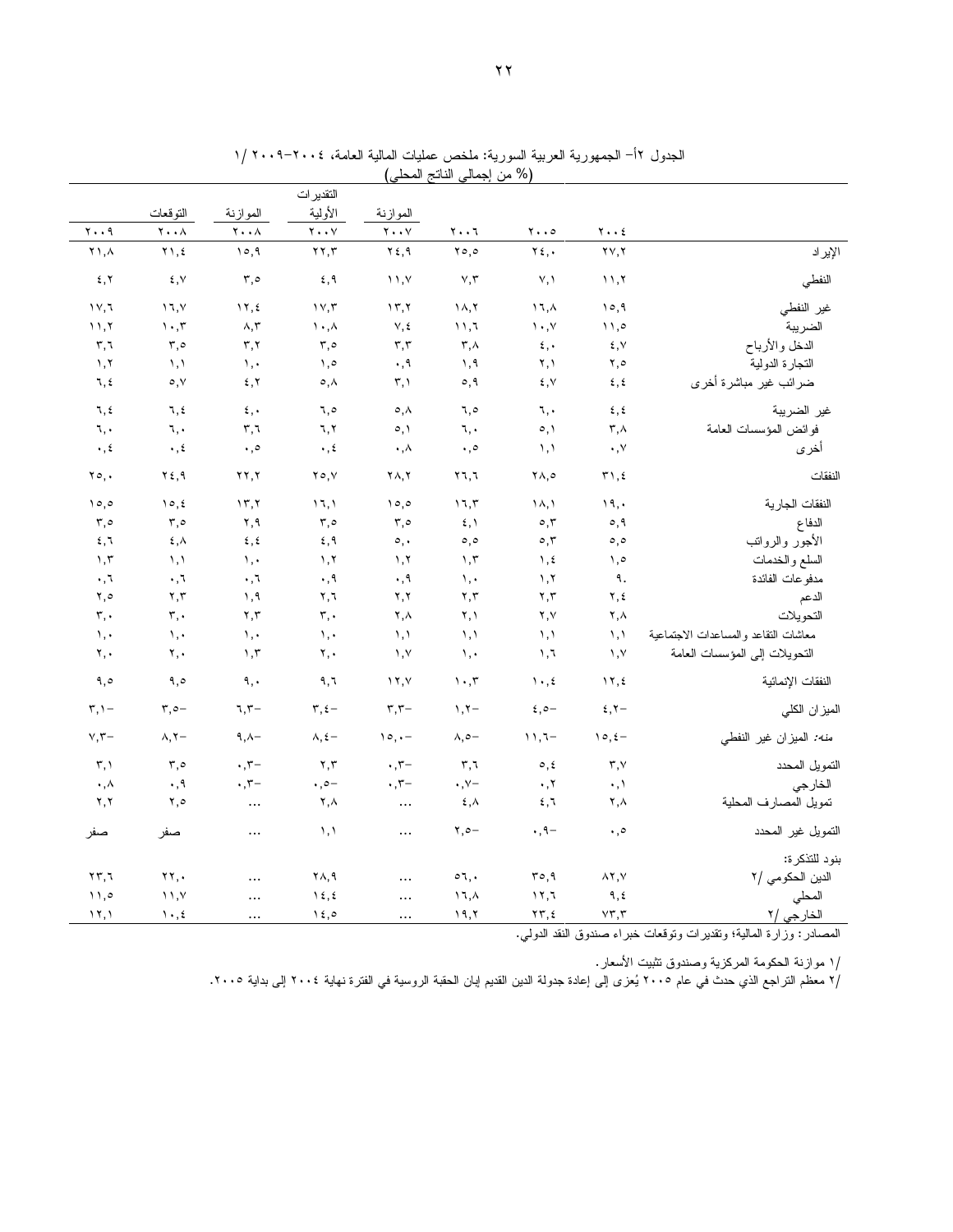|                                          |                                     |                                          | التقدير ات                      |                                                       |                                                |                                          |                                           |                                      |
|------------------------------------------|-------------------------------------|------------------------------------------|---------------------------------|-------------------------------------------------------|------------------------------------------------|------------------------------------------|-------------------------------------------|--------------------------------------|
|                                          | النو قعات                           | المو از نـة                              | الأولية                         | الموازنة                                              |                                                |                                          |                                           |                                      |
| ۲۰۰۹                                     | $\mathbf{Y} \cdot \cdot \mathbf{A}$ | $\mathbf{Y} \cdot \cdot \mathbf{A}$      | $\mathbf{y} \cdot \mathbf{y}$   | $\mathbf{y} \cdot \mathbf{y}$                         | ۲۰۰٦                                           | $\mathbf{y} \cdot \mathbf{y}$            | $Y \cdot \cdot 2$                         |                                      |
| 0.5.7                                    | 0.59, 7                             | 5.1.5                                    | 20.7                            | 0.5.7                                                 | 207.7                                          | $\mathsf{r}\circ\wedge\ldots$            | 557.9                                     | الإيراد                              |
| $\mathcal{L} \cdot \mathcal{L}$ .        | 11.7                                | 9.7                                      | $1 \cdot \cdot 7$               | $\mathbf{Y}$ $\mathbf{Y}$ $\mathbf{Z}$ , $\mathbf{Y}$ | $\gamma$                                       | 1.7, 7                                   | $\lambda \xi \lambda, \overline{\lambda}$ | النفطي                               |
| 570,7                                    | $251$ ,                             | $\mathbf{y} \wedge \mathbf{y}$           | $r \circ \cdot$ ,               | 77V,0                                                 | $\mathbf{r}\cdot\mathbf{,}\mathbf{r}$          | $Y \circ \cdot, Y$                       | $Y \cdot Y, T$                            | غير النفطي                           |
| <b>٢٧٧,٥</b>                             | Y15,1                               | $Y \setminus \xi, Y$                     | ۲۱۷,۹                           | 159, V                                                | ۱۹۸,٦                                          | 17.7                                     | 150,5                                     | الضريبة                              |
| $\lambda \lambda, 9$                     | $\lambda$ ٩, $\lambda$              | $\lambda$ 1, $\lambda$                   | $Y \cdot A$                     | 7V, 2                                                 | ٦٥,٠                                           | 09,7                                     | 09,1                                      | الدخل والأرباح                       |
| ۳۰,۲                                     | $\Upsilon V, \Upsilon$              | ۲٥,۹                                     | ۲۹,٦                            | ۱۸,۹                                                  | $\mathbf{r}$                                   | $\mathbf{r} \cdot \mathbf{,} \mathbf{v}$ | $\mathbf{r}$ , $\mathbf{r}$               | التجارة الدولية                      |
| $10\lambda, \xi$                         | 15Y,1                               | $\langle \cdot, \cdot \rangle$           | 11Y,0                           | ٦٣,٤                                                  | $\mathcal{N}, \ldots, \mathcal{N}$             | $Y \cdot Y$                              | $\circ \circ$ ,                           | ضرائب غير مباشرة أخرى                |
| 10A,1                                    | ۱٦٣,٩                               | $\mathcal{N} \cdot \mathcal{L}$          | 157.                            | $\mathcal{N} \setminus \mathcal{N}$                   | ۶۱۱,٦                                          | $\lambda$ 9,9                            | 00,9                                      | غير الضريبة                          |
| 159,7                                    | 100,1                               | 91,7                                     | 172,7                           | 1.7.7                                                 | $\langle \cdot, \tau \rangle$                  | $\vee \circ, \wedge$                     | $\S$ $\wedge$ , $\cdot$                   | فو ائض المؤسسات العامة               |
| ۹,۲                                      | ۹,٥                                 | $\lambda, \gamma$                        | ٧,٥                             | 17.1                                                  | ۸,۹                                            | $\lambda$                                | ۹,۳                                       | أخرى                                 |
| ٦١٨,٠                                    | 779,7                               | $07\lambda,9$                            | 01.0                            | oY1, 2                                                | 200,7                                          | $2Y_{\epsilon,0}$                        | ۳۹٦,٩                                     | النفقات                              |
| $\mathsf{r}\wedge\mathsf{r},\vee$        | 190, 2                              | $\mathsf{r}\mathsf{r}\wedge,\mathsf{q}$  | ۳۲٥,۷                           | $\mathbf{r} \setminus \mathbf{r}, \mathbf{r}$         | $\mathsf{Y} \mathsf{V} \mathsf{A}, \mathsf{V}$ | $\mathbf{Y} \cdot \mathbf{A}$            | $Y \xi \cdot T$                           | النفقات الجارية                      |
| $\lambda$ $\lambda$ , $\lambda$          | $\lambda$ 9,٣                       | $Y \xi, \xi$                             | $Y \cdot T$                     | $Y \cdot T$                                           | 79,2                                           | YA, Y                                    | $V \xi, V$                                | الدفاع                               |
| 15.1                                     | 177, 2                              | 115,7                                    | ۹۹٫۳                            | $\mathcal{N}$                                         | ۹٤,٦                                           | $Y\Lambda, \Upsilon$                     | ٦٩,٥                                      | الأجور والرواتب                      |
| $\mathbf{r}\mathbf{r},\mathbf{r}$        | ۲۹,٤                                | Y1, 2                                    | ۲٤,۳                            | $\mathbf{Y}\mathbf{y}, \mathbf{0}$                    | $\mathbf{Y} \mathbf{Y}, \mathbf{0}$            | ۰٫۵ ۲                                    | 19,5                                      | السلع والخدمات                       |
| 10,1                                     | 17,0                                | 17.0                                     | ۱۸,۱                            | ۱۸,۱                                                  | 11, 9                                          | $\gamma \vee \xi$                        | $\mathcal{N}$                             | مدفو عات الفائدة                     |
| ۰۱٫۰                                     | $\circ \wedge, \wedge$              | $E V, \Lambda$                           | 01,1                            | 2.2                                                   | $\mathsf{r}_{\mathsf{A},\mathsf{0}}$           | ۳۳,٦                                     | ۲۹,۸                                      | الدعم                                |
| $\epsilon \cdot \lambda$                 | ۳٦,٨                                | ۳٦,٨                                     | $\mathbf{r} \cdot \mathbf{z}$   | $rr, \vee$                                            | rr, q                                          | ۲۹,٦                                     | $\mathsf{Y}\mathsf{Y},\mathsf{Y}$         | نفقات صندوق تثبيت الأسعار            |
| ۲۰,٦                                     | ۲۲.۱                                | $\mathcal{N}$                            | ۸, ۲                            | $\mathcal{N}, \mathcal{N}$                            | 5.7                                            | $\epsilon, \cdot$                        | ۲.۸                                       | دعم آخر                              |
| VT,7                                     | ٧٨,٠                                | 09, V                                    | ٦١,٦                            | 07,0                                                  | $r \circ \Lambda$                              | $5 \cdot 20$                             | 57.                                       | التحو بلات                           |
| $\mathbf{Y}$ {, $\mathbf{Y}$             | $Y1, \Lambda$                       | ۲٥,۹                                     | ۲۱,۳                            | ۲۲,۸                                                  | ١٩,٠                                           | ۱٦,٣                                     | $\lambda \xi, \xi$                        | معاشات النقاعد والمساعدات الاجتماعبة |
| 29,7                                     | $\circ$ \, \                        | ۳۳,۸                                     | $5 \cdot 7$                     | rr.A                                                  | ۱٦,٨                                           | ۲٤,۳                                     | ۲۱,٦                                      | النحو بلات إلى المؤسسات العامة       |
| $\mathbf{Y} \mathbf{Y} \circ \mathbf{Y}$ | ۲٤٣,٩                               | $\mathbf{Y} \mathbf{Y} \cdot \mathbf{A}$ | $192, \lambda$                  | $Y \circ \Lambda$ ,                                   | 1Y1,0                                          | 105, 2                                   | 107,7                                     | النفقات الانمائبة                    |
| $YY, Y-$                                 | $9 \cdot 1 -$                       | $17.0 -$                                 | $79, \lambda -$                 | $7Y,7-$                                               | $19, 9 -$                                      | $77, 2 -$                                | $\circ \tau, \cdot -$                     | الميزان الكلى                        |
| $\lambda \lambda, \nu-$                  | $Y \cup A$                          | $Y \circ \cdot A -$                      | $1Y, -$                         | $\mathbf{r} \cdot \mathbf{r}, \epsilon -$             | $122,7-$                                       | $1YY,7-$                                 | $192,1-$                                  | منه: الميزان غير النفطي              |
| YY, Y                                    | 9.1                                 | $7,7-$                                   | $\mathcal{E}\vee,\mathcal{E}$   | $\circ, \circ -$                                      | 77,7                                           | Y9, A                                    | $\mathcal{N}, \cdot$                      | النمويل المحدد                       |
| 19, 2                                    | ۲۲,٥                                | −۲, ۳                                    | $\cdot$ , $\tau-$               | $\circ, \circ -$                                      | $17,7-$                                        | $\mathbf{r}, \mathbf{r}$                 | $\mathcal{N}, \mathcal{N}$                | الخارجي                              |
| 0.5, 5                                   | ۱, ۳۲                               | $\cdots$                                 | $\circ \vee, \vee$              | $\ldots$                                              | $\lambda$ $\zeta$ , $\eta$                     | م,∧7                                     | $r \circ r$                               | النمويل المحلمي                      |
| صفر                                      | صفر                                 | $\ldots$                                 | ۲۲,٤                            | $\ldots$                                              | $25, 2 -$                                      | $\mathcal{N}, \mathcal{E}$               | ٦,٠                                       | التمويل غير المحدد                   |
|                                          |                                     |                                          |                                 |                                                       |                                                |                                          |                                           | بنود للتذكرة:                        |
| $0 \wedge 2, \wedge$                     | $070, \Lambda$                      | $\cdots$                                 | $\circ \wedge \circ$ , $\wedge$ | $\cdots$                                              | ۱۱۰,۱                                          | 070,9                                    | 1.22,0                                    | الدين الحكومي /٢                     |
| $Y \wedge \circ, \circ$                  | ۲۹۹,۳                               | $\ddotsc$                                | ۲۹۱,۲                           | $\cdots$                                              | YAY, Y                                         | $\lambda V, \tau$                        | $11\lambda,9$                             | المحلي                               |
| ۲۹۹,٤                                    | ۲٦٦,٦                               | $\ddotsc$                                | ۲۹۳,۹                           | $\cdots$                                              | rrv, q                                         | ٣٤٨,٦                                    | 970,7                                     | الخارجي /٢                           |

الجدول ٢ب– الجمهورية العربية السورية: ملخص عمليات المالية العامة، ٢٠٠٤–٢٠٠٩ /١<br>(بمليارات الليرات السورية)

المصادر : وزارة المالية؛ ومصرف سورية المركزي؛ وتقديرات وتوقعات خبراء صندوق النقد الدولي.

/اموازنة الحكومة المركزية وصندوق تثبيت الأسعار.

/٢معظم الزيادة التي حدثت في عام ٢٠٠٥ تُعزى إلى إعادة جدولة الدين القديم لِبان الحقبة الروسية في الفترة نـهاية ٢٠٠٤ إلى بداية ٢٠٠٥.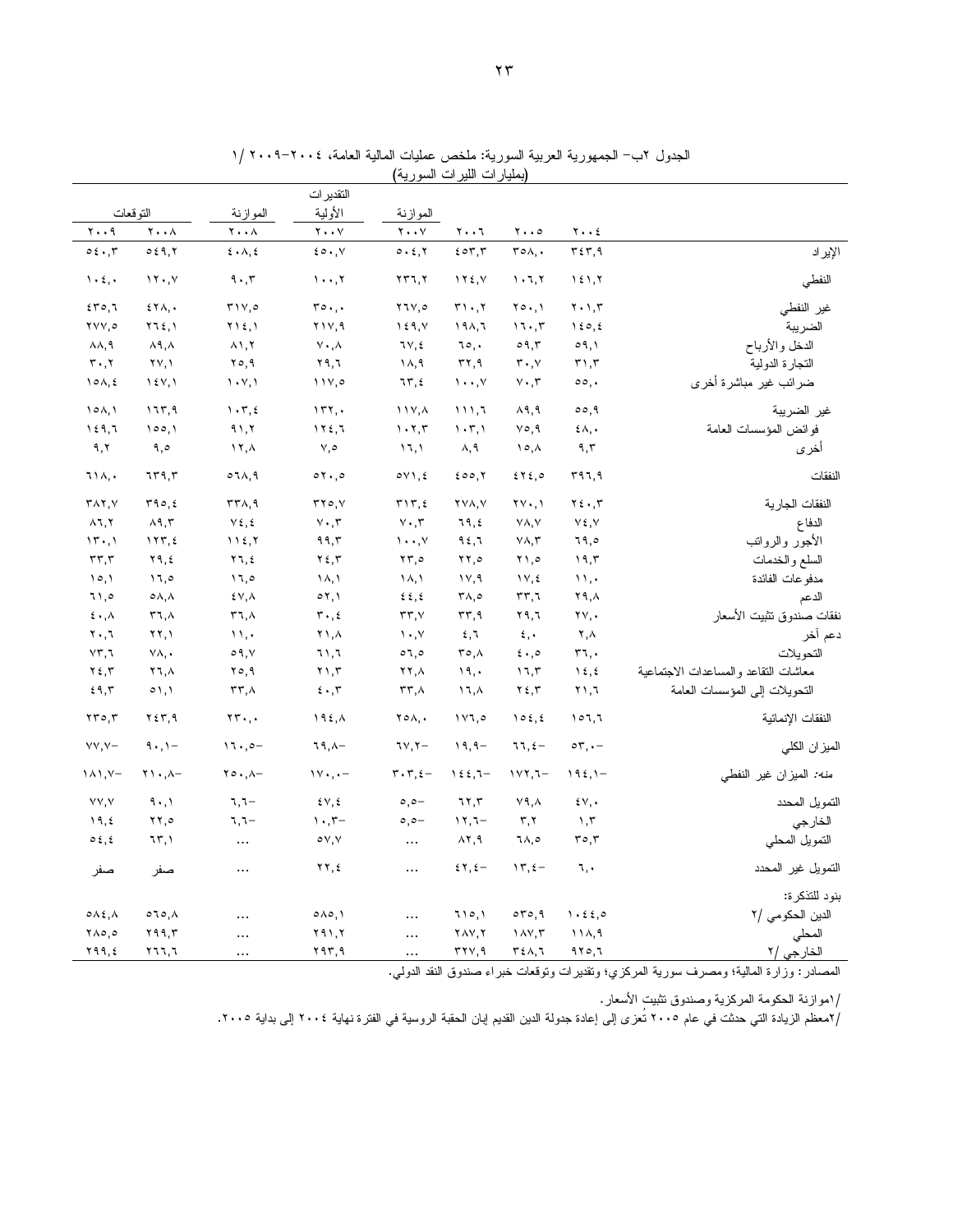| التو قعات                               |                                         | التقدير ات الأولية                                          |                                                |                                     |                                     |                               |
|-----------------------------------------|-----------------------------------------|-------------------------------------------------------------|------------------------------------------------|-------------------------------------|-------------------------------------|-------------------------------|
| $Y \cdot \cdot 9$                       | $\mathbf{Y} \bullet \bullet \mathbf{A}$ | $\mathbf{Y} \cdot \cdot \mathbf{V}$                         | ۲۰۰٦                                           | $\mathbf{y} \cdot \cdot \mathbf{0}$ | $Y \cdot Y$                         |                               |
|                                         |                                         | (بمليارات الليرات السورية)                                  |                                                |                                     |                                     |                               |
| 955                                     | $\Lambda$ ٩٤                            | $V \cdot V$                                                 | $Y\uparrow$                                    | $\vee \circ \vee$                   | $\vee \circ$ .                      | الموجودات الأجنبية (صافي)     |
| $\epsilon \cdot \lambda$                | $\mathsf{r}\wedge\mathsf{r}$            | ۱۹۰                                                         | うえん                                            | 122                                 | ۱۳٦                                 | المصرف المركزي                |
| 070                                     | $\circ$ ) )                             | $\circ \vee$                                                | $\circ \wedge \tau$                            | ٦١٣                                 | てしき                                 | المصارف التجارية              |
| $\Lambda \cdot Y$                       | ٦٨١                                     | 717                                                         | ٤٧٣                                            | ٣٤٥                                 | ۲۳۸                                 | الموجودات المحلية (صافى)      |
| 11.5                                    | ۹۳۱                                     | ٧٤.                                                         | ٦٣٥                                            | 000                                 | $\mathfrak{c}\setminus\mathfrak{c}$ | الائتمان المحلي               |
| ٦٥.                                     | $\circ$ { $\vee$                        | ٤٣٤                                                         | ۳۸۱                                            | ٣٤٠                                 | ۲٦٣                                 | المطالبات على القطاع العام    |
| ۱۰۲                                     | ۹۷                                      | ۶۰٦                                                         | $\big\}$ { {                                   | ۱٤۱                                 | ۸.                                  | الحكومة المركزية (صافي)       |
| ٤٩٩                                     | ٤٤٩                                     | ۳۲۸                                                         | ۲۳۷                                            | ۱۹۹                                 | $\lambda \lambda$                   | المؤسسات العامة               |
| 204                                     | $\mathbf{r} \wedge \mathbf{r}$          | $\mathbf{r} \cdot \mathbf{0}$                               | ۲٥٤                                            | ۲۱۰                                 | ١٤٨                                 | المطالبات على القطاع الخاص    |
| $Y 9V -$                                | $\mathbf{y} \circ \cdot -$              | $155 -$                                                     | $171 -$                                        | <b>۲۱۱</b> –                        | $157 -$                             | بنود أخرى (صافي)              |
| ١٧٨٠                                    | 10V0                                    | 1577                                                        | 11.0                                           | 11.1                                | $4\lambda\lambda$                   | النقود بمعناها الواسع         |
| 9.6                                     | ۹۱٦                                     | $Y\mathbf{Y}$                                               | ٦٨٧                                            | <b>7 A A</b>                        | 7.7                                 | النقود                        |
| $\circ$ 1 $\wedge$                      | $\circ \cdot \tau$                      | ٤٢٢                                                         | ۳۹۹                                            | ۳۸٥                                 | ٣٣٣                                 | العملة خارج المصارف           |
| ٣٣٦                                     | 515                                     | ۳۰۹                                                         | ۲۸۸                                            | ۳۰٤                                 | ۲٦٩                                 | ودائع ننحت الطلب              |
| ۸۷٥                                     | 109                                     | 091                                                         | $\circ \vee$                                   | 515                                 | ۳۸٦                                 | شبه النقود                    |
|                                         |                                         | (التغير كل ١٢ شهرا %)                                       |                                                |                                     |                                     |                               |
| $\mathcal{N}, \cdot$                    | 19,                                     | ۹,۸                                                         | ٩,٤                                            | ۱۱,۰                                | 11,1                                | النقود بمعناها الواسع         |
| $, -$                                   | ۲٥,۲                                    | ٦,٤                                                         | $\cdot$ , $\cdot$ -                            | $\lambda \xi, \xi$                  | 11,7                                | النقود                        |
| $\mathbf{r}$ ٢,٨                        | $\cup$ , {                              | $\lambda \xi, \xi$                                          | $Y \circ Y$                                    | $V, \cdot$                          | $\langle \rangle$                   | شبه النقود                    |
| $\circ \circ, \wedge$                   | $\wedge,\curlyvee-$                     | $\mathbf{Y} \mathbf{1}, \mathbf{1} -$                       | ۲,۳                                            | $\vee \circ, \circ$                 | $\mathfrak{so}, \mathfrak{h}$       | صافى المطالبات على الحكومة    |
| $\mathcal{N}, \cdot$                    | $\mathbf{r} \mathbf{v}, \mathbf{v}$     | ۰۸,۰                                                        | $\lambda, \lambda$                             | ۹,۲                                 | ۲,۷                                 | المطالبات على المؤسسات العامة |
| ۱۸,۰                                    | ۲٥,٨                                    | $\mathbf{y} \cdot \mathbf{y}$                               | ۱۷,۹                                           | 50,9                                | $r \circ$ ,.                        | المطالبات على القطاع الخاص    |
|                                         |                                         | (التغير % من المخزون الابتدائي للنقود بمعناها الواسع)       |                                                |                                     |                                     |                               |
| ۲,۲                                     | $\mathbf{r}, \mathbf{v}$                | $\mathbf{Y}, \bullet$ $\mathbf{Y}, \mathbf{Y}$ $\mathbf{Y}$ |                                                | $\cdot, \vee$                       | ٥,٤                                 | صافي الموجودات الأجنبية /١    |
| $\mathcal{N} \cdot \mathcal{N}$         | $\circ$ ,۳                              | 11,9                                                        | $\rightarrow$ $\rightarrow$                    | $\mathcal{N} \bullet, \mathcal{N}$  | $\circ$ , $\wedge$                  | الموجودات المحلية (صافي)      |
| $\mathcal{W}, \cdot$                    | $\lambda \xi$ ,0                        | ۸,۷                                                         | $\vee, \vee$                                   | $\lambda \xi, \lambda$              | ٧,٦                                 | الائتمان المحلي               |
| $\mathfrak{r}, \circ$                   | $\cdot$ , $\vee$ -                      | $\mathbf{r},\mathbf{v}$ –                                   | $\boldsymbol{\cdot}$ , $\boldsymbol{\uparrow}$ | $\lambda, \lambda$                  | ۲,۸                                 | الحكومة المركزية (صافي)       |
| $\mathbf{r},\mathbf{v}$                 | ۹,۲                                     | $\vee, \urcorner$                                           | $\mathbf{r}, \mathbf{t}$                       | $\lambda, \lambda$                  | $\boldsymbol{\cdot}$ , $\circ$      | المؤسسات العامة (صافي)        |
| $\mathbf{\hat{z}}$ , $\mathbf{\hat{z}}$ | ٦,٠                                     | $\mathbf{\mathbf{f}}$ , $\mathbf{\mathbf{y}}$               | $\mathbf{r}, \mathbf{0}$                       | ٦,٩                                 | 5,7                                 | القطاع الخاص                  |
| $\cdot$ , $\cdot$ -                     | $\cdot$ , q                             | $\mathbf{r},\mathbf{v}$                                     | $\epsilon$ , $\circ$                           | $\mathbf{r}, \mathbf{q} -$          | $1, 9-$                             | بنود أخرى (صافى)              |

الجدول ٣- الجمهورية العربية السورية: المسح النقدي، ٢٠٠٤–٢٠٠٩

المصادر : مصرف سورية المركزي؛ ونقديرات ونوقعات خبراء صندوق النقد الدولي.

/١ بالنسبة لعام ٢٠٠٨ تشمل آثار التقييم.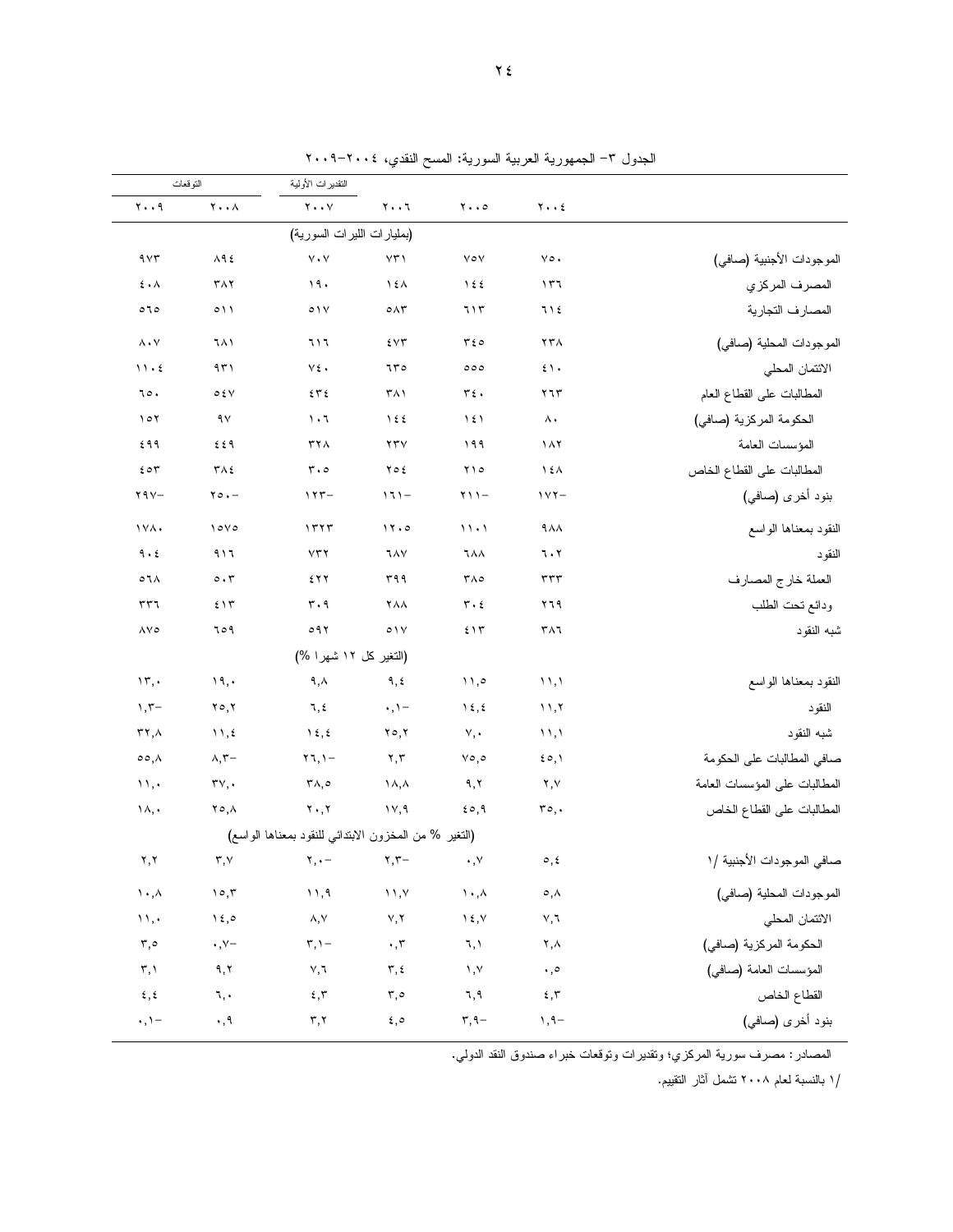|                              |                            |                                          |                          |                                       |                                  | (بملايين الدولارات الأمريكية؛ ما لم يذكر خلاف ذلك) |                                     |                               |                                                |                                      |
|------------------------------|----------------------------|------------------------------------------|--------------------------|---------------------------------------|----------------------------------|----------------------------------------------------|-------------------------------------|-------------------------------|------------------------------------------------|--------------------------------------|
|                              |                            |                                          | النوقعات                 |                                       |                                  | النقديرات الأولية                                  | النقدير ات                          |                               |                                                |                                      |
| $Y \cdot Y$                  | $Y \cdot Y$                | $Y \cdot Y$                              | $Y \cdot Y$              | $\mathbf{y} \cdot \mathbf{y}$         | $Y \cdot \cdot \wedge$           | $Y \cdot Y$                                        | $\mathbf{y} \cdot \mathbf{y}$       | $\mathbf{y} \cdot \mathbf{z}$ | $y \cdot z$                                    |                                      |
| $\gamma \gamma \gamma -$     | $Y \xi Y$ ) -              | $YYYY -$                                 | $Y \cdot 19 -$           | $1190-$                               | $\gamma \gamma \circ \epsilon$ - | $1707-$                                            | $977 -$                             | $757 -$                       | $r97-$                                         | ميزان الحساب الجاري                  |
| $\xi, \cdot -$               | $\mathbf{r}, \mathbf{q}$ - | $\mathsf{r}$ , $\wedge$ -                | $\mathbf{r}, \mathbf{v}$ | $\mathbf{r}$ , Y-                     | $\xi, \lambda -$                 | $\mathbf{r}, \mathbf{r}$                           | $\mathbf{Y}, \mathbf{A}$ -          | $\mathbf{y}, \mathbf{y} -$    | $\lambda, \lambda -$                           | (% من إجمالي الناتج المحلي)          |
| $0119-$                      | 201                        | $\{ \cdot \cdot \}$ -                    | $r$ $\circ$ $r$ $r$ $-$  | $r_{\epsilon}$ . $r-$                 | $\mathbf{r} \cdot \mathbf{v}$    | $YAYO -$                                           | $1797 -$                            | $111 - -$                     | $\lambda$ Y $\lambda-$                         | السلع                                |
| $y \ldots \lambda$           | 11119                      | 10779                                    | 1577A                    | 11101                                 | 1209V                            | 11117                                              | 1.772                               | 9.50                          | $Y \cap \circ \circ$                           | الصادرات، فوب                        |
| 1.50                         | 1YY                        | $Y\xi \cdot \xi$                         | 7079                     | ۲۹۱٤                                  | 077.                             | 5700                                               | 5.77                                | ETAT                          | $r_{\epsilon}$ .                               | النفطية                              |
| 1111                         | 10159                      | 15770                                    | 11179                    | 457A                                  | $\lambda$ 97 $\vee$              | $YY \circ A$                                       | 7177                                | 2V29                          | $\mathbf{r} \vee \mathbf{\epsilon} \mathbf{q}$ | غير النفطية                          |
| $Y \circ Y \wedge -$         | $YYYYY -$                  | $1977 -$                                 | $111 + -$                | $10702 -$                             | $1Y10Y-$                         | $150T_A -$                                         | $1191Y -$                           | $1.7.0 -$                     | $\Lambda \cdot \tau \tau -$                    | الواردات، فوب                        |
| $2 \wedge \circ \wedge -$    | $57AA-$                    | $E$ $V$ ۳ –                              | $511 -$                  | $\tau$ $\epsilon$ $\tau$ $\epsilon$ - | $77AT-$                          | $2Y0 -$                                            | $Y \wedge \wedge 2 -$               | $Y \xi Y Y -$                 | $1107 -$                                       | النفطية                              |
| $Y \cdot Y$ $9 -$            | $1 V & 2 4 -$              | $1010V -$                                | $15.91 -$                | $1117 - -$                            | $117Y0 -$                        | $\lambda$ . $\lambda$                              | $9.57 -$                            | $Y\wedge YY -$                | ٦٨٧٧-                                          | غير النفطية                          |
| 1772                         | 1.91                       | $\lambda \cdot V$                        | 019                      | 57.                                   | ۲۸٦                              | ٣٦٦                                                | ۹۳                                  | $\tau\tau\vee$                | ۲۲۸                                            | الخدمات                              |
| $V \cdot 95$                 | س 7 7 2                    | $0 \vee 10$                              | 0 Y Y E                  | $2\Lambda T$                          | 501A                             | ۳۸٦١                                               | ٢٩٢٤                                | ۲۹۱۲                          | 5115                                           | المقبوضات                            |
| 001A                         | 29Y1                       | 2579                                     | 5.70                     | $r\vee r\vee$                         | $r_{5}$                          | <b>YAAT</b>                                        | $Y \cdot Y \circ$                   | 1922                          | $1 \wedge \cdot \cdot$                         | السفر والسياحة                       |
| $\circ \wedge \tau$          | ٤٨٧                        | $2 \cdot 7$                              | ٣٤٢                      | <b>YAY</b>                            | $\forall \forall \circ$          | ۲۲٦                                                | $Y \wedge Y$                        | ۲۱۹                           | 19 <sub>A</sub>                                | الشحن والنأمين                       |
| $\mathbf{r} \vee \mathbf{r}$ | ۳٦١                        | $\tau \epsilon v$                        | $\tau\tau\epsilon$       | ۳۲۲                                   | $\mathbf{r} \wedge \mathbf{r}$   | $r \cdot \cdot$                                    | $\gamma \vee \circ$                 | ro.                           | $\mathbf{Y} \mathbf{V}$                        | الخدمات الحكومية                     |
| $\circ \mathcal{N}$          | 0.5.5                      | $\circ$ $\uparrow$ $\uparrow$            | $\circ \cdot \tau$       | $2\Lambda$                            | $\mathfrak{z}_v$                 | 20Y                                                | $\mathbf{\hat{z}}\bullet\mathbf{V}$ | ۳۹۸                           | 56                                             | خدمات أخرى                           |
| $oVT$ . -                    | $0 Y YY -$                 | $29.1 -$                                 | $2790 -$                 | $E$ $E$ $V$ $V$ $-$                   | $5577 -$                         | $5590 -$                                           | $Y \wedge Y$ ) –                    | $Y \circ \wedge \circ -$      | $YY \wedge o -$                                | المدفو عات                           |
| $T1\lambda-$                 | $515 -$                    | $22 - 5$                                 | $r97-$                   | $roq-$                                | $11.5 -$                         | $719-$                                             | $970 -$                             | $9V0 -$                       | $YY9-$                                         | الدخل                                |
| 1.50                         | 90.                        | $\lambda$ $\lambda$ $\tau$               | $V \wedge \circ$         | YY                                    | 729                              | 092                                                | ٤٢Λ                                 | ۳۹۰                           | $\mathbf{r} \wedge \mathbf{r}$                 | دائن                                 |
| $1517-$                      | $1577 -$                   | $15.9-$                                  | $11A1-$                  | $\eta \cdot \gamma \gamma -$          | $1 \vee \circ \tau -$            | $17AT -$                                           | $1577 -$                            | $111 -$                       | $1115 -$                                       | مدين                                 |
| $\lambda \cdot \lambda$ -    | $\cdot \cdot \circ -$      | $9\wedge 7$ -                            | $\lambda \lambda$ $-$    | $\Lambda \cdot \mathrm{V}$ -          | $1595-$                          | $\lambda \cdot \lambda$ o-                         | $1170 -$                            | 11                            | $951 -$                                        | أرباح شركات النفط                    |
| 1511                         | 1579                       | 1579                                     | ۱۳۹۰                     | 10.7                                  | 1172                             | ۱۷۹٦                                               | 1717                                | 1111                          | 9 <sub>Λ</sub>                                 | التحويلات                            |
| ۱۳٤٦                         | 1772                       | 1.72                                     | 970                      | <b>AA1</b>                            | $\lambda$ ۳۹                     | $\Lambda \Upsilon$                                 | ٦١.                                 | ۷٦١                           | ٦٨٩                                            | نحويلات العاملين بالخارج             |
| 5.57                         | 5777                       | $\mathbf{r}\cdot\cdot$                   | ۲۳۱۰                     | <b>TYTA</b>                           | 1899                             | 1.99                                               | $0 \wedge 1 -$                      | ٦٦٩                           | <b>YAA</b>                                     | ميزان الحساب الرأسمالي والمالي       |
| $\mathbf{r}$ .               | $\mathbf{v}$ .             | $\mathbf{y}$ .                           | $\mathbf{y}$ .           | $\mathbf{y}$ .                        | $\circ$ .                        | 11 <sub>A</sub>                                    | ١٨                                  | ١٨                            | ١٨                                             | الحساب الرأسمالي (تحويلات المهاجرين) |
| 5.00                         | $rr \cdot \cdot$           | $\mathbf{r} \cdot \mathbf{v} \mathbf{r}$ | <b>XYAA</b>              | ۱ ۱ ۲ ۲                               | ۲۱۱٦                             | 1157                                               | $\Lambda$ Y $\circ$                 | ٧٧٦                           | ٤٢٧                                            | الاستثمار المباشر                    |
| $\circ \gamma$ .             | 290                        | <b>٣٨٩</b>                               | $\tau \tau \vee$         | 44A                                   | $\lambda$                        | $\mathbf{Y} \cdot \mathbf{Y} -$                    | $Y \circ Y -$                       | ٦٤                            | $\mathbf{Y} \mathbf{V}$                        | الدين الحكومي طويل الأجل             |
| $016-$                       | $£AA-$                     | $T\wedge T-$                             | $rr -$                   | $\Gamma$ 91-                          | $\lambda \cdot \lambda -$        | $r -$                                              | $111Y -$                            | $119-$                        | $1\wedge o-$                                   | أخرى                                 |

الجدول ٤– الجمهورية العربية السورية: ميزان المدفوعات، ٢٠٠٤–٢٠١٣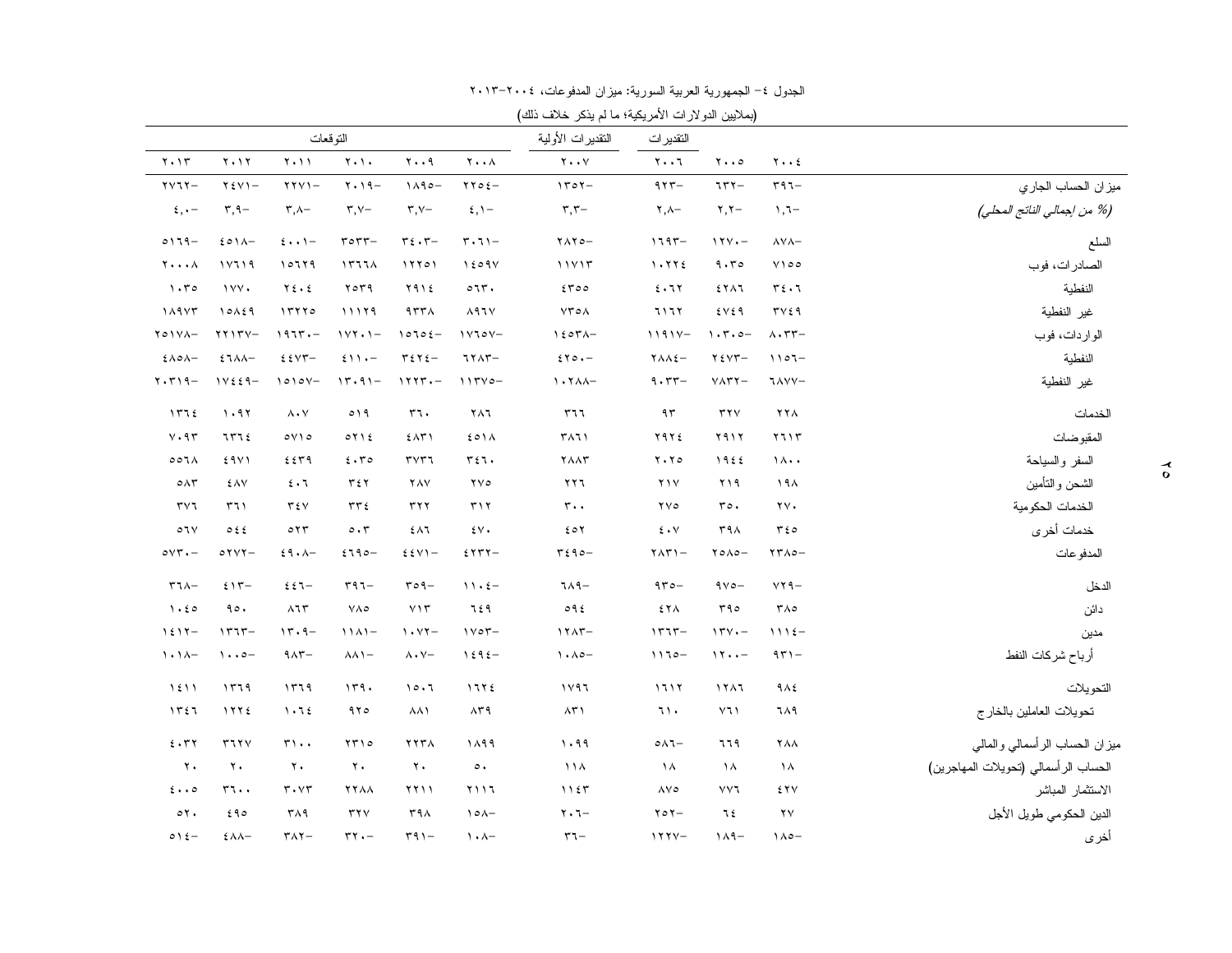| صفر                | صفر             | صفر                              | صفر                     | صفر                                            | صفر        | $\cdots$                | ٧٥٦                  | $19-$     | $T$ .                           | السهو والخطأ                                              |
|--------------------|-----------------|----------------------------------|-------------------------|------------------------------------------------|------------|-------------------------|----------------------|-----------|---------------------------------|-----------------------------------------------------------|
| ۱۲٦۹               | 1107            | $\lambda$ $\zeta$ $\zeta$        | ۲۹٦                     | ٣٤٣                                            | $roo-$     | ٦٧١                     | $\vee \circ \vee$    | $\lambda$ | $\mathbf{y} \cdot \mathbf{y}$   | الميز ان الكلي                                            |
| $1119 -$           | $1107 -$        | $\lambda$ $\gamma$ $-$           | $Y97-$                  | $\mathbf{r} \mathbf{\varepsilon} \mathbf{r}$ - | ۳٥٥        | $TV -$                  | $V \circ Y$          | $\lambda$ | $\mathbf{y} \cdot \mathbf{y} -$ | التمويل                                                   |
| $1119 -$           | $1107 -$        | $\lambda$ $\lambda$ $\theta$ $-$ | $Y97-$                  | $515 -$                                        | roo        | てをザー                    | ٧٥٤                  | $2V9-$    | $9-$                            | القابل للتحويل                                            |
| $150 -$            | $oV\Lambda-$    | $2 \wedge 0 -$                   | $\lambda \xi \lambda -$ | $\mathbf{y} \cdot \mathbf{y} -$                | $\gamma$   | $Y15Y-$                 | $\circ \tau -$       | 11        | $\forall y$ ) –                 | المصرف المركزي                                            |
| $150 -$            | $oV\Lambda-$    | $2 \wedge 0 -$                   | $\lambda \xi \lambda -$ | $\mathbf{y} \cdot \mathbf{y} -$                | $\sqrt{V}$ | 10                      | ۱۲۹۳                 | YY        | ۲٦٣                             | المصرف النجاري السوري                                     |
| صفر                | صفر             | صفر                              | صفر                     | $\vee$ .                                       | صفر        | $\mathsf{Y} \mathsf{V}$ | $\sim$               | ٤٦١       | $195 -$                         | غير القابل للتحويل (المصرف المركزي)                       |
|                    |                 |                                  |                         |                                                |            |                         |                      |           |                                 | بنود للتذكر ة:                                            |
| <b>T1.AE</b>       | 19112           | ۱۸٦٥٨                            | 1 Y A Y 9               | $1 \vee \circ \Upsilon \Upsilon$               | 11119      | <b>IVEVE</b>            | 17AY                 | 1 YO AO   | $1$ $V$ $0$ $1$ $V$             | صافي الموجودات الأجنبية لدى المصرفين المركزي والتجاري     |
| $\lambda, \lambda$ | $\lambda, \vee$ | ۹,۱                              | ۹,۸                     | $\cdot$ ,0                                     | ٩,٤        | $\lambda$               | $\Upsilon, \Upsilon$ | 11, 2     | $\mathbf{Y} \cdot \mathbf{Y}$   | (بأشهر واردات السلع والخدمات غير المرتبطة بعوامل الإنتاج) |
| $V, \circ -$       | $7,7-$          | $\circ, \circ -$                 | $\xi, \forall -$        | $Y, Y-$                                        | −۲,۲       | $\Upsilon, \Sigma$ -    | صفر                  | ۲,۱       | $\circ, \tau$                   | الميزان النفطي (% من إجمالي الناتج المحلي)/١              |

المصادر : مصرف سورية المركزي؛ ونقديرات ونوقعات خبراء صندوق النقد الدولي.

/١ ميزان التجارة النفطية مخصوما منه أرباح الشركات الأجنبية.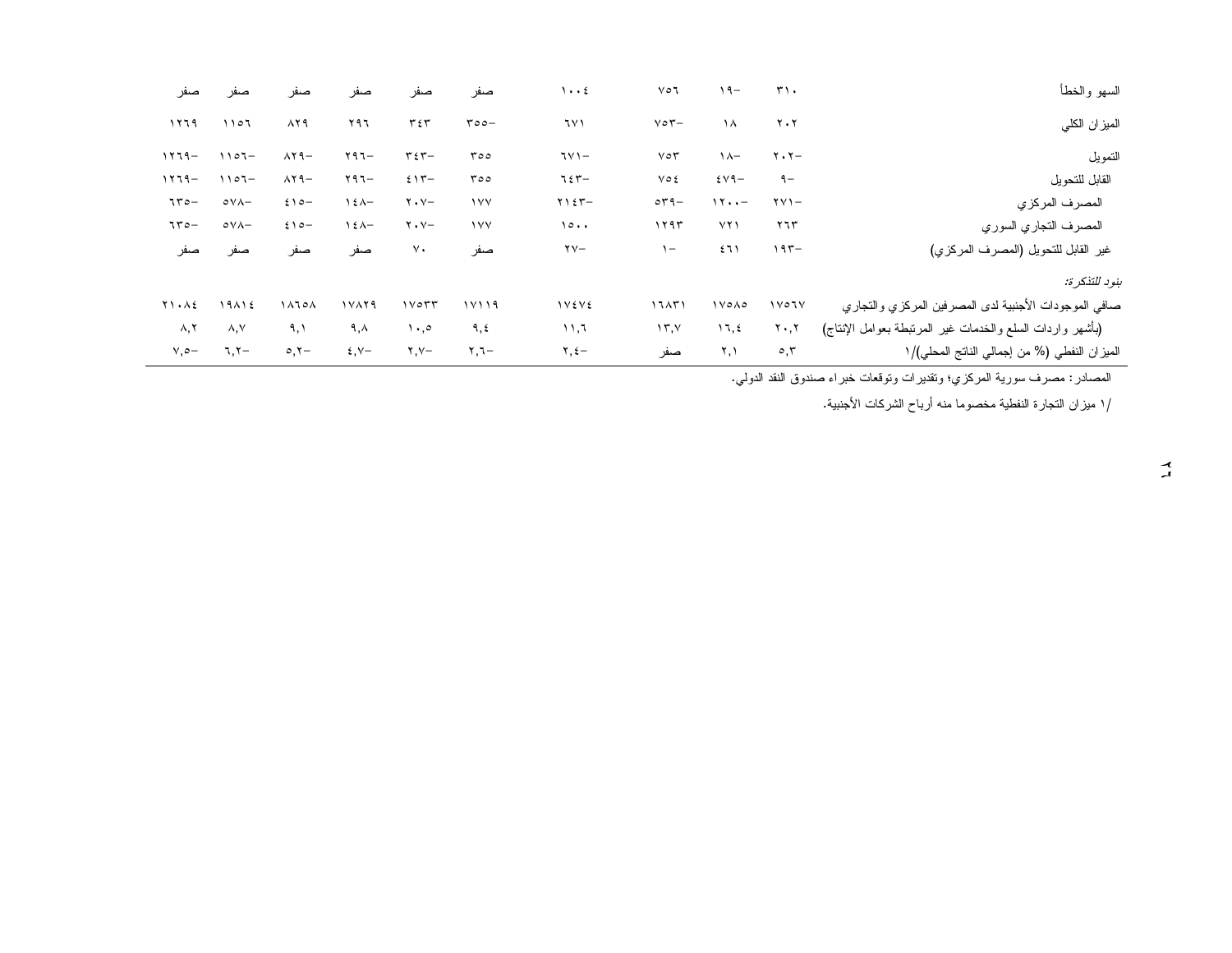|                                                            |                                         |                                     |                                          | النقديرات الأولية                               |                                                  |                                     | النوقعات                            |                                     |                                          |                                     |
|------------------------------------------------------------|-----------------------------------------|-------------------------------------|------------------------------------------|-------------------------------------------------|--------------------------------------------------|-------------------------------------|-------------------------------------|-------------------------------------|------------------------------------------|-------------------------------------|
|                                                            | $Y \cdot \cdot 2$                       | $\mathbf{y} \cdot \cdot \mathbf{0}$ | $\mathbf{y} \cdot \mathbf{y}$            | $Y \cdot Y$                                     | $\mathbf{Y} \bullet \bullet \mathbf{A}$          | $Y \cdot \cdot 9$                   | $Y \cdot Y \cdot$                   | $Y \cdot Y$                         | $Y \cdot Y$                              | $Y \cdot Y$                         |
|                                                            |                                         |                                     |                                          |                                                 | (التغير %، ما لم يذكر غير ذلك)                   |                                     |                                     |                                     |                                          |                                     |
| الدخل القومي والأسعار                                      |                                         |                                     |                                          |                                                 |                                                  |                                     |                                     |                                     |                                          |                                     |
| إجمالي الناتج المحلي الحقيقي                               | ٦,٧                                     | 5,0                                 | $\circ, \circ$                           | 5, 7                                            | $\circ$ , $\circ$                                | $\mathbf{r}, \mathbf{q}$            | $\mathbf{r},\mathbf{r}$             | $\circ, \tau$                       | 0, 1                                     | $\circ, \vee$                       |
| النفطي                                                     | $7, 1 -$                                | $\lambda, \lambda -$                | $Y, Y -$                                 | $\circ, \cdot -$                                | $\cdot, \cdot$                                   | $\mathbf{y}, \mathbf{y}$            | $9,0-$                              | 1, 7                                | $Y, 9 -$                                 | $\mathbf{r}, \cdot$                 |
| غير النفطي                                                 | $\mathcal{N} \cdot \mathcal{N}$         | ٧,٥                                 | ٦,٩                                      | $\circ, \wedge$                                 | ٦,٠                                              | ٤,٧                                 | ٤,٧                                 | $\circ, \circ$                      | ٦,٠                                      | ٦,٥                                 |
| إجمالي الناتج المحلي الاسمي (بمليارات الليرات السورية)     | 1117                                    | 1591                                | 11.9                                     | $Y \cdot Y$                                     | $Y \circ 7Y$                                     | <b>YEVV</b>                         | $\gamma \gamma \gamma \gamma$       | $\mathbf{r} \cdot \mathbf{r}$       | TTTA                                     | <b>TIAY</b>                         |
| منه: غير النفطي                                            | 9 <sub>A</sub> 7                        | 1172                                | 15.0                                     | 100 <sub>A</sub>                                | 1847                                             | $Y \setminus Y$                     | $YY$ $77$                           | YIYY                                | <b>7914</b>                              | <b>٣٢٦٢</b>                         |
| إجمالي الناتج المحلي الاسمى (بمليارات الدولارات الأمريكية) | $Y \circ$ .                             | ۲۸,٦                                | $rr, \circ$                              | $5 \cdot 7$                                     | 00,7                                             | $\circ \cdot \cdot \vee$            | $\circ \xi, \xi$                    | $\circ$ 9, 1                        | 7777                                     | ٦٨,٨                                |
| إنتاج النفط الخام (ألاف البر اميل يوميا)                   | ٤٦٢                                     | 551                                 | $\epsilon \cdot \cdot$                   | $\mathsf{r}\wedge\cdot$                         | $\mathsf{r}\wedge\cdot$                          | $\tau v$ .                          | rro                                 | rr9                                 | rr9                                      | $\uparrow$ 19                       |
| سعر تصدير النفط (بالدولار الأمريكي للبرميل)                | $rr, \circ$                             | $\S$ $\wedge$ , $\wedge$            | $\circ$ $\vee$ , $\vee$                  | 70,7                                            | $4 \cdot$ ,                                      | $\xi \wedge, \xi$                   | $\circ \wedge, \vee$                | 75, 2                               | ٦٧,٨                                     | $\vee \cdot, \vee$                  |
| الرقم القياسي لأسعار المستهلكين – منوسط الفترة             | $\mathbf{\hat{z}}$ , $\mathbf{\hat{z}}$ | Y, Y                                | $\mathcal{N} \cdot \mathcal{K}$          | $\mathbf{\mathfrak{c}}$ , $\mathbf{\mathsf{v}}$ | $\lambda \xi$ ,0                                 | ۸,٠                                 | ٦,٠                                 | $\circ, \cdot$                      | $\circ, \cdot$                           | $\circ, \cdot$                      |
| ماليات الحكومة /١                                          |                                         |                                     |                                          |                                                 | (% من إجمالي الناتج المحلي، ما لم يذكر خلاف ذلك) |                                     |                                     |                                     |                                          |                                     |
| الإير ادات                                                 | $\mathbf{y} \mathbf{y}, \mathbf{y}$     | $Y \xi$ ,                           | $Y \circ \circ$                          | $\mathbf{y}$                                    | $\gamma$ ), $\epsilon$                           | $\lambda, \lambda$                  | $Y \setminus \circ$                 | $\gamma$ ), $\gamma$                | $\mathbf{Y} \cdot \mathbf{,} \mathbf{Y}$ | $\mathbf{Y} \cdot \mathbf{A}$       |
| الإير ادات المتعلقة بالنفط                                 | 11.7                                    | Y, Y                                | $\vee,\curlyvee$                         | 5,9                                             | $\xi, V$                                         | 5,7                                 | ۳,۹                                 | $\mathbf{r}, \mathbf{v}$            | $\mathbf{r}$ .                           | $\mathbf{r}$ ,.                     |
| الإير ادات غير النفطية                                     | 11,1                                    | ۱٦,٩                                | $\lambda, \lambda$                       | $\gamma \gamma$                                 | 17, 1                                            | $\gamma \gamma$                     | $\gamma$ / $\gamma$                 | $\gamma$                            | $\gamma$                                 | $\lambda \vee, \lambda$             |
| النفقات                                                    | $\uparrow$ ۱, ٤                         | ۲۸,٥                                | $\mathbf{Y}$ $\mathbf{Y}$ , $\mathbf{Y}$ | $Y \circ Y$                                     | $Y\xi, \eta$                                     | $\mathbf{y} \circ \mathbf{y}$       | $\mathbf{y} \mathbf{y}, \mathbf{y}$ | $\mathbf{y} \mathbf{y}, \mathbf{y}$ | $\mathbf{Y} \mathbf{Y}, \mathbf{A}$      | $\mathbf{Y} \mathbf{Y}, \mathbf{A}$ |
| النفقات الجارية                                            | 19,                                     | $\lambda, \lambda$                  | 17,7                                     | 17,1                                            | 10, 2                                            | 10,0                                | 10, 2                               | 10, 2                               | 10,7                                     | 10,7                                |
| النفقات الإنمائية                                          | $\gamma$ , $\zeta$                      | $\mathcal{N} \cdot \mathcal{N}$     | $\upgamma$ , $\upgamma$                  | ۹,٦                                             | ۹,٥                                              | ۹,٥                                 | ٨,٥                                 | ۸,٥                                 | $\lambda, \circ$                         | ۸,٥                                 |
| الميزان الكلي                                              | $5, 7$ -                                | $2,0-$                              | $\gamma$ , $\gamma -$                    | $\tau, \epsilon$ -                              | $\mathbf{r}$ , $\circ$ -                         | $\mathbf{r}, \mathbf{v}$            | $\Upsilon, \xi -$                   | $\mathbf{y}, \mathbf{y}$            | $\mathbf{r}, \mathbf{v}$                 | $\mathbf{r}, \cdot$ -               |
| ميزان الموازنة غير النفطية                                 | $10, 5 -$                               | $11,7-$                             | $\lambda, \circ -$                       | $\lambda, \xi -$                                | $\lambda, \Upsilon$                              | $\vee$ , $\tau-$                    | $7,7-$                              | $7,7-$                              | $7, 1 -$                                 | $\mathcal{L}, \cdot -$              |
| إجمالي الدين /٢                                            | $\land \curlyvee, \lor$                 | ro, 9                               | $r_{7}$ .                                | ۲۸,۹                                            | $\mathbf{Y}$                                     | $\mathbf{Y} \mathbf{Y}, \mathbf{Y}$ | $\mathbf{Y}\mathbf{Y}, \mathbf{Y}$  | $\mathbf{Y}\mathbf{Y}, \mathbf{0}$  | $Y \xi, \Lambda$                         | ۲٥,٨                                |
| المحلي                                                     | ٩,٤                                     | 17.7                                | ۱٦,٨                                     | $\lambda \xi, \xi$                              | $\lambda$ , $\lambda$                            | 11,0                                | $\lambda$ , $\lambda$               | $\lambda$ , 9                       | $\gamma$                                 | $\lambda \xi, \overline{\lambda}$   |
| الخارجي /٢                                                 | VT, r                                   | $\Upsilon \Upsilon, \Sigma$         | 19,7                                     | 15,0                                            | $\mathcal{N} \cdot \mathcal{N}$                  | $\lambda \lambda$                   | 11,9                                | $\lambda, \lambda, \lambda$         | 11.7                                     | 11,7                                |

#### الجدول ٥– الجمهورية العربية السورية: الإطار الاقتصادي الكلي في الأجل المتوسط، ٢٠١٤–٢٠١٢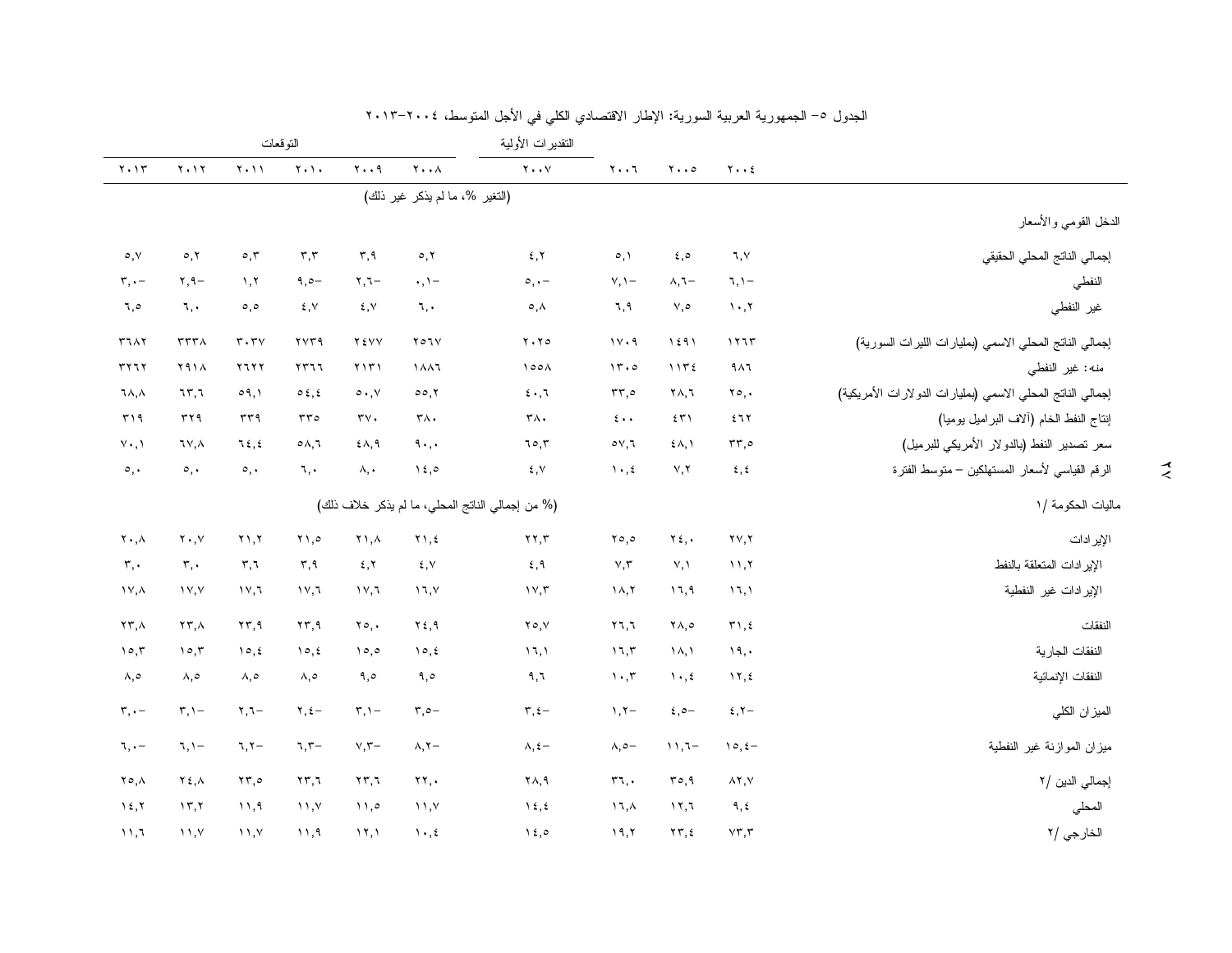موازين المدخرات/الاستثمار

| الاستهلاك                       | YA, A                           | ۷۹,۸                       | ۷۹,۸                     | $\lambda$ \, {                  | ۷۸, ۱             | ۷٦,٦                            | ۷۷,٦                     | ٧٦,٠                          | $\vee \circ, \vee$         | $\vee \circ$ , .              |
|---------------------------------|---------------------------------|----------------------------|--------------------------|---------------------------------|-------------------|---------------------------------|--------------------------|-------------------------------|----------------------------|-------------------------------|
| العام                           | ۱۳, $\lambda$                   | ۱۲, $\lambda$              | ۶۱,۲                     | $\mathcal{N} \cdot \mathcal{N}$ | $\lambda$         | $\lambda$ , , ,                 | ۹,۹                      | $\lambda, \lambda$            | ۸,۱                        | $\lambda, \lambda$            |
| الخاص                           | ٦٥,٠                            | ٦٧,١                       | ٦٨,٢                     | $Y \setminus, Y$                | ٦٨,٠              | ٦٦,٦                            | ٦٧,٧                     | ٦٧,٩                          | ٦٧,٢                       | ٦٦,٩                          |
| إجمالي نكوبن رأس المال          | ۲۳,۸                            | ۲۳,٥                       | ۲٥,٠                     | ۲٤,٦                            | 7 Y , .           | ۲۹,۳                            | ۲∨,۹                     | ۲۹, ٤                         | $T \cdot 1$                | $\mathbf{r} \cdot \mathbf{z}$ |
| العام                           | $\mathcal{N}, \mathcal{N}$      | $\mathcal{N}, \mathcal{N}$ | ۱۱,۱                     | $\lambda$ , $\epsilon$          | $\cdot$ , $\cdot$ | $\mathcal{N} \cdot \mathcal{N}$ | ۹,۱                      | ۹,۱                           | ۹,۱                        | ۹,۱                           |
| الخاص                           | $\lambda$ $\lambda$ , $\lambda$ | $\mathcal{N}, \mathcal{N}$ | ۱۳,۸                     | $\lambda \xi, \overline{\tau}$  | ۱٦,۸              | ۱۹,۱                            |                          | $\mathbf{Y} \cdot \mathbf{Y}$ | ۲۰,۹                       | $Y \setminus Y$               |
| إجمالي المدخرات                 | ۲۲,۲                            | $Y \setminus Y$            | $\mathbf{y}$             | $Y \setminus T$                 | ۲۲,۹              | 70, V                           | ۲٤,۲                     | $Y \circ 7$                   | ۲٦,۲                       | ۲٦,٥                          |
| الفجوة ببين المدخرات والاستثمار | $\neg$ , $\uparrow$             | $\mathbf{Y}, \mathbf{Y}$   | $\mathbf{Y}, \mathbf{A}$ | $\mathbf{r}, \mathbf{r}$ -      | $\xi, \lambda -$  | $\mathbf{r}$ , $\mathbf{v}$ –   | $\mathbf{r}, \mathbf{v}$ | $\mathsf{r}$ , $\wedge$ -     | $\mathbf{r}, \mathbf{q}$ - | $\epsilon, \cdot -$           |

المصادر : السلطات السورية؛ وتقديرات ونوقعات خبراء صندوق النقد الدولي.

/ا نتثمل صندوق نتثبيت الأسعار ونغطي عددا كبيرا من المؤسسات العامة.

/٢ الانخفاض الحاد في عام ٢٠٠٥ يرجع إلى إعادة جدولة الدين السوفيتي القديم في أوائل ٢٠٠٥.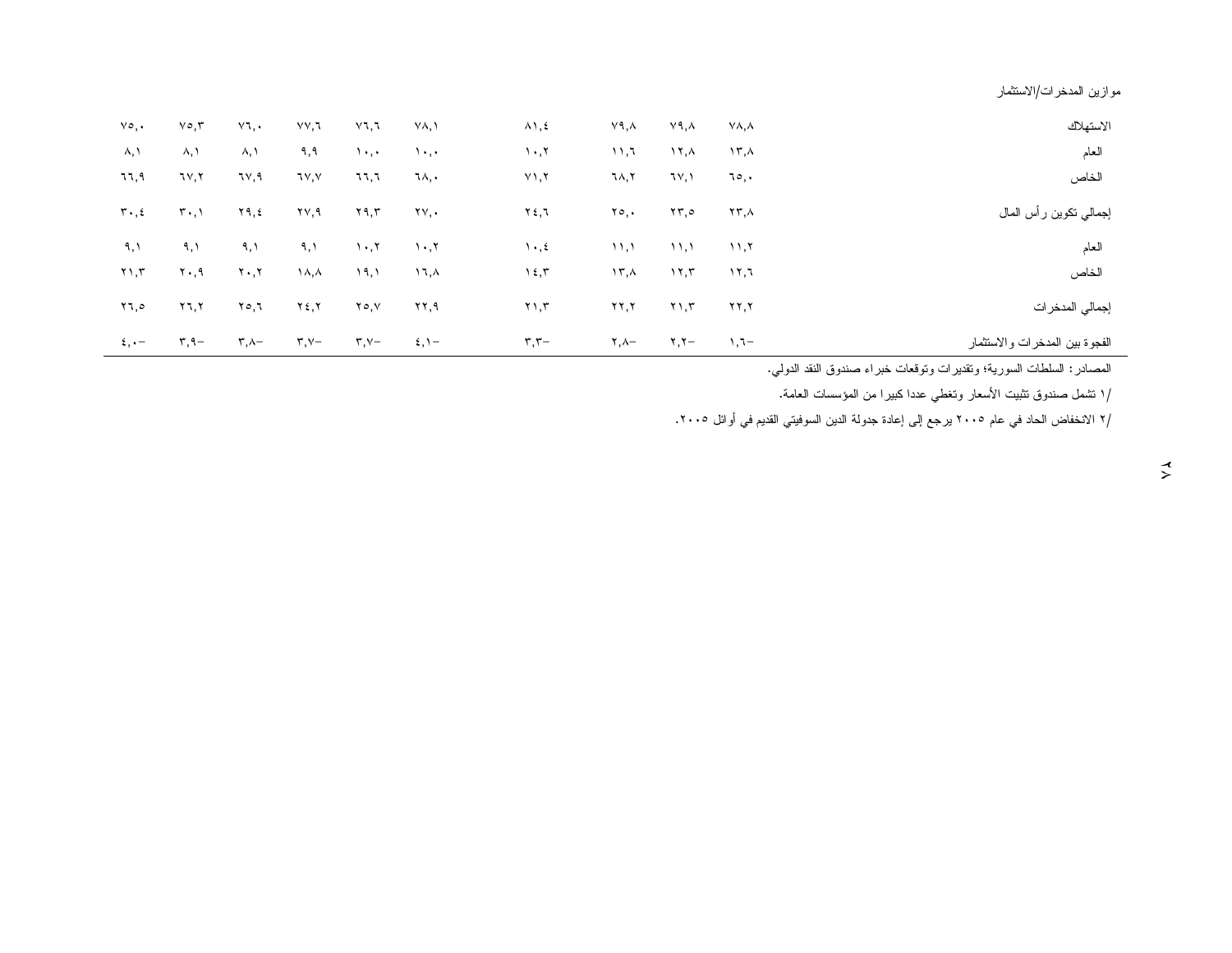|                              | بونيو -۰۸ ۲۰۰                 |                         |                                | $Y \cdot Y$               |                                    |                                                | $Y \cdot \cdot Y$        |                                     |                                                            |
|------------------------------|-------------------------------|-------------------------|--------------------------------|---------------------------|------------------------------------|------------------------------------------------|--------------------------|-------------------------------------|------------------------------------------------------------|
| المصارف                      | المصارف                       | کل                      | المصارف                        | المصارف                   | کل                                 | المصارف                                        | المصارف                  | کل                                  |                                                            |
| الخاصة                       | العامة                        | المصارف                 | الخاصة                         | العامة                    | المصارف                            | الخاصة                                         | العامة                   | المصارف                             |                                                            |
|                              |                               |                         |                                |                           |                                    |                                                |                          |                                     | كفاية رأس المال                                            |
| 17.9                         | $\cdots$                      | $\cdots$                | 11, 2                          | $\cdots$                  | $\cdots$                           |                                                |                          |                                     | ر أس المال النتظيمي إلى الموجودات المرجحة بالمخاطر         |
| 17,9                         | $\cdots$                      | $\cdots$                | 11, 2                          | $\cdots$                  | $\cdots$                           | $\cdots$                                       | $\cdots$                 | $\cdots$                            | ر أس المال النتظيمي الأساسي إلى الموجودات المرجحة بالمخاطر |
| $\lambda, \cdot$             | $\mathfrak{r}, \circ$         | $\cdots$                | ٦,٤                            | ٦,٥                       | ٦,٥                                | ٦,٩                                            | $\vee, \cdot$            | V,                                  | ر أس المال إلى الموجودات                                   |
|                              |                               |                         |                                |                           |                                    |                                                |                          |                                     | تركيب وجودة الموجودات                                      |
|                              |                               |                         |                                |                           |                                    |                                                |                          |                                     | نوزيع القروض القطاعي إلىى مجموع القروض                     |
| $\cdot$ , $\tau$             | $\lambda \xi, \xi$            | $\lambda$               | $\cdot$ , $\lambda$            | $\xi, \forall$            | 5, 7                               | $\cdot, \cdot$                                 | $\circ, \vee$            | $\circ, \circ$                      | الزراعة                                                    |
| 19.0                         | $\mathbf{r}, \mathbf{t}$      | $\circ$ , $\circ$       | 10.7                           | 0,7                       | ٦.٨                                | 11.5                                           | V, V                     | $\lambda, \lambda$                  | الصناعة والتعدين والمرافق                                  |
| $\mathbf{r}, \mathbf{r}$     | 10,7                          | $\Upsilon$              | ۲,۱                            | $\lambda, \lambda$        | 17.5                               | ۲,٦                                            | 11,0                     | 17, 1                               | نجارة الجملة والمفرق                                       |
| 51.7                         | 00,7                          | $\circ \tau$ , $\wedge$ | 51,0                           | 00.1                      | $\circ \tau, \epsilon$             | $\circ 7$ .                                    | 29.5                     | $\circ \cdot \cdot$                 | البناء والتشييد                                            |
| ro,o                         | 11.5                          | 15.7                    | 51.                            | 11, 2                     | 19, 2                              | $\mathbf{Y}\mathbf{Y}, \mathbf{Y}$             | ۱۹,۳                     | ۱۹,٦                                | أنشطة أخرى                                                 |
| $\cdot$ , 9                  | $\cdots$                      | $\cdots$                | $\lambda$ , $\cdot$            | $\circ$ , 9               | $\circ$ , $\mathsf{r}$             | $\lambda$ , $\cdot$                            | $\circ$ .                | $\xi, \forall$                      | القروض المتعثرة إلى مجموع القروض                           |
| 7Y, Y                        | $\cdots$                      | $\cdots$                | 91.                            | $\mathbf{Y} \mathbf{Y}$ . | $\mathbf{Y}\mathbf{Y},\mathbf{Y}$  | 51.5                                           | 71.5                     | 71.                                 | المخصصات المحددة إلى إجمالي القروض المتعثرة                |
| $\lambda, \lambda$           | $Y \xi, Y$                    | $\mathbf{y}$ .          | $\cdot$ , $\tau$               | 17,1                      | $\lambda \xi, \xi$                 | $\lambda, \circ$                               | ٦,٨                      | ٦,٣                                 | القروض المنعثرة صافية من المخصصات إلى رأس المال الأساسى    |
|                              |                               |                         | 111, 1                         | 22.7                      | $\circ \tau, \tau$                 | $\cdots$                                       | $\cdots$                 | $\ldots$                            | القروض الكبيرة إلىي رأس المال الأساسى                      |
| $\cdot$ , $\tau$             | $\lambda, \overline{\lambda}$ | , 7                     | $\cdot$ , 9                    | $\lambda, \tau$           | $\mathcal{N}, \mathcal{N}$         | $\cdot$ , $\epsilon$                           | $\mathbf{r}, \mathbf{v}$ | ۲.۹                                 | المخصصات المحددة إلى إجمالي القروض                         |
|                              |                               |                         |                                |                           |                                    |                                                |                          |                                     | الر بحية                                                   |
| rr, q                        | $\land$ 7, $\curlyvee$        | $\cdot$ , $\wedge$      | $\boldsymbol{\cdot}$ , $\circ$ | ۲,۸                       | ۲,٤                                | $\boldsymbol{\cdot}$ , $\boldsymbol{\uparrow}$ | ۲,۳                      | $\mathbf{y}, \mathbf{y}$            | العائد على منوسط الموجودات                                 |
| 200.5                        | $Y \cdot 1$                   | 1Y, Y                   | V, V                           | 17.1                      | $\mathbf{Y}\mathbf{Y}, \mathbf{Y}$ | ۳,۹                                            | Y1.7                     | 19,7                                | العائد على منوسط حقوق الملكية                              |
| $\Lambda \Upsilon, \Upsilon$ | $\lambda$ 1, $\lambda$        | $\lambda$ ٦,٣           | $Y\Lambda, Y$                  | VV, Y                     | VV,Y                               | $\lambda \circ, 9$                             | 5.1                      | 51,                                 | صافي حد الفائدة إلى إجمالي الدخل                           |
| $Y \cdot 1$                  | 15.7                          | 15.7                    | ۲۱,۸                           | ۲۲.۸                      | YY, Y                              | $\mathbf{Y} \mathbf{Y}, \mathbf{Y}$            | YY, V                    | $\mathbf{Y} \mathbf{Y}, \mathbf{Y}$ | الدخل صافيا من مدفوعات الفوائد إلى إجمالي الدخل            |
| 51.1                         | $\circ$ , $\epsilon$          | $\cdot$ ,0              | 07,7                           | 17.9                      | $\lambda, \tau$                    | 75.7                                           | $r \circ r$              | ۳٦,٤                                | المصروفات صافية من مدفوعات الفوائد إلىي إجمالي الدخل       |
| $\cdot$ , $\circ$            | $\cdot$ , $\backslash$        | $\cdot, \cdot$          | $\lambda$ , $\lambda$          | $\cdot$ , $\circ$         | $\cdot$ , $\tau$                   | $\cdot$ , 9                                    | 1,9                      | $\lambda, \lambda$                  | المصروفات صافية من مدفوعات الفوائد إلى منوسط الموجودات     |

الجدول ٦– الجمهورية العربية السورية: مؤشرات السلامة المالية للقطاع المصرفي، ٢٠٠٦–٢٠٠٨ /١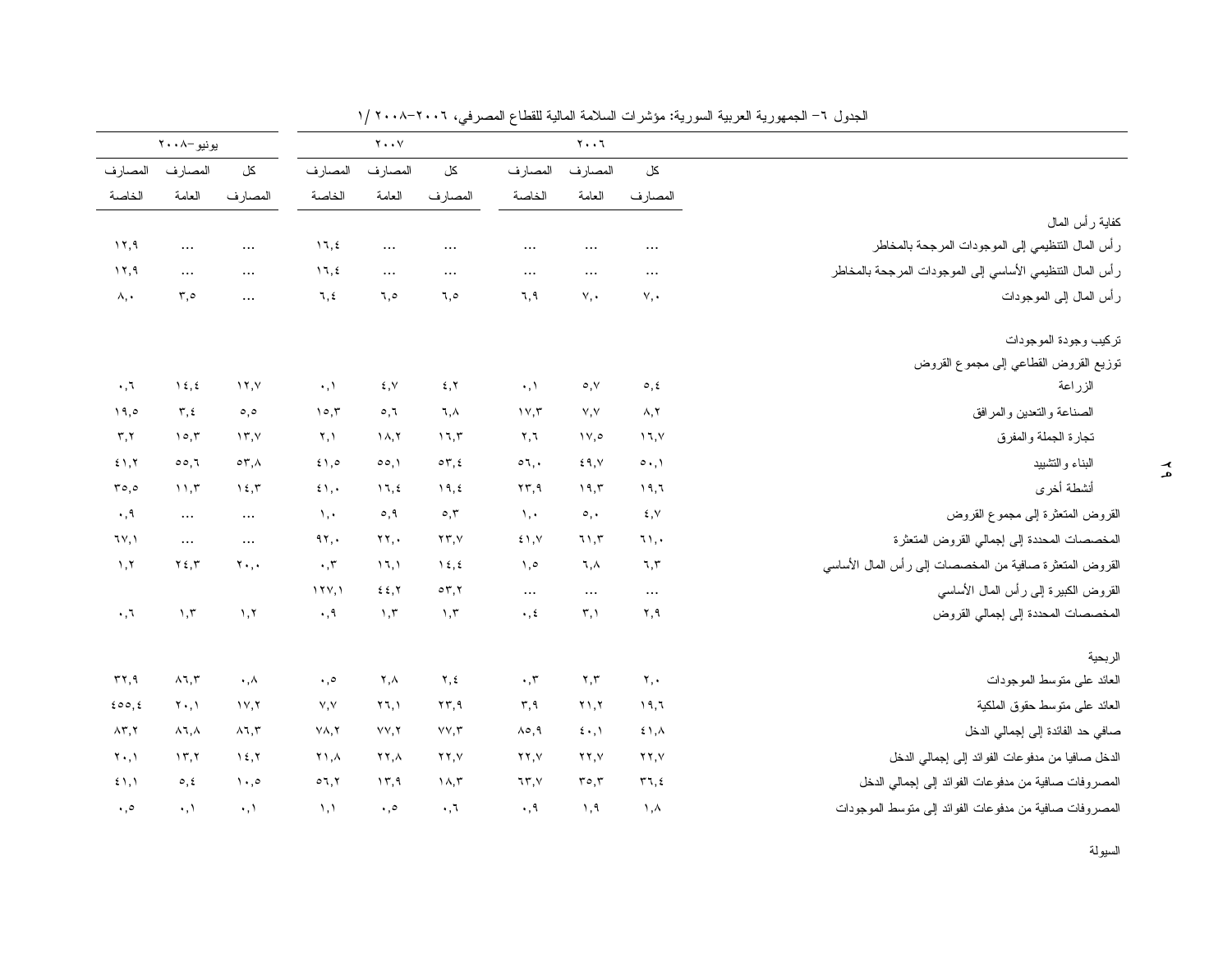| الموجودات السائلة إلى إجمالي الموجودات                                         | 09,7                         | oV, V                                        | $VT, \xi$                          | $\S$ $\S$ , $\S$             | $\mathsf{r}_{\mathsf{A},\mathsf{A}}$ | $Y \cdot, Y$                    | ۱۹, $\lambda$ | $\mathcal{N}, \cdot$          | ۳۹,۹                |
|--------------------------------------------------------------------------------|------------------------------|----------------------------------------------|------------------------------------|------------------------------|--------------------------------------|---------------------------------|---------------|-------------------------------|---------------------|
| الموجودات السائلة إلى المطلوبات قصيرة الأجل                                    | 1.7.7                        | $\mathcal{N} \cdot \mathcal{L}, \mathcal{N}$ | 90,                                | 09,7                         | 0.5, 1                               | $\lambda$ $\lambda$ , $\lambda$ | 09,7          | 75, 2                         | $\circ \cdot \cdot$ |
| القروض بالقطع الأجنبي إلىى إجمالي القروض                                       | 1,0                          | $\cdot$ , $\wedge$                           | 1.7                                | ٥, ۲                         | ٥, ١                                 | 9, 1                            | ۲,٦           | ۰.۱                           | 17,7                |
| الودائع بالقطع الأجنبي إلى إجمالي الودائع                                      | 19,5                         | ۸۱.۸                                         | $\circ \xi$ , $\cdot$              | $Y \cdot 5$                  | $\mathcal{N}, \cdot$                 | 29, 2                           | ۱۹,٦          | $\mathcal{N}, \mathcal{L}$    | 5, 5                |
| المطلوبات بالقطع الأجنبي إلى إجمالي المطلوبات                                  | $\mathbf{r} \vee \mathbf{v}$ | ۸,۳۰                                         | $\circ \cdot \wedge$               | $2 \vee 7$                   | $\mathcal{E} \vee, \mathcal{E}$      | $\circ \cdot \cdot$             | 51,9          | $\mathbf{r} \cdot \mathbf{v}$ | $5 \cdot 7$         |
| الودائع إلى الموجودات                                                          | oV, V                        | $\circ \tau$ , $\vee$                        | ۸۰,۸                               | $\circ v$ ,.                 | $\circ$ 7,9                          | ۷۷,٥                            | ٦.,٧          | 00,0                          | $\lambda$ 1, 2      |
| القروض إلىي الودائع                                                            | ٦١,٠                         | ٦٩,٢                                         | $\mathbf{Y}\mathbf{y}, \mathbf{0}$ | ٦٢,٠                         | $Y \cdot T$                          | rr,7                            | $\lambda$ ٦,٦ | $V \circ V$                   | ro.                 |
| القروض بالقطع الأجنبي إلىى الودائع بالقطع الأجنبي                              | 2,7                          | $\epsilon, \lambda$                          | $\epsilon, \epsilon$               | ٧,٦                          | $\lambda, \lambda$                   | ٦,٦                             | $\circ, \vee$ | ٦,٥                           | $\circ$ , $\circ$   |
| الحساسية نجاه مخاطرة السوق                                                     |                              |                                              |                                    |                              |                                      |                                 |               |                               |                     |
| المركز المفتوح الصافي بالقطع الأجنبي (الشامل) كنسبة مئوية من رأس المال الأساسى | $\Upsilon\Upsilon$ o,.       | $Y \xi Y, Y$                                 | ٦٤,٨                               | $\Upsilon(\lambda, \lambda)$ | $1\epsilon$ o, $\cdot$               | $\lambda \cdot, \vee$           | $\cdot$ ,9    | $\cdot$ , $\lambda$           | $\circ \vee, \circ$ |
|                                                                                |                              |                                              |                                    |                              |                                      |                                 |               |                               |                     |

المصدر : مصرف سورية المركزي.

/ا مؤشرات السلامة المالية يتعين قراءتها بحذر ننتيجة أوجه القصور المستمرة في تنفيذ المصالين الدولية لإعداد التقارير المالية، وممارساتها في التدقيق، ومعايير الإبلاغ.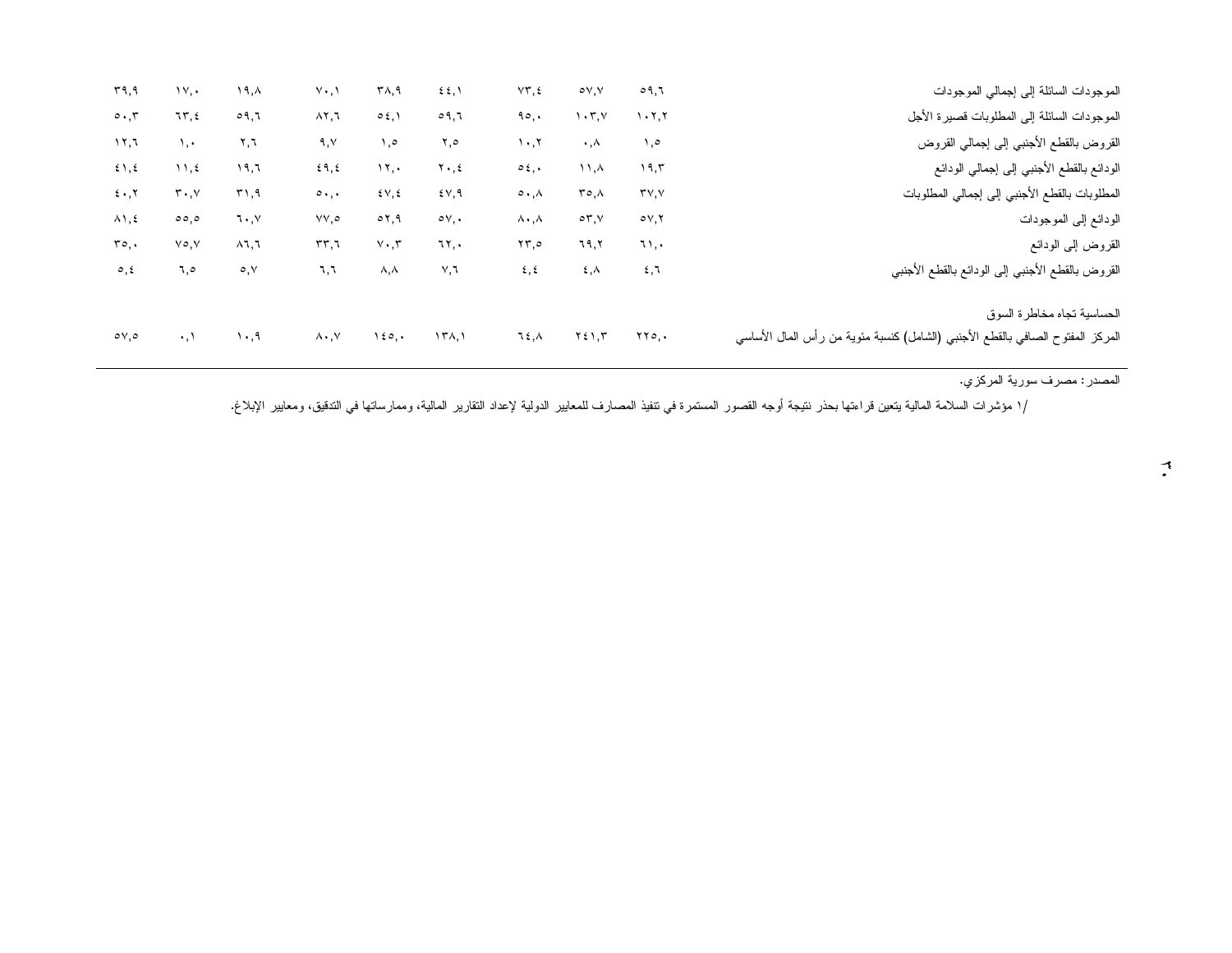|             |                |                            |          | -م ستسي.<br>جب | سررہ<br>يسربيه | يجتهرب        | جبرن     |                                |  |  |  |
|-------------|----------------|----------------------------|----------|----------------|----------------|---------------|----------|--------------------------------|--|--|--|
| پونيو –۲۰۰۸ |                |                            |          | دیسمبر ۲۰۰۷    |                |               |          |                                |  |  |  |
| %من إجمالي  |                | الموجودات                  |          | %من إجمالي     |                |               |          |                                |  |  |  |
| الناتج      | % من           | الكلية                     | العدد    | النانج         | % من           | الكلية        | العدد    |                                |  |  |  |
| المحلي      | المجموع        | (بالمليار ات)              |          | المحلى         | المجموع        | (بالمليار ات) |          |                                |  |  |  |
| ٦٤          | $\cdots$       | 1752                       | ۲۲       | ٧٩             | $\lambda$ .    | 1097          | ۲۲       | المصارف                        |  |  |  |
| $\circ$     | ٧٩             | 119A                       | ٦        | ٦٤             | $\Lambda$ ٢    | 1199          | ٦        | مصارف القطاع العام             |  |  |  |
| $\tau\tau$  | $\circ$        | $\wedge\mathbf{r}$ .       |          | ٤٢             | $\circ \tau$   | $\Lambda$ ٤٢  |          | التجارية                       |  |  |  |
| ١٨          | ۲۹             | $51\lambda$                | $\circ$  | $\mathbf{r}$   | ۲۹             | 20V           | $\circ$  | المتخصصة                       |  |  |  |
| $\gamma$    | $\mathbf{y}$ . | $\uparrow\uparrow\uparrow$ | ٩        | $\lambda$      | $\lambda$      | ۲۹.           | ٩        | المصارف الخاصة المحلية         |  |  |  |
|             | ۲              | ع ۳                        | ۲        |                |                | ۱۹            | ۲        | المصارف الإسلامية              |  |  |  |
| صفر         | صفر            | $\circ$                    | $\vee$   | صفر            | صفر            | ٤             | ٧        | مصارف المنطقة الاقتصادية الحرة |  |  |  |
| $\cdots$    | $\cdots$       | $\cdots$                   | $\cdots$ | $\cdots$       | $\cdots$       | $\cdots$      | $\ddots$ | شركات التأمين                  |  |  |  |
| ٦٤          | $\lambda$ .    | ، ۶۳۶                      | ۲۲       | ٧٩             | $\cdots$       | ۱۰۹۳          | ۲۲       | النظام المالي الكلي            |  |  |  |

الجدول ٧– الجمهورية العربية السورية: هيكل النظام المالي، ٢٠٠٧–٢٠٠٨

المصادر : السلطات؛ وحسابات خبراء صندوق النقد الدولي.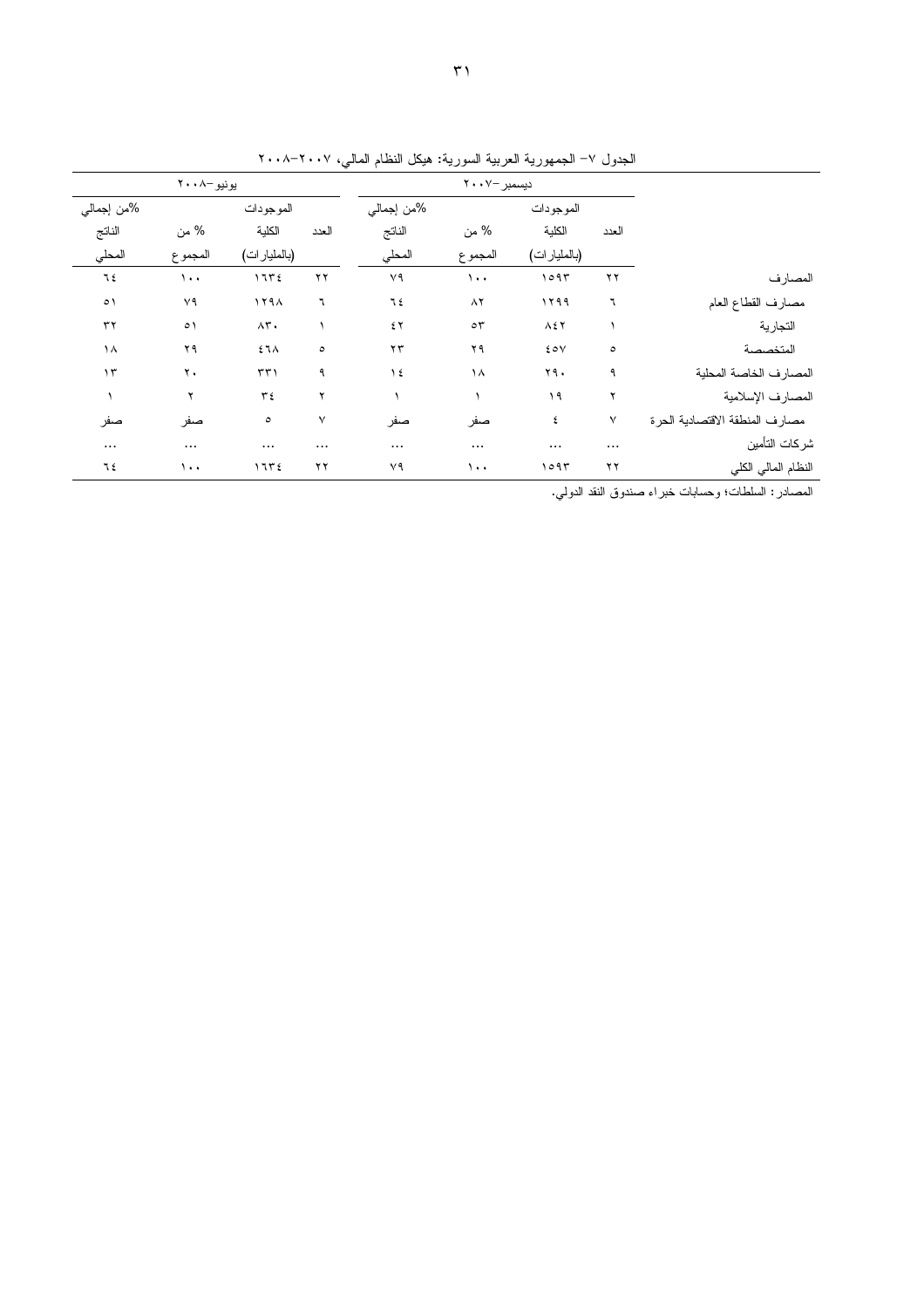# صندوق النقد الدولي

# الجمهورية العربية السورية

مشاورات المادة الرابعة لعام ٢٠٠٨

# ملحق معلومات

أعدنه إدارة الشرق الأوسط وآسيا الوسطى (بالنشاور مع إدارات أخرى)

۱۹ دیسمبر ۲۰۰۸

### الصفحة

## المحتويات

| أولا ـــ العلاقات بين الجمهورية العربية السورية وصندوق النقد الدولي ٢  |  |
|------------------------------------------------------------------------|--|
| ثانيا _ العلاقات بين الجمهورية العربية السورية ومجموعة البنك الدولي  ٧ |  |
|                                                                        |  |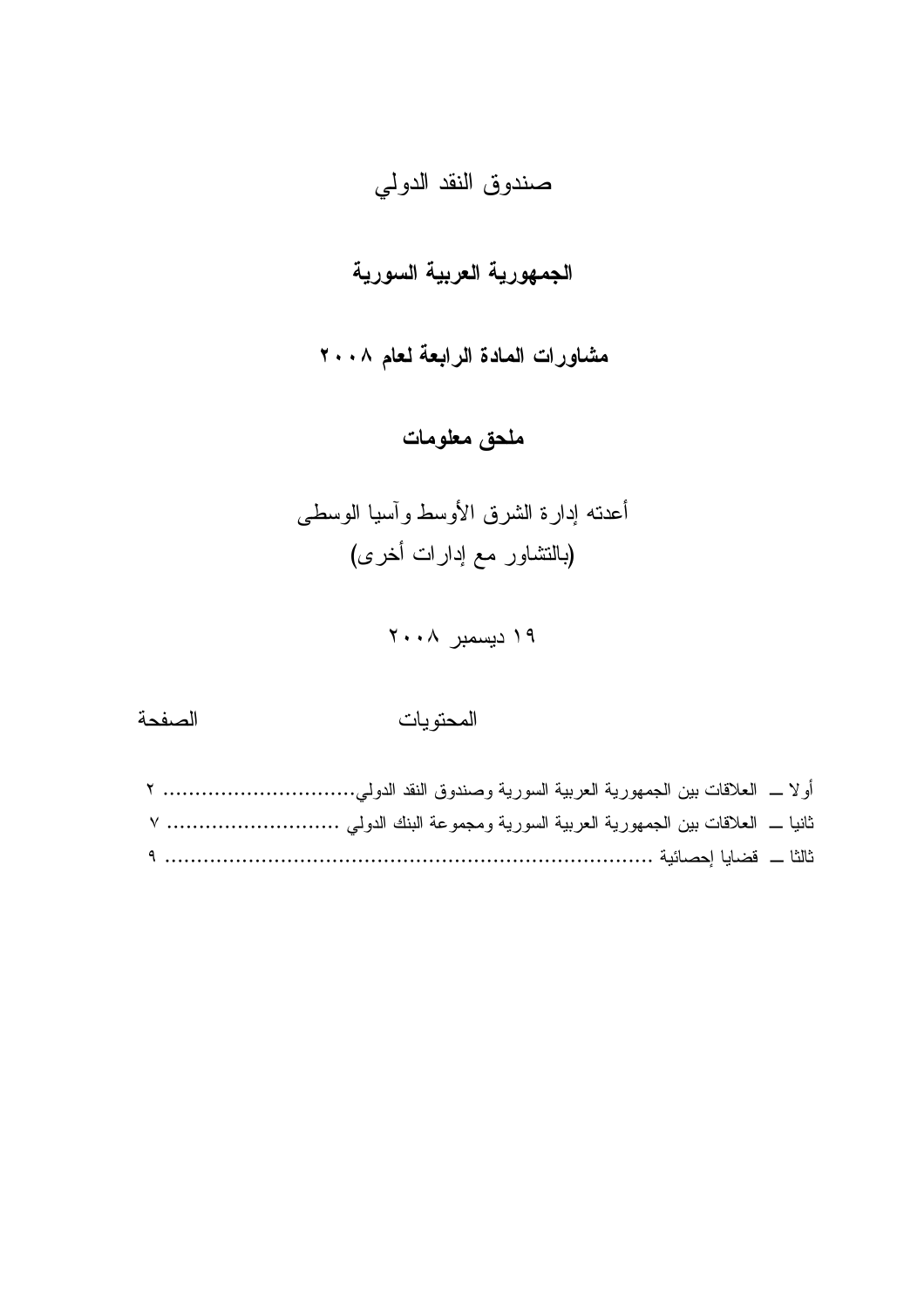# الملحق الأول ـــ العلاقات بين الجمهورية العربية السورية وصندوق النقد الدولى (في ٣١ أكتوبر ٢٠٠٨)

أولا- حالة العضوية: انضمت في ١٠ ايريل ١٩٤٧؛ المادة الرابعة عشر ة

ثانيا– حساب الموارد العامة: <u>% من الحصة</u> ملايين وحدات حقوق السحب الخاصة الحصة^  $\lambda$ .,..  $Y97.7.$  $\lambda$ .,.. حياز ات العملة لدى الصندو ق  $Y97,7.$  $\cdots$ وضع الاحتياطي لدى الصندوق  $\rightarrow$ ,  $\rightarrow$ 

ملايين وحدات حقوق السحب الخاصة % من المخصصات ثالثًا – إدار ة حقوق السحب الخاصة:

 $\Delta$  + +  $\Delta$  + +  $57,07$ صافي التخصيص التراكمي  $1 \cdot \cdot \cdot$  $77.0V$ الحباز ات

رابعا– المشتريات والقروض القائمة: لا يوجد

خامسا– آخر الترتببات المالبة: لا بوجد

**سادسا– الالتزامات المتوقعة تجاه الصندوق: (**بملايين وحدات حقوق السحب الخاصة؛ على أساس الاستخدام القائم للموارد والحيازات الحالية لوحدات حقوق السحب الخاصة):

|                |               |              | الآتية            |      |             |
|----------------|---------------|--------------|-------------------|------|-------------|
|                | <b>7.</b> . A | $y \cdot .4$ | $Y \cdot Y \cdot$ | 7.11 | $Y \cdot Y$ |
| الرسوم/الفوائد | صفر           | صفر          | صفر               | صفر  | صفر         |
| المجموع        | صفر           | صفر          | صفر               | صفر  | صفر         |

<sup>^</sup> خاضعة للمر اجعة العامة الحادية عشر ة.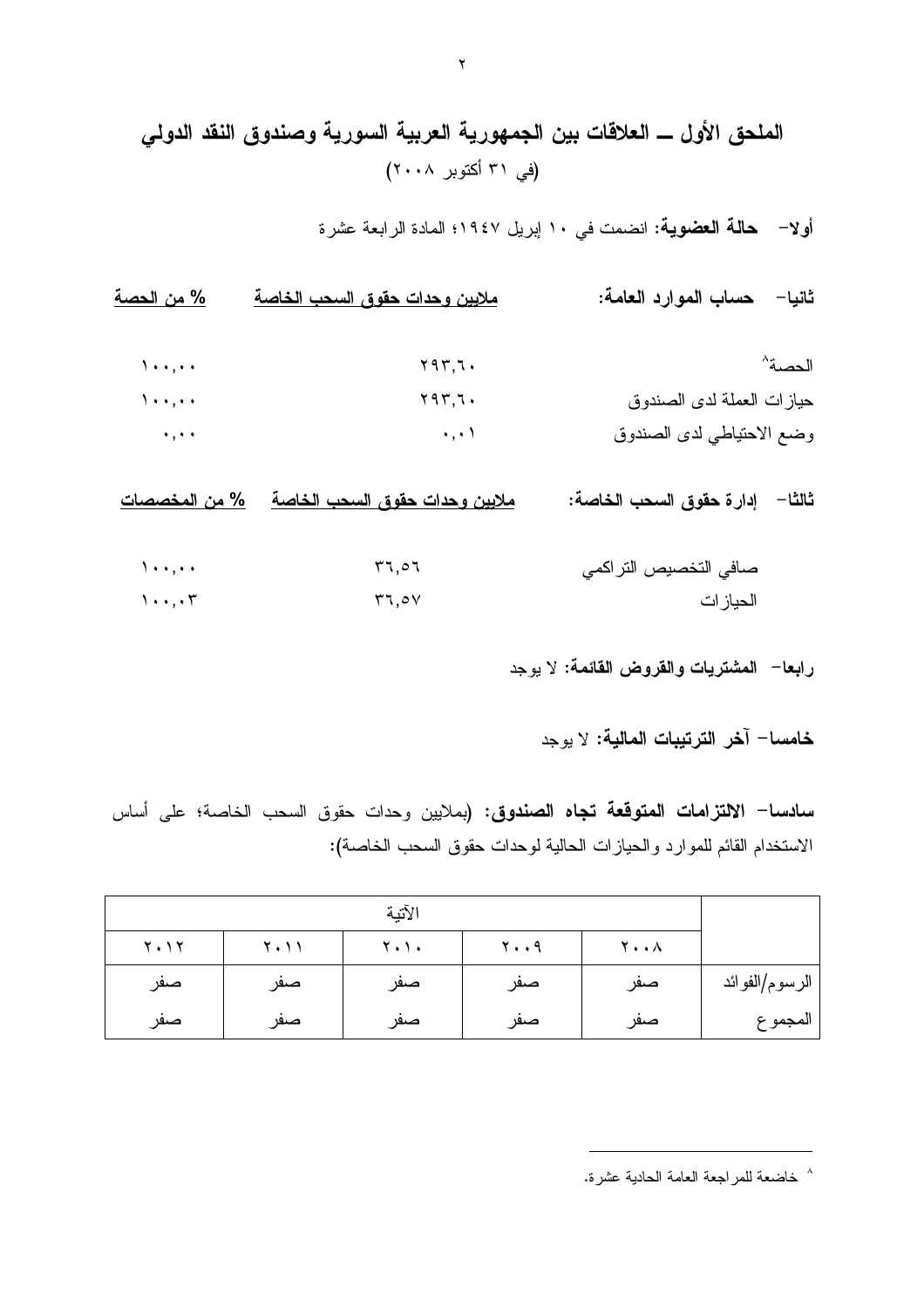سابعا– ترتيب سعر الصرف

يصدر مصرف سورية المركزي يوميا أسعار شراء وبيع القطع الأجنبي لليرة السورية مقابل العملات الرئيسية. وكان سعر الصرف الرسمي للموازنة، المطبق على كل معاملات القطاع العام، مربوطًا بالدولار الأمريكي حتى نهاية ديسمبر ٢٠٠٦. ومنذ إلغاء سعر "الموازنة" الرسمي في الأول من يناير ٢٠٠٧ وتوحيده مع سعر صرف القطاع الخاص، يحدد المصرف المركزي قيمة الليرة مقابل الدولار الأمريكي ضمن نطاق تداول ضيق. وقد حولت الحكومة العملة المرجعية من الدولار الأمريكي إلى وحدة حقوق السحب الخاصة في أغسطس ٢٠٠٧. ويصنّف ترتيب سعر الصرف *الوافعي* كربط في سلة عملات.

ثامنا – مشاورات المادة الرابعة

تُعقد مشاورات المادة الرابعة مع ليبيا على أساس دورة زمنية مدتها ١٢ شهرا. وقد عُقدت آخر هذه المشاورات في إبريل/مايو ٢٠٠٧ واستكملها المجلس التنفيذي في ٣١ يوليو ٢٠٠٧ (الوثيقة SM/07/288).

## تاسعا – قيود المادتين الرابعة عشرة والثامنة

لا نزال سورية نحتفظ بالقيود على المدفوعات والتحويلات لأغراض المعاملات الدولية الجارية وفقا لنص المادة الرابعة عشرة، بما في ذلك التخصيص الإداري للقطع الأجنبي. وتحتفظ سورية أيضا بتدابير صرف تخضع لموافقة الصندوق حسب المادة الثامنة وهي: (١) حظر قيام أطراف خاصة بشراء القطع الأجنبي من النظام المصرفي لأغراض بعض المعاملات الدولية الجارية؛ (٢) تعدد ممارسات العملة نتيجة تباعدات نزيد على ٢% بين سعر الصرف الرسمي وأسعار الصرف السوفية المعترف بها رسميا؛ (٣) شرط إيداع مبلغ مقدم بدون فوائد قيمته ٧٥-١٠٠% لواردات القطاع العام؛ (٤) قيد على سعر الصرف ناشئ عن صافي الدين بموجب نرتيبات دفع ثنائية غير معمول بها مع جمهورية إيران الإسلامية وسرى لانكا.

وقد اعتمد المجلس التتفيذي في اجتماعه بتاريخ ٣١ يوليو ٢٠٠٧ القرار رقم ١٣٩٥٨ (٦٧/٠٧):

ويتخذ الصندوق هذا القرار بشأن تدابير الصرف الخاصة بالجمهورية العربية السورية وفقا للقسمين الثانبي (أ) والثالث من أحكام المادة الثامنة من اتفاقية تأسيس الصندوق، وختاما لمشاورات المادة الرابعة عشرة لعام ٢٠٠٦ مع الجمهورية العربية السورية، وعلى ضوء مشاورات المادة الرابعة لعام ٢٠٠٦ مع الجمهورية العربية السورية والتي عُقدت بموجب القرار رقم ٥٣٩٢–(٦٣/٧٧)، المعتمد بتاريخ ٢٩ إبريل ١٩٧٧ والمعدل (الرقابة على سياسات سعر الصرف).

وتحتفظ الجمهورية العربية السورية بقيود على المدفوعات والتحويلات لأغراض المعاملات الدولية الجارية وفقا لأحكام القسم الثاني من المادة الرابعة عشرة، على النحو الموصوف في الوثيقة SM/06/253. وكما هو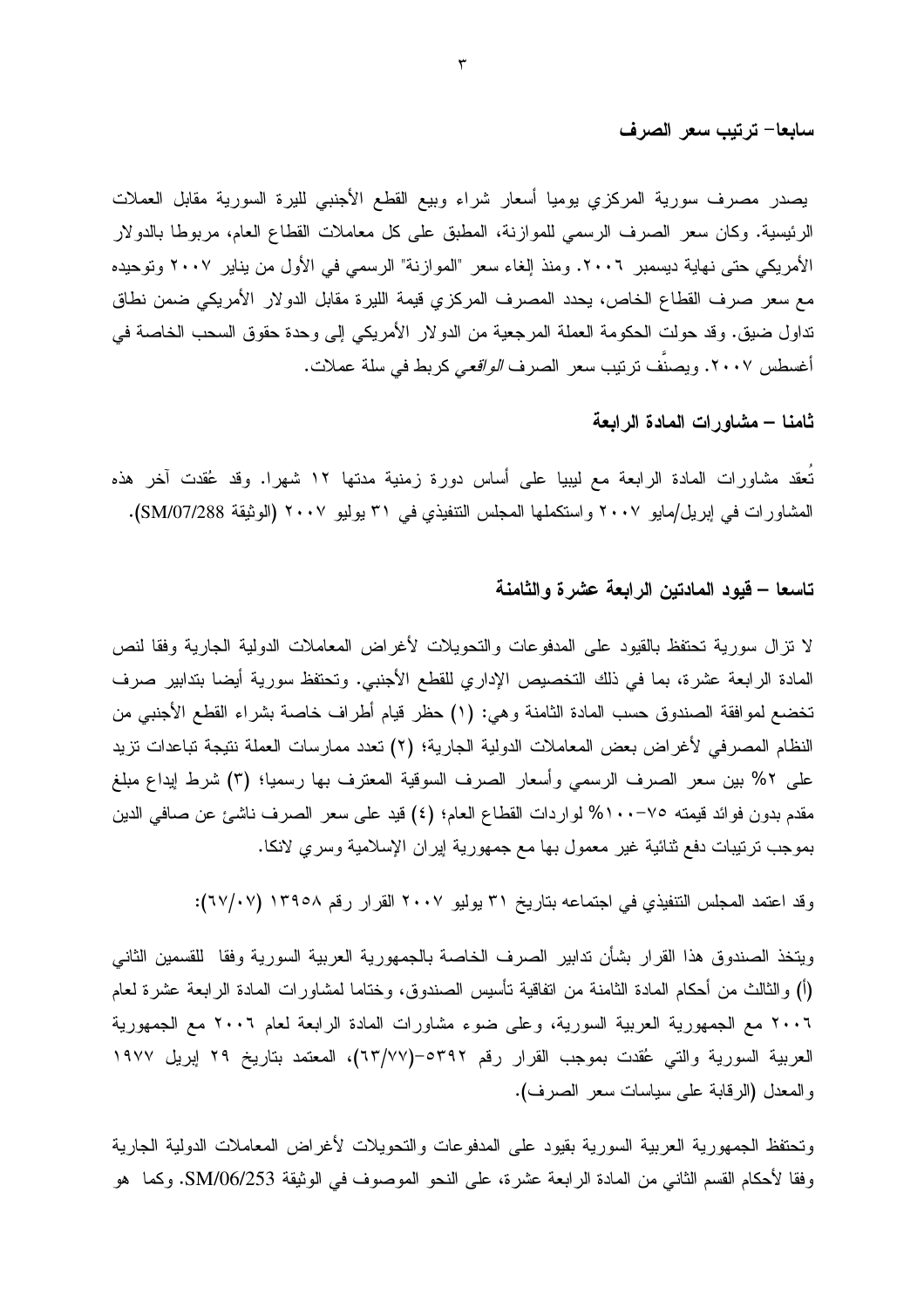موصوف في الوثيقة ذاتها، تحتفظ الجمهورية العربية السورية بتدابير صرف تخضع لموافقة الصندوق حسب نص المادة الثامنة. ويحث الصندوق الجمهورية العربية السورية على إلغاء القيود المحتفظ بها بموجب القسم الثاني من المادة الرابعة عشرة بمجرد أن يسمح بذلك وضع ميزان مدفوعاتها، وإلغاء الندابير التي تخضع لموافقة الصندوق بموجب المادة الثامنة في أقرب وقت ممكن (SM/07/263, Sup 2. 7/19/07).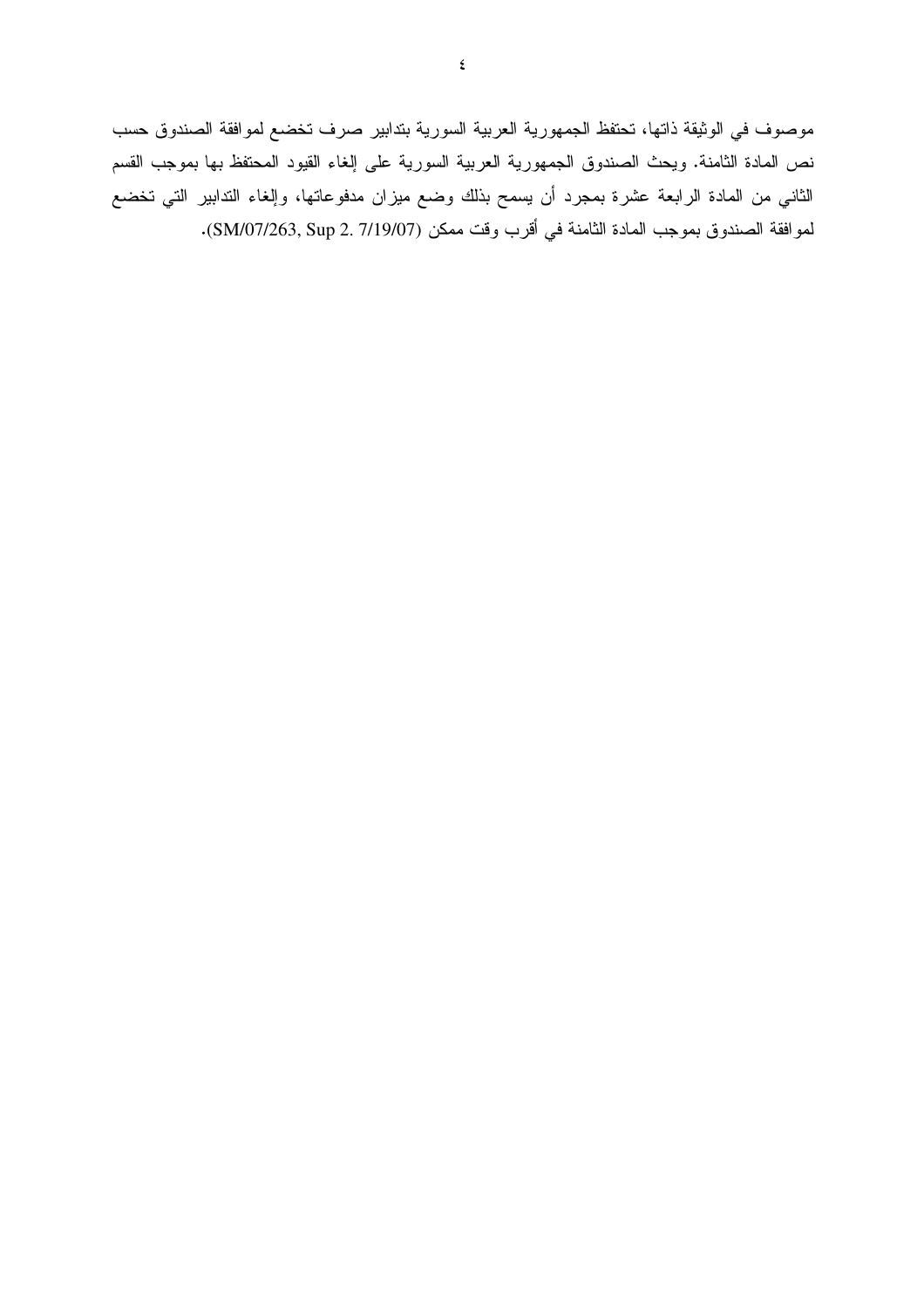عاشرا – المساعدة الفنية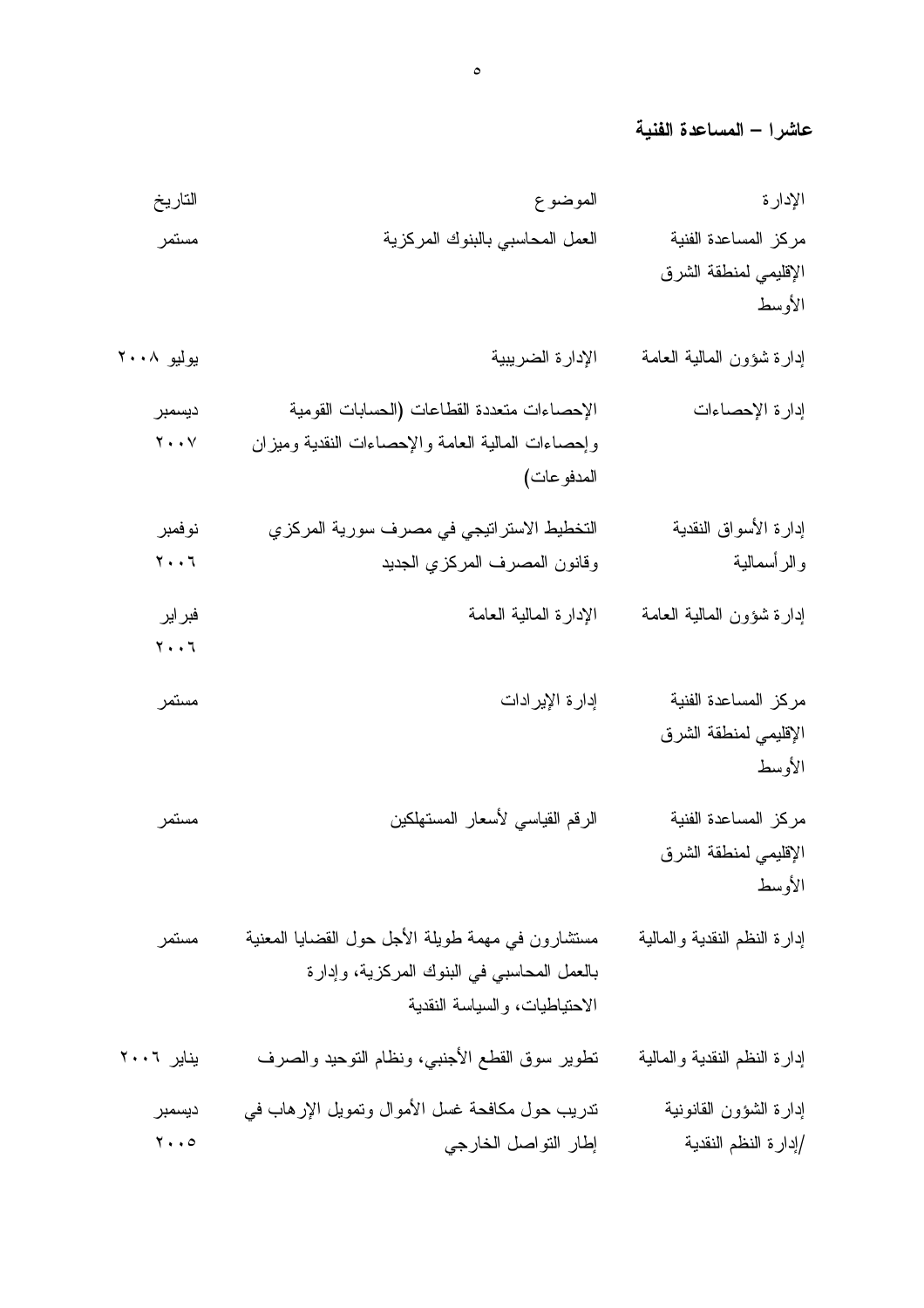| سبتمبر                        | مستشار في مهمة طويلة الأجل حول سوق الأوراق             | إدارة النظم النقدية والمالية    |
|-------------------------------|--------------------------------------------------------|---------------------------------|
| $\mathbf{y} \cdot \mathbf{0}$ | المالية                                                |                                 |
| سبتمبر                        | مركزية الاحتياطيات الأجنبية الرسمية وما برنبط بها من   | إدارة النظم النقدية والمالية    |
| $\mathbf{y} \cdot \mathbf{0}$ | قضايا في المحاسبة وإدارة الاحتياطيات والدين العام      |                                 |
| مستمر                         | الحسابات القومية                                       | مركز المساعدة الفنية            |
| مستمر                         | التنظيم والرقابة المصرفية                              | الإقليمي لمنطقة الشرق<br>الأوسط |
| مايو ٢٠٠٥                     | إعادة تشكيل الهيكل التنظيمي لمصرف سورية المركزي        | إدارة النظم النقدية والمالية    |
| مارس                          | إدارة الإيرادات                                        | إدارة شؤون المالية العامة       |
| $\mathbf{y} \cdot \mathbf{0}$ |                                                        |                                 |
| فبر اير /                     | الصياغة القانونية لمكافحة غسل الأموال وتمويل           | إدارة الشؤون القانونية          |
| مارس                          | الإرهاب                                                | إدارة النظم النقدية             |
| $\mathbf{y} \cdot \mathbf{0}$ |                                                        |                                 |
| یونیو ۲۰۰٤                    | الإحصاءات متعددة القطاعات (الحسابات القومية            | إدارة الإحصاءات                 |
|                               | وإحصاءات المالية العامة والإحصاءات النقدية وميزان      |                                 |
|                               | المدفو عات)                                            |                                 |
| بوليو ٢٠٠٤                    | ضريبة القيمة المضافة                                   | إدارة شؤون المالية العامة       |
| $-\tau \cdot \cdot \tau$      | مستثماران في مهمة طويلة الأجل حول النتظيم والرقابة     | إدارة شؤون النقد                |
| $Y \cdot \cdot 2$             | المصرفية                                               | والصرف                          |
| بوليو ٢٠٠٢                    | حلقة تطبيقية لمدة يومين حول الرقابة المصرفية الميدانية | إدارة شؤون النقد                |
|                               |                                                        | والصرف                          |
| مارس                          | حلقة تطبيقية حول الرقابة المصرفية المكتبية             | إدارة شؤون النقد                |
| $\mathbf{y} \cdot \mathbf{y}$ |                                                        | والصرف                          |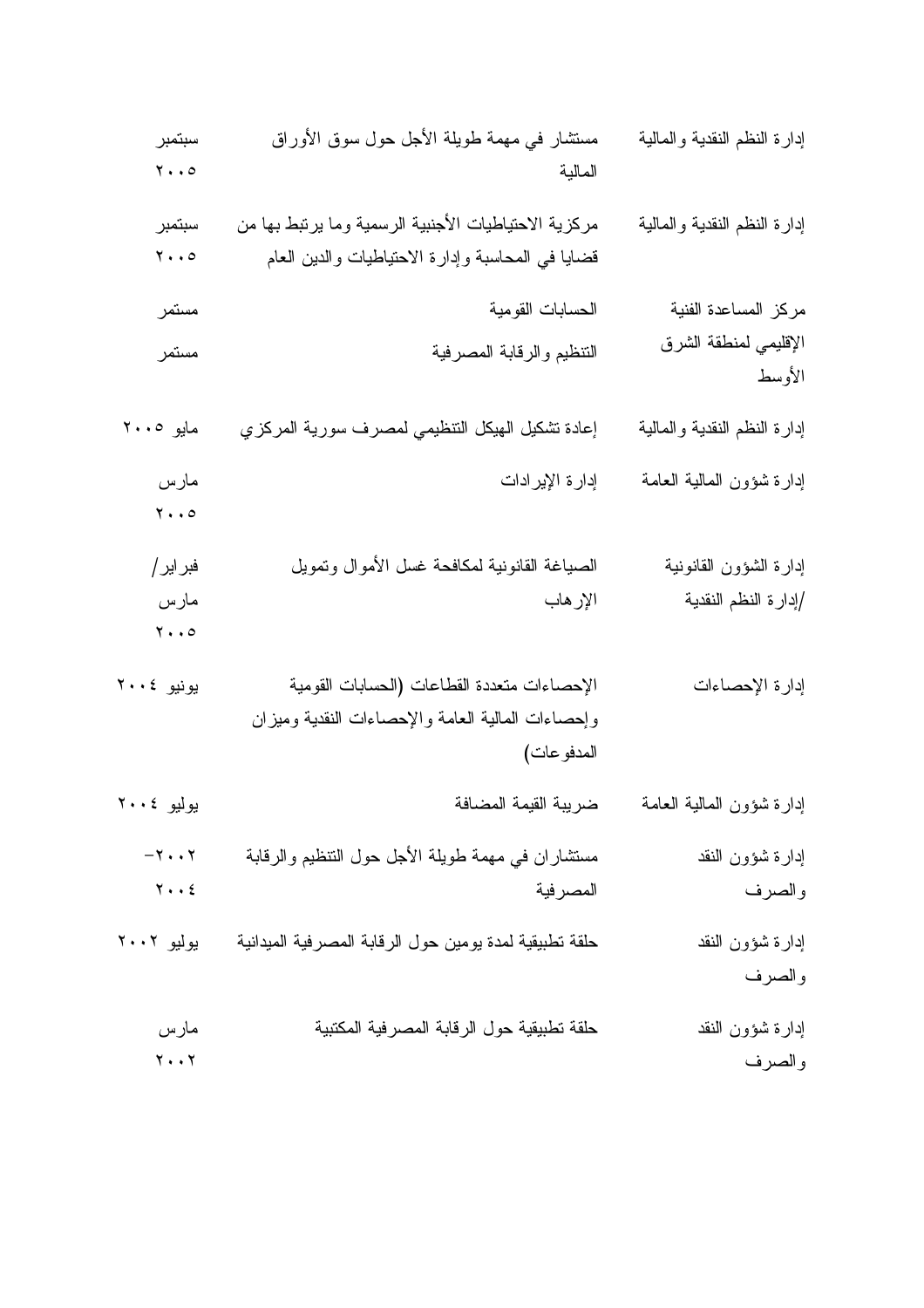انضمت سورية إلى البنك الدولي في عام ١٩٤٧. ووافقت المؤسسة الدولية للتنمية "أيدا" بين عامي ١٩٦٣ و ١٩٧٤ على أربعة ائتمانات لسورية بلغت قيمتها الإجمالية ٤٨٫٦ مليون دولار أمريكي. وعقب خروج سورية من مرحلة الأهلية للاستفادة من موارد "أيدا" في عام ١٩٧٤، وإفق البنك الدولي للإنشاء والتعمير على ١٥ قرضا لسورية خلال الفترة ١٩٧٤-١٩٨٦. وفي عام ١٩٨٦ توقفت سورية عن سداد مدفوعات خدمة الدين إلى البنك الدولي، الأمر الذي أدى إلى تعليق الدفعات المنصرفة من البنك. وعقب عدة جولات من المفاوضات مع البنك، قامت سورية بحلول الأول من يوليو ٢٠٠٢ بتسوية كل مدفوعات خدمات الديون المتأخرة عليها لكل من البنك الدولي للإنشاء والتعمير والمؤسسة الدولية للتتمية، الأمر الذي أعاد تأهيلها للصرف.

ولا نوجد في الوقت الحالي استراتيجية مساعدة قطرية من البنك الدولي لسورية. وكان الإطار الذي يقدم البنك من خلاله برنامج خدماته الاستثنارية والفنية، قد تحدد في مذكرة تفاهم تغطي الفترة ٢٠٠٥-٢٠٠٧. وقد أتاحت هذه المذكرة للبنك دعم الإصلاحات في مجالات النمو والنحول الاقتصادي، بالتوازي مع التنمية البشرية والحماية الاجتماعية. واشتملت أنشطة البنك فيما اشتملت على: (١) نقديم المشورة حول إعادة هيكلة المصارف العامة وإنشاء سوق للأوراق المالية الحكومية؛ (٢) دعم الخدمات الاستشارية للاستثمار الأجنبي والمقدمة في معرض مراجعة قانون الاستثمار الذي اعتُمد مؤخرًا؛ (٣) العمل التحليلي المعنى بالدعم على الطاقة وإبداء الرأى حول إعداد مسودة فانون مالية أساسى وتحسين الإدارة المالية العامة.

وقد أعربت السلطات السورية عن اهتمامها بالخدمات الفنية والاستشارية التبي نقدمها مجموعة البنك الدولبي في ثلاثة مجالات هي: (١) دعم النمو والنحول الاقتصادي؛ (٢) النتمية البشرية والحماية الاجتماعية؛ (٣) تحسين بيئة النتمية القابلة للاستمرار . وبناء على مناقشات تمهيدية مع السلطات السورية، سوف تكون مساعدة البنك على شكل خدمات تحليلية واستشارية تركز على الموضوعات التالية:

• دعم *النمو والتحول الاقتصادي*: إصلاح التجارة؛ واستمرارية أوضاع المالية العامة؛ وتحرير الأسعار؛ ومصـادر النمو غير النفطي؛ ونطوير القطاع الخاص وبيئة العمل.

<sup>°</sup> بعثة المساعدة الفنية الني يوفدها البنك الدولي ونركز على قضايا التجارة والمالية العامة ونطوير مصفوفة المحاسبة الاجتماعية سوف نتداخل مع بعثة الصندوق في إطار مشاورات المادة الرابعة لعام ٢٠٠٨، مما ييسر التتسيق بين البنك الدولي والصندوق.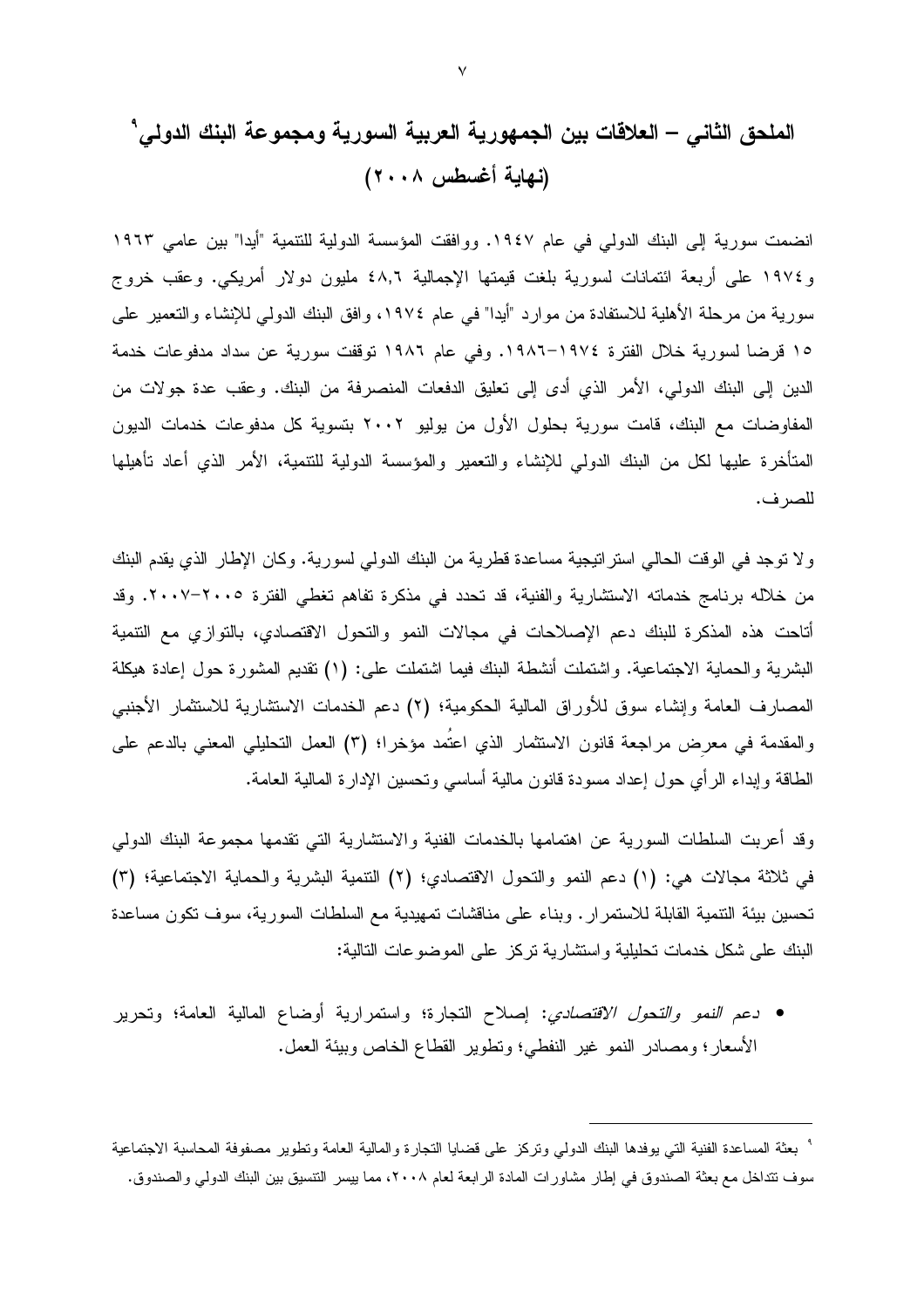- *التنمية البشرية والحماية الاجتماعية*: تعزيز صنع السياسات والقدرات التنفيذية في مجال الحماية الاجتماعية؛ ودعم الاستعداد لمكافحة أنفلونزا الطيور؛ وخيارات الإصلاح للضمان الاجتماعي؛ واستراتيجية قطاع التعليم.
- ا*لتنمية القابلة للاستمرار*: استراتيجية قطاع الكهرباء؛ وإصلاح القطاع الزراعي؛ والمساعدة الفنية للتعامل مع النفايات الصلبة؛ والمساعدة الفنية في مجال المياه وفاقد المياه؛ المساعدة الفنية في فطاع النقل .

وتضطلع مؤسسة التمويل الدولية بدور نشيط في سورية منذ عام ١٩٩٩ حين وافق المجلس على قيام المؤسسة باستثمارها الأول في سورية – والذي تمثَّل في مشاركتها بحصة ملكية قيمتها ١ مليون دولار أمريكي في مشروع تصنيع نظم ري بالتتقيط. وقد قامت المؤسسة منذ ذلك الوقت باستثمارين آخرين، تضمنا المشاركة بحصة ملكية في أول مصرف نابع للقطاع الخاص في سورية ونقديم قرض لإحدى شركات الكيماويات. ويبلغ مجموع حافظة المؤسسة الاستثمارية في سورية ٢٠ مليون دولار أمريكي. وقامت المؤسسة أيضا بنقديم مساعدة فنية، تضمنت در اسات لبعض جو انب القطاع المالي.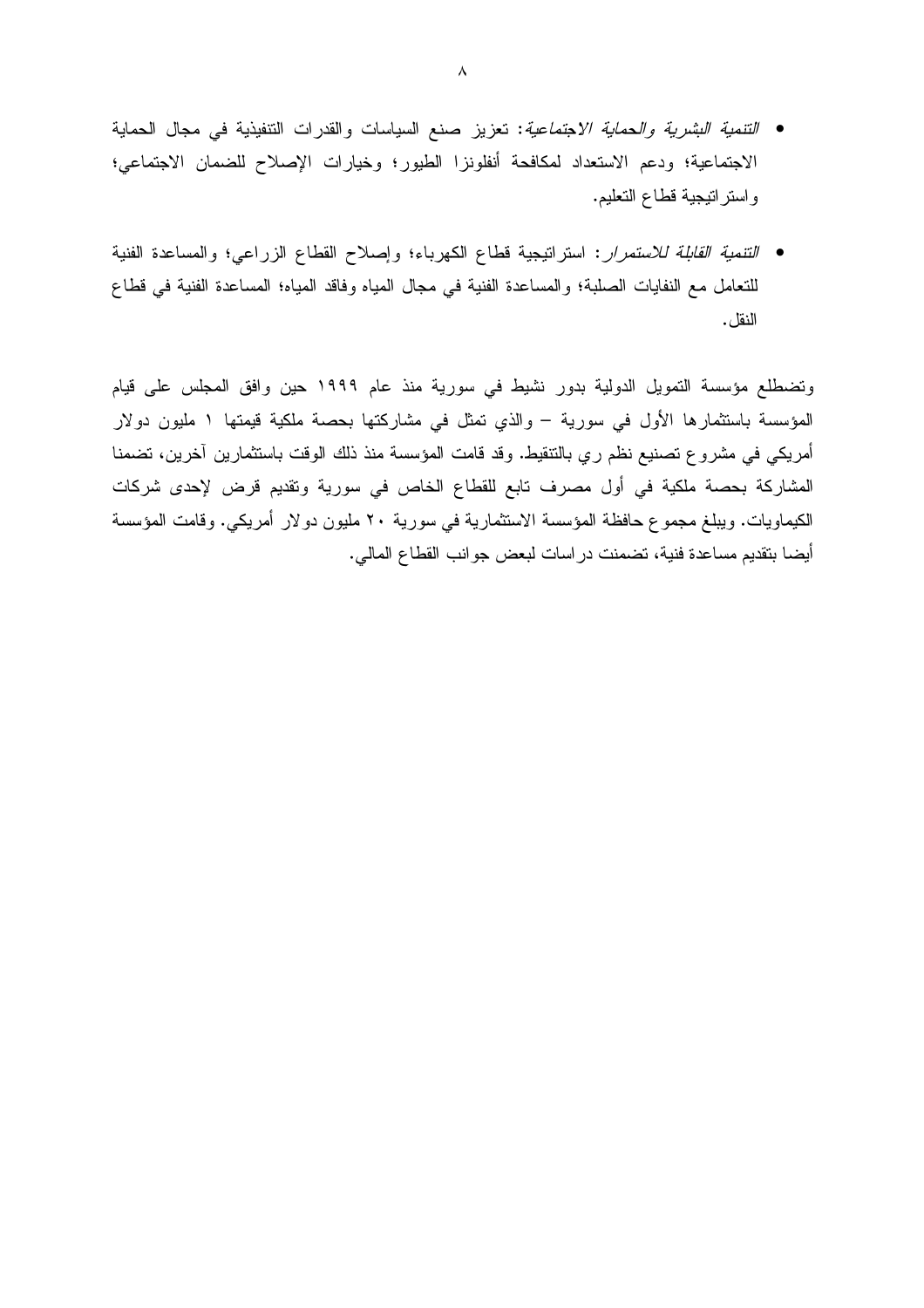## الملحق الثالث – الجمهورية العربية السورية: فضايا إحصائية

تشوب عملية إمداد البيانات أوجه قصور خطيرة تعرقل العمل الرقابي بصورة كبيرة. وحال ضعف البنية التحتية الإحصائية دون مواكبة ونيرة الإصلاحات الهيكلية المتسارعة، وزاد من هذا التحدي الصعوبات المتأصلة في تسجيل تدفقات الأشخاص والبضائع والنقود من وإلى العراق. وتشكل هذه الظروف قيودا تعوق عمل الخبراء عند تقييمهم للتطورات والسياسات. وقد أعربت السلطات في سياق بعثات مشاورات المادة الرابعة عن نيتها تحسين النظام الإحصائي. وبدأت سورية، بمساعدة بعثة الإحصاءات متعددة القطاعات لعام ٢٠٠٧، المشاركة في النظام العام لنشر البيانات في ديسمبر ٢٠٠٧، وخططها لتحسين النظام الإحصائي منشورة الآن على اللوحة الإلكترونية لمعابير نشر البيانات.

### ألف – إحصاءات القطاع الحقيقى

٢– يتم إبلاغ الحسابات القومية السنوية حسب بيانات الإنفاق ليجري نشرها في *تقرير "الإحصاءات المالية الدولية"* بفترة تأخير تناهز عامين. كذلك، لا تزال هناك مواطن ضعف كبيرة في البيانات المصدرية والأساليب الإحصائية المتبعة في إعداد إحصاءات الحسابات القومية.

على نتفيذ توصيات بعثة الإحصاءات متعددة القطاعات التي سبق إيفادها في ديسمبر ٢٠٠٧ في مجال الحسابات القومية. وخلال العامين الماضبين قدم مركز المساعدة الفنية الإقليمي لمنطقة الشرق الأوسط مساعدة فنية لتحسين مصـادر البيانات وطرق إعداد الإحصـاءات القومية وفقا *لنظام الـحسابات القومية لـعام ١٩٩٣.* ويجرى أيضا نقديم إرشادات لاستخدام البيانات القائمة لتحسين تقديرات إجمالي الناتج المحلى بالأسعار الجارية والثابتة ومعالجة الدعم الضمنى المقدم لبعض المؤسسات العامة بصورة سليمة في الحسابات القومية. وقد أحرز المكتب المركزي للإحصاء نقدما مطردا في نتفيذ التوصيات التي انتهت إليها بعثات المساعدة الفنية. وكانت مسوح اقتصادية قد أجريت لشركات القطاع الخاص للسنوات ٢٠٠٤-٢٠٠٦. وكان الغرض الأساسي منها أن تكون مصدرا رئيسيا للبيانات من أجل تحسين إحصاءات الحسابات القومية وفقا *لنظام* العس*ابات القومية لعام ١٩٩٣*؛ غير أنه حتى الآن لم نتم معالجة نتائجها أو إقرارها.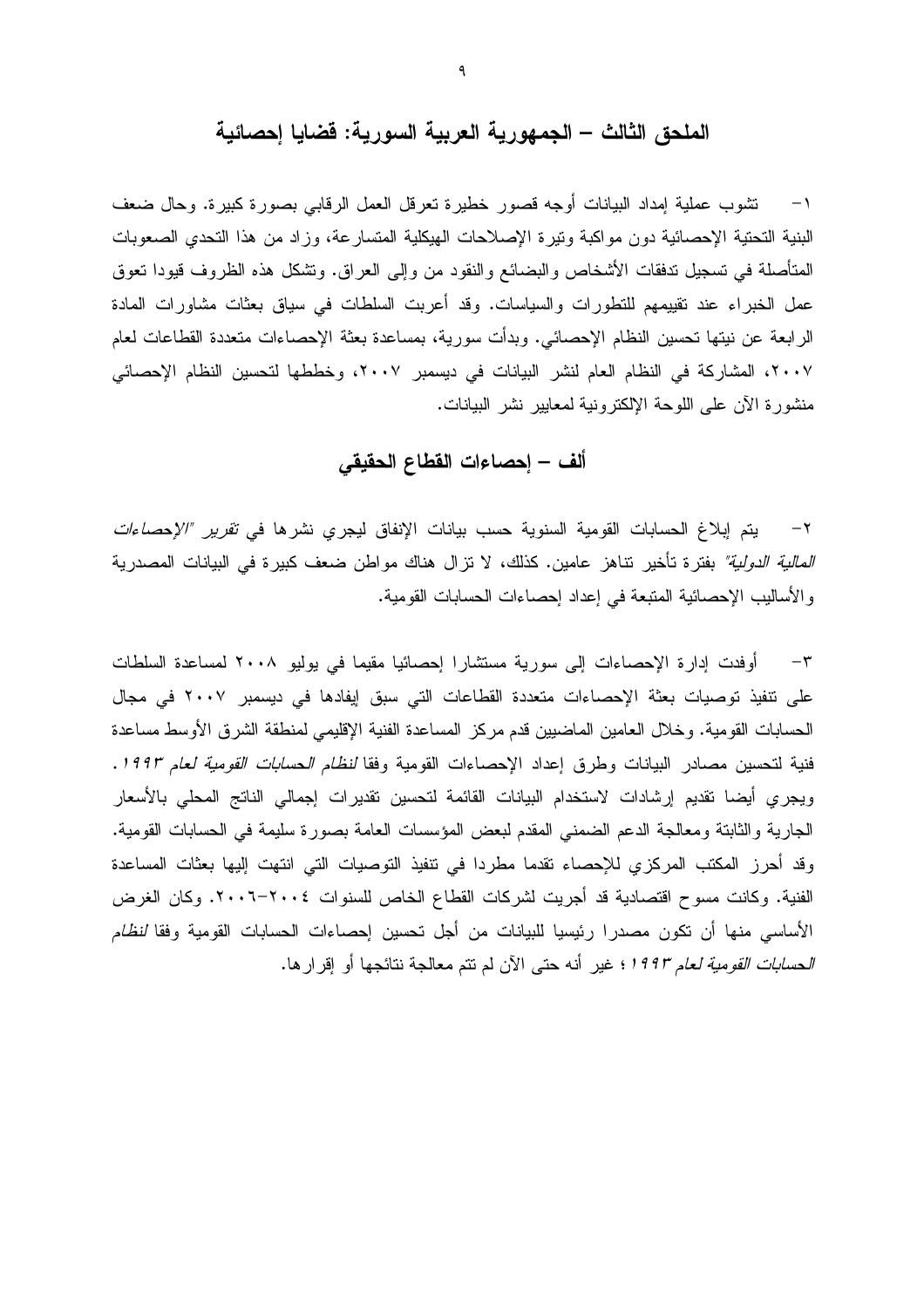### باء – إحصائيات مالية الحكومة

٤− نشوب إحصاءات مالية الحكومة أوجه قصور كبيرة في التعاريف والتغطية والتصنيف والمنهجية والدقة والموثوقية والحداثة، مما يجعلها شديدة التباين عن الإحصاءات النقدية وإحصاءات ميزان المدفوعات. ولا يتم تقديم بيانات المالية العامة للنشر في *تقرير "الإحصاءات المالية الدولية".* وقد خلصت بعثة الإحصاءات متعددة القطاعات الموفدة في يونيو ٢٠٠٤ إلى تأثر عملية إعداد البيانات تأثرا سلبيا بأعباء الترتيبات المؤسسية وعدم كفاية الموارد وعدم حل مشكلات المنهجية. والمنهجية المستخدمة في إعداد الإحصاءات لا هي نتبع دليل إحصاءات مالية الحكومة لعام ٢٠٠١ ولا هي نتبع دليل إحصاءات مالية الحكومة لعام ١٩٨٢. وفي حين نتوافر بيانات الموازنة بعد فترات تأخير طويلة للغاية (عامان بالنسبة لحسابات الموازنة الخنامية)، فإن بيانات التمويل لا تتوافر أصلا. ولا يتم نشر بيانات إحصاءات مالية الحكومة، بل إن هناك إشكاليات في إناحة مصادر البيانات الأساسية حتى للمعنيين بإعداد إحصاءات مالية الحكومة داخل وزارة المالية، مثل نقسيم خدمة الدين إلى فوائد واستهلاك. ويسهم ذلك في نباين إحصاءات التمويل الخارجي كما هي مبلغة في الموازنة عن إحصاءات ميزان المدفو عات.

وأكبر تفاوت في هذه الإحصاءات، والأكثر حدوثًا وتقلبًا، هو النفاوت بين بيانات منطلبات تمويل  $-\circ$ الموازنة، كما تبلغها وزارة المالية، وبيانات التمويل الحكومي كما يبلغها مصرف سورية المركزي. ويرجع هذا النفاوت بالدرجة الأولىي إلىي عدم قيام وزارة المالية ومصرف سورية المركزي بتغطية القطاع الحكومي تغطية مشتركة بتم تحديثها دوريا، وسوء تصنيف النفقات الاستثمارية للمؤسسات العامة، وكذلك قضايا النوقيت والنقييم.

٦– وهناك حالات نفاوت أخرى بين حسابات المالية العامة والحسابات النقدية تعزى إلى عدم النزام مصرف سورية المركزي الدقة في معالجته لبعض المعاملات مع الحكومة، مثل الصعود الموازي للودائع الحكومية والمطالبات على الحكومة في الميزانية العمومية للمصرف، وهو ما يرجع على الأرجح إلى اعتبار السحوبات الحكومية ائتمانا وعدم تصفيتها قط مقابل الودائع، ومعالجة الأرباح المحولة إلى الحكومة باعتبارها مطالبة دائمة على الحكومة.

ولمعالجة القضايا المنهجية، وضعت البعثة متعددة القطاعات الموفدة في يونيو ٢٠٠٤ جدول وصل  $-\vee$ تمهيديا نتوافق فيه رموز البيانات المصدرية في الموازنة مع رموز التصنيف المستخدمة ف*ي دليل إحصاءات مالية الحكومة لعام ٢٠٠١*، وعقدت حلقة تطبيقية لتوضيح مختلف جوانب منهجية *دليل إحصاءات مالية* الكومة لعام ٢٠٠١ لمسؤولي وزارة المالية. ولمساعدة مديرية التخطيط والإحصاء على نتفيذ برنامج نقسيم قطاعي مناسب، قدمت البعثة جدولا مؤسسيا محدثا يوضح التغطية الراهنة لمؤسسات الحكومة والقطاع العام – أدرجت فيه النفقات الاستثمارية للمؤسسات العامة ضمن النفقات الرأسمالية للحكومة – لكي يتم توزيعه على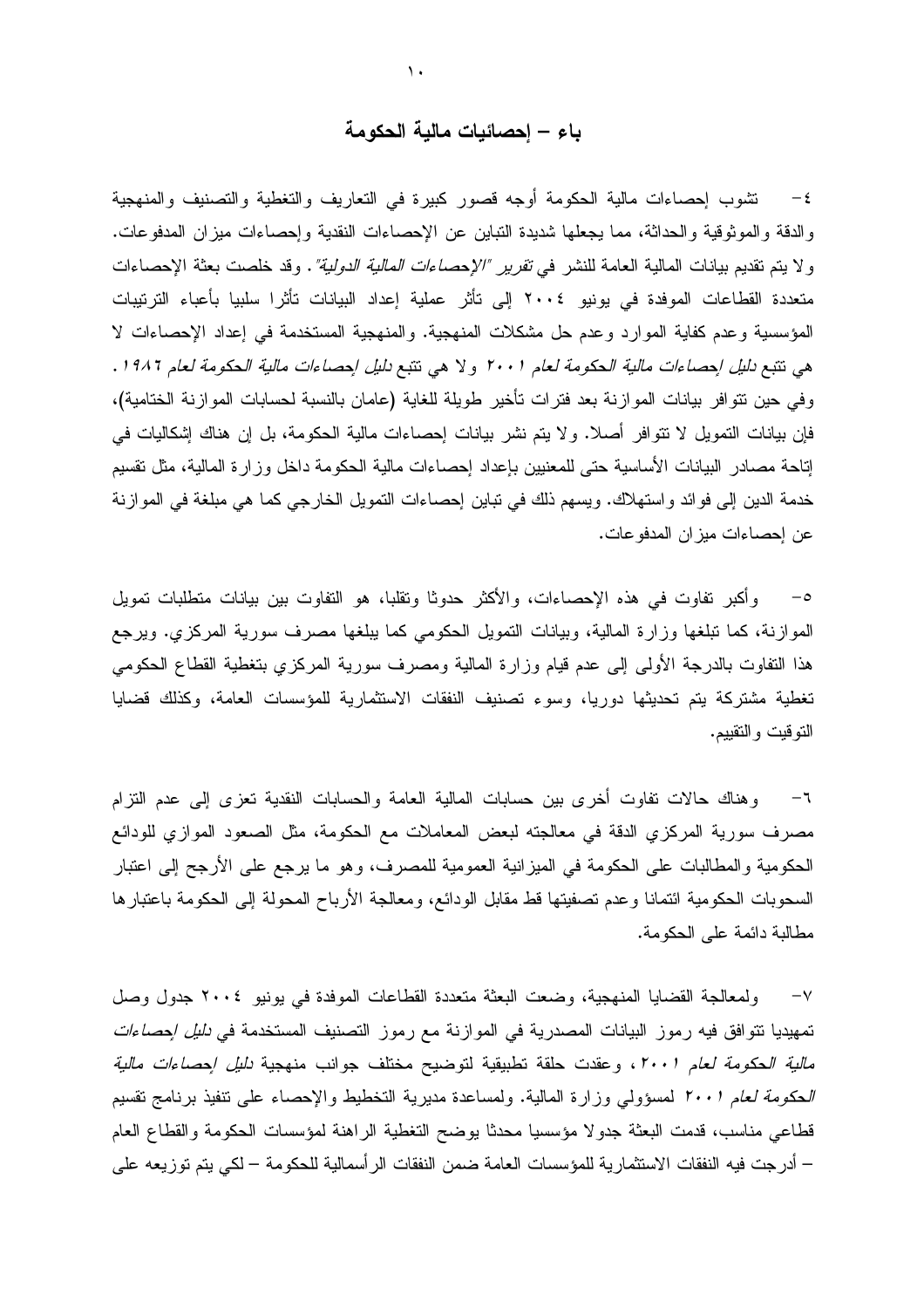كافة الأجهزة المعنية. كما قامت البعثة بصياغة خطة عمل تفصيلية تركزت حول تقديم قدر كاف من الموارد والندريب لمديرية التخطيط والإحصاء لمساعدتها على أداء مهامها. وندعو خطة العمل إلى إطلاع المديرية على البيانات المصدرية الأساسية اللازمة لإعداد بيانات إحصاءات مالية الحكومة سنويا – على أساس نقدى في بادئ الأمر – وفق *دليل إحصاءات مالية الحكومة لعام ٢٠٠١،* وإلى استئناف إبلاغ البيانات لإدارة الإحصـاءات بـالصندوق من أجل نشرها في *الكتاب السنوي لإحصـاءات مالية الـحكومة وتقرير "الإحصـاءات المالية الدولية"*، مع تحسين إبلاغ البيانات، من حيث التغطية والتصنيف، إلى إدارة الشرق الأوسط وأسيا الوسطى بالصندوق. وأوصت البعثة أيضا بتحسين حداثة البيانات السنوية، بما في ذلك بيانات التمويل، وببدء إعداد البيانات دون السنوية.

### جيم – الإحصاءات النقدية والمالية

٨– تشوب الإحصاءات النقدية أوجه قصور كبيرة نعوق قدرة الخبراء على إجراء تحليلات ذات معنى للتطورات النقدية. ويتم إبلاغ الإحصاءات النقدية الشهرية لنشرها ف*ي تقرير "الإحصاءات المالية الدولية"* بفترة تأخير نقارب عشرة أشهر، وهو ما يقصر عن ممارسات النشر الموصىي بها في إطار النظام العام لنشر البيانات والتي تحدد فترة التأخير بثلاثة شهور. وقد تم إحراز نقدم في معالجة بعض القضايا التي حددتها بعثة الإحصاءات متعددة القطاعات الموفدة في يونيو ٢٠٠٤، وهي على وجه التحديد إدراج المصارف الخاصة ومصرف التوفير والمصارف/فروع المصارف العاملة في المناطق الحرة ضمن المسح النقدي. ورغم نوافق نسق الإحصاءات النقدية في معظمه مع هيكل المسوح القطاعية التي يوصبي بها *دليل الإحصاءات النقدية والمالية*، فإن هناك أوجه قصور في البيانات المصدرية تتشأ عن عوامل من بينها: (١) استخدام أسعار صرف مختلفة في مصرف سورية المركزي والمصارف الأخرى لتقييم مراكز القطع الأجنبي لديها؛ (٢) عدم تقييم المراكز المالية بأسعار السوق أو بمكافئات أسعار السوق؛ (٣) وجود نشوهات في قياس المراكز الإجمالية نتيجة استخدام بعض الإجراءات المحاسبية لإمساك حسابات القطاع العام؛ (٤) وجود اختلافات في التغطية المؤسسية للقطاع العام بين الإحصاءات النقدية وإحصاءات مالية الحكومة.

وقد عملت إحدى بعثات المساعدة الفنية خلال الفترة نوفمبر – ديسمبر ٢٠٠٨ مع السلطات من أجل  $-9$ نطوير إبلاغ البيانات باستخدام استمارات الإبلاغ الموحدة، والتي تعكس مبادئ إعداد البيانات الموصبي بها في *دليل الإحصاءات النقدية والمالية*. وكان عمل البعثة يقوم على أساس بيانات تفصيلية قدمتها السلطات مؤخرا.

## دال – إحصاءات القطاع الخارجي

· ١- يقوم مصرف سورية المركزي بإعداد بيانات ميزان المدفوعات بصفة مؤقتة. أما بيانات التجارة فتقوم بإعدادها إدارة الجمارك شهريا ويقوم المكتب المركزي للإحصاء بإبلاغها ربع سنويا بوحدات العملة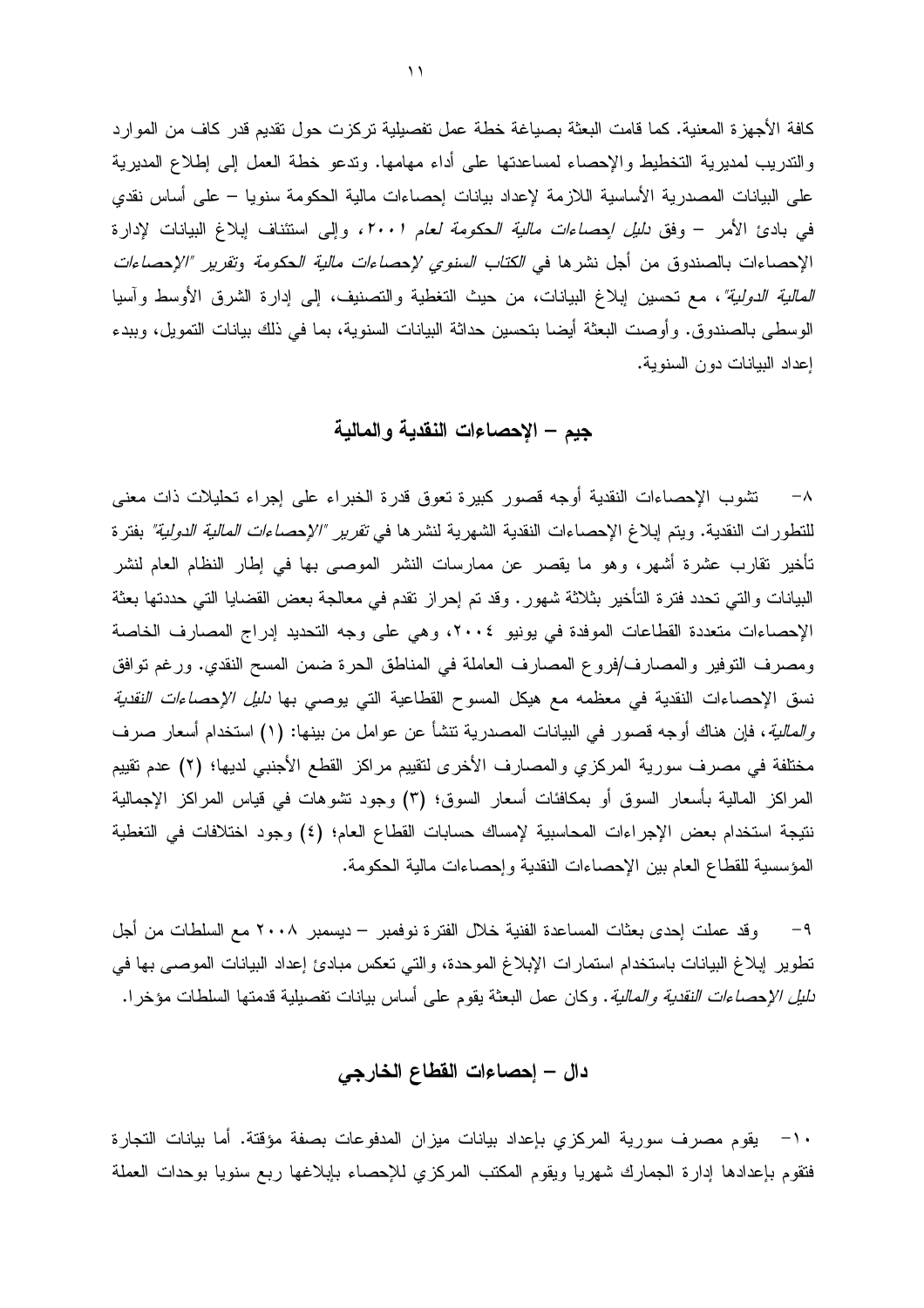المحلية وبفترة تأخير ستة شهور . وتُعرَض بيانات ميزان المدفوعات في النسق الموصبي به في *دليل ميزان المدفوعات – الطبعة الخامسة ١٩٩٣(BPM5)،* غير أن طريقة إعدادها لا تتسق بالكامل مع منهجية الطبعة الخامسة من الدلبل.

1١– وفي فبراير ٢٠٠٦، قامت بعثة تقييمية من إدارة الإحصاءات بالصندوق بتقييم حالة برنامج العمل كأساس لوضع برنامج مساعدة فنية حول إحصاءات القطاع الخارجي تحت إشراف مركز المساعدة الفنية الإقليمي لمنطقة الشرق الأوسط. وفي ديسمبر ٢٠٠٧، أوفدت إدارة الإحصاءات بعثة متعددة القطاعات بالنعاون مع المركز نلتها بعثات متابعة من المركز في شهري يناير ويوليو ٢٠٠٨.

١٢− وفي سبتمبر ٢٠٠٨، قامت بعثة من إدارة الإحصاءات بزيارة تفقدية تابعت خلالها العمل بتوصيات البعثة متعددة القطاعات الموفدة عام ٢٠٠٧ كما تابعت ما تم إنجازه في برنامج العمل الذي يشرف عليه مركز المساعدة الفنية الإقليمي لمنطقة الشرق الأوسط وناقشت عملية إبلاغ ونشر البيانات حول السيولة الدولية *لتقرير "الإحصاءات المالية الدولية"* ، حيث كانت هذه مسألة قائمة لأكثر من ثلاث سنو ات.

١٣ - وفيما يتعلق بميزان المدفوعات، خلصت البعثة إلى أن مصرف سورية المركزي أحرز نقدما في تحسين الإحصاءات المصدرية من خلال المسوح ونظام إبلاغ بيانات المعاملات الدولية (ITRS)، وذلك باعتماد التصنيفات المناسبة، وتحسين الاتساق مع مجموعات البيانات الأخرى. ويتضمن التصميم الجديد لهيكل المصرف التنظيمي قسما لميزان المدفوعات يعمل به خمسة موظفين (وفي الوقت الحالي هناك موظفان مكلفان بالعمل في ميز ان المدفوعات غير أن هناك خطط موضوعة لاستكمال عدد الموظفين في القسم).

١٤ - وفي أكتوبر ٢٠٠٨، أوفدت إدارة الإحصاءات بعثة معنية بإحصاءات ميزان المدفوعات لتقديم المشورة بشأن الاحتياطيات الدولية وبيانات النجارة ومعالجة بيانات المهاجرين العراقيين إلى المدى الممكن. وتم تعديل البيانات لعام ٢٠٠٧ متى كان ذلك ضروريا وساعدت البعثة موظفى مصرف سورية المركزي على إعداد بيانات ميز ان المدفو عات عن الفتر ة يناير – يوليو ٢٠٠٨ في نسق *دليل ميز ان المدفو عات – الطبعة* الخامسة ١٩٩٣.

1 ° ورغم ما تحقق من نقدم مؤخرا، يتعين بذل المزيد من الجهود لتحسين دقة بيانات ميزان المدفوعات لتلبية الاحتياجات إلى البيانات لأغراض الرقابة، ويتعين على وجه الخصوص؛ (١) مواصلة **مبادرات جمع** ا**لبيانات (**نظام إبلاغ بيانات المعاملات الدولية والمسوح) التي وضعت من أجل نقوية مصادر البيانات، وضمان تغطية المناطق الحرة، (٢) تحسين التغطية الناقصة لبيانات الواردات، (٣) دراسة مجال التحويلات، بما في ذلك معالجة التدفقات الواردة المرتبطة بالمهاجرين العراقيين، (٤) مراجعة تغطية الاحتياطيات، (٥) تحسين تغطية **بيانات الحسابات المالية للقطاع الخاص (**المصرفية و غير المصرفية).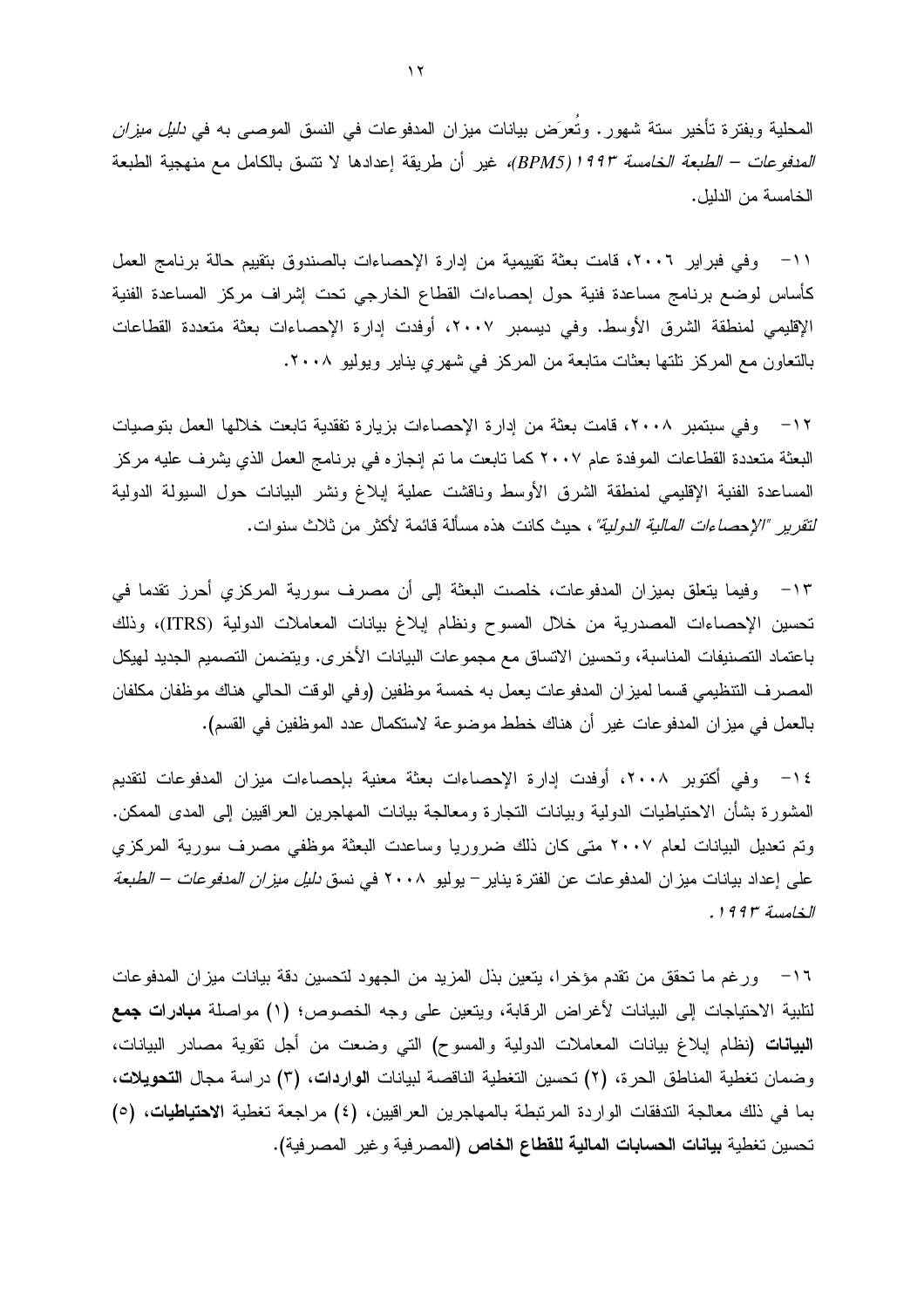١٦– وأحرزت السلطات بعض النقدم في إعداد إحصاءات النجارة الدولية للبضائع. واعتمدت إدارة الجمارك النظام الآلي للبيانات الجمركية (أسيكودا) نظاما تشغيليا وتعكف حاليا على نتفيذه وتم نشكيل لجنة إحصائية حول إحصاءات التجارة الخارجية للمساعدة في منهجية التجارة. غير أنه لا تزال هناك مواطن ضعف كبيرة في البيانات المصدرية والأساليب الإحصائية لإحصاءات التجارة الخارجية.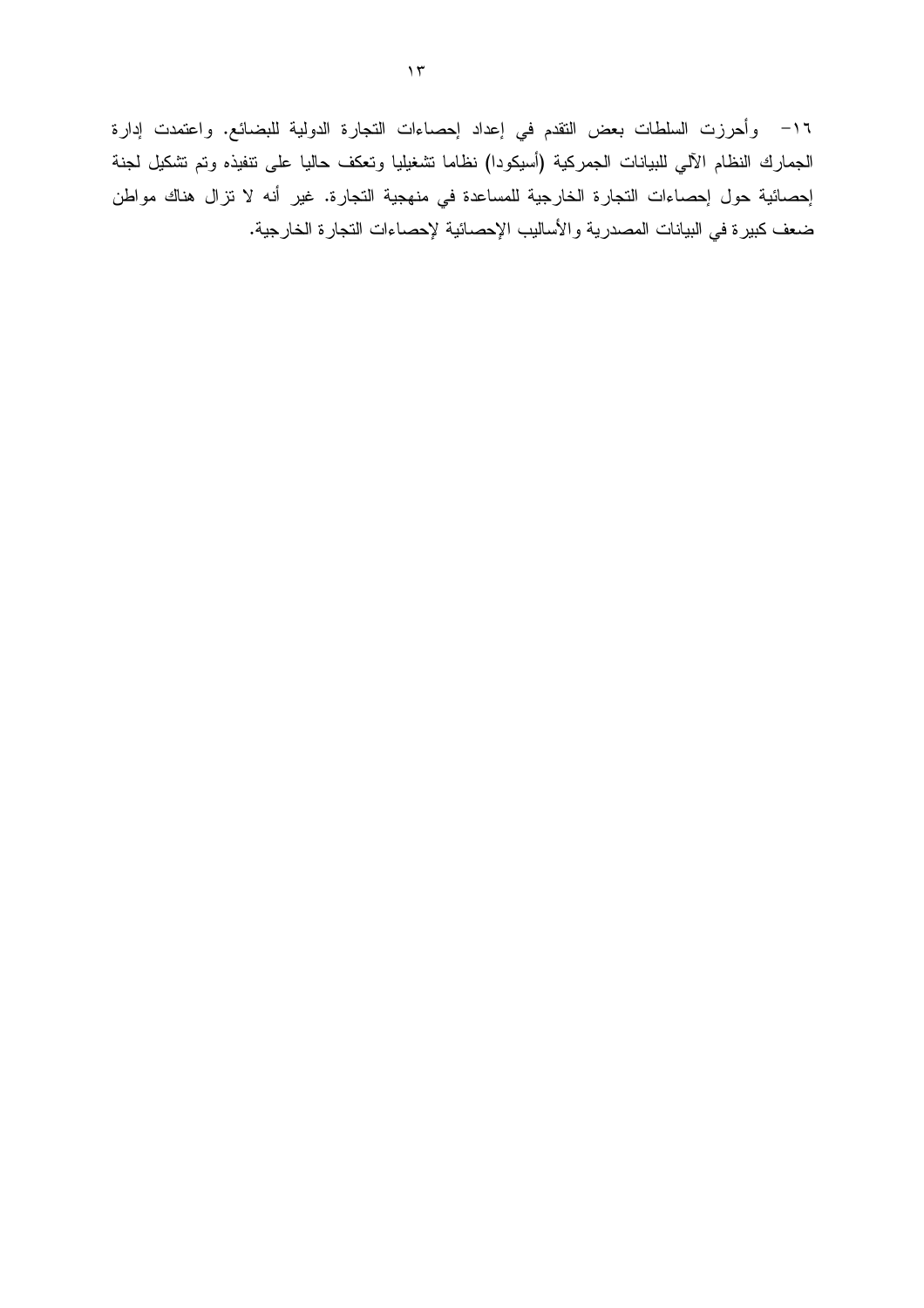## الجمهورية العربية السورية: جدول بالمؤشرات المتعارف عليها اللازمة لأغراض الرقابة (حسب الوضع في ٢٠ نوفمبر ٢٠٠٨)

| معدل نواتر<br>النشر | معدل نواتر<br>الإبلاغ | معدل نواتر<br>البيانات | تاريخ تلقيها                                           | تاريخ أخر مشاهدة                                                                    |                                                                |
|---------------------|-----------------------|------------------------|--------------------------------------------------------|-------------------------------------------------------------------------------------|----------------------------------------------------------------|
| يومى                | يومي                  | يومي                   | $\mathbf{Y} \cdot \cdot \mathbf{A} / \mathbf{Y} \cdot$ | $\mathbf{Y} \cdot \cdot \mathbf{A} / \mathbf{1} \mathbf{1} / \mathbf{1} \mathbf{9}$ | أسعار الصرف                                                    |
| شهري                | ربع سنوي              | شهري                   | $\mathbf{y} \cdot \mathbf{y}$                          | $\mathbf{y} \cdot \mathbf{y}$                                                       | أصول وخصوم الاحتياطيات الدولية لدى السلطات النقدية/١           |
| شهري                | ربع سنوي              | شهري                   | $\mathbf{Y} \cdot \cdot \mathbf{A}/\mathbf{A}$         | $\mathbf{y} \cdot \mathbf{y}$                                                       | الاحتياطي النقدي/القاعدة النقدية                               |
| شهري                | ربع سنوي              | شهري                   | $\mathbf{y} \cdot \mathbf{y}$                          | $\mathbf{y} \cdot \mathbf{y}$                                                       | النقود بمعناها الواسع                                          |
| شهري                | ربع سنوي              | شهري                   | $\mathbf{Y} \cdot \cdot \mathbf{A}/\mathbf{A}$         | $\mathbf{y} \cdot \mathbf{y}$                                                       | الميزانية العمومية للمصرف المركزي                              |
| شهري                | ربع سنو <i>ي</i>      | شهري                   | $\mathbf{Y} \cdot \mathbf{A}$                          | $\mathbf{y} \cdot \mathbf{y}$                                                       | الميزانية العمومية الموحدة للجهاز المصرفي                      |
| شهري                | ربع سنوي              | شهري                   | $\mathbf{y} \cdot \mathbf{y}$                          | $\mathbf{y} \cdot \mathbf{y}$                                                       | أسعار الفائدة/٢                                                |
| شهري                | شهري                  | شهري                   | $\mathbf{Y} \cdot \mathbf{A}$                          | $\mathbf{Y} \cdot \cdot \mathbf{A}$ /9                                              | الرقم القياسي لأسعار المستهلكين                                |
| سنوي                | سنوي                  | سنوي                   | $\mathbf{y} \cdot \mathbf{y}$                          | $\mathbf{y} \cdot \mathbf{y}$                                                       | الإيرادات والنفقات والرصيد وعناصر التمويل/٣ – الحكومة العامة/٤ |
| سنوي                | سنوي                  | سنوي                   | $\mathbf{y} \cdot \mathbf{y}$                          | $\mathbf{y} \cdot \cdot \mathbf{y}$                                                 | الإيرادات والنفقات والرصيد وعناصر التمويل/٣- الحكومة المركزية  |
| سنوي                | سنوي                  | سنوي                   | $\mathbf{y} \cdot \mathbf{y}$                          | $\mathbf{y} \cdot \cdot \mathbf{y}$                                                 | أرصدة الحكومة المركزية والدين المضمون من الحكومة المركزية/٥    |
| سنوي                | سنوي                  | سنوي                   | $\mathbf{Y} \cdot \mathbf{A}$                          | $\mathbf{y} \cdot \mathbf{y}$                                                       | ميزان الحساب الجاري الخارجي                                    |
| ربع سنوي            | ربع سنوي              | ربع سنوي               | $\mathbf{Y} \cdot \mathbf{A}$                          | $\mathbf{y} \cdot \mathbf{y}$                                                       | صادرات وواردات السلع والخدمات                                  |
| سنوي                | سنوي                  | سنوي                   | $\mathbf{y} \cdot \mathbf{y}$                          | $\mathbf{y} \cdot \cdot \mathbf{y}$                                                 | إجمالي الناتج المحلي/إجمالي الناتج القومي                      |
| سنوي                | سنوي                  | سنوي                   | $\mathbf{Y} \cdot \mathbf{A} / \mathbf{Y}$             | $\mathbf{y} \cdot \cdot \mathbf{y}$                                                 | إجمالي الدين الخارجي                                           |
| غیر متاح            | غیر متاح              | غیر متاح               | غیر متاح                                               | غیر متاح                                                                            | وضع الاستثمار الدولي/٦                                         |

/١ نتضمن الأصول الاحتياطية المرهونة أو الملتزم بها على أي نحو آخر وكذلك المراكز الصافية في المشتقات.

/٢ نتثمير إلى أسعار الفائدة السوقية والمحددة رسميا، بما في ذلك أسعار الخصم، وأسعار سوق المال، وأسعار أذون وسندات الخزانة.

/٣ النمويل الأجنبي والنمويل المصرفي المحلي والنمويل غير المصرفي المحلي.

/٤ نتألف الحكومة العامة من الحكومة المركزية (الصناديق الممولة من الميزانية والصناديق خارج الميزانية وصناديق الضمان الاجتماعي) وحكومات الولايات والحكومات المحلية.

0/ تتضمن تكوين العملات وأجال الاستحقاق.

/٦ يشمل إجمالي مراكز الأصول والخصوم المالية الخارجية مقارنة بغير المقيمين.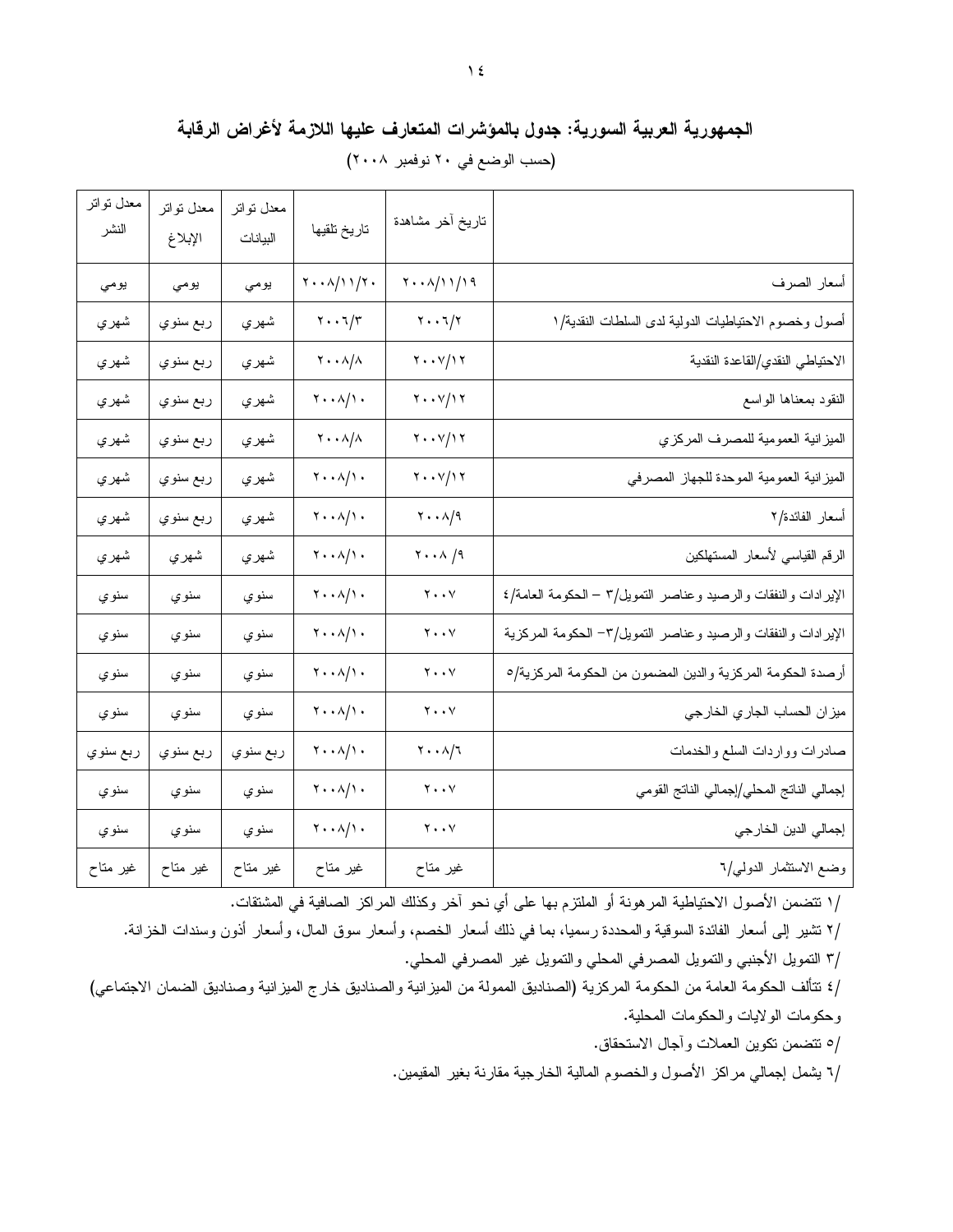# بيان ممثل خبراء الصندوق عن الجمهورية العربية السورية ۹ يناير ۲۰۰۹

١– وردت المعلومات التالية بعد صدور نقرير الخبراء (الوثيقة SM/08/358)، وهي لا تستلزم نغييرا في جو هر تقييمهم الراهن.

في الأول من ديسمبر/كانون الأول، رفعت السلطات السعر المحلي لزيت الوقود بواقع ٤٦%، وهي  $-\tau$ نسبة أكبر ٍ من المنوقعة مبدئيا والتي بلغ مقدار ها ٣٣%. وتعادل الإير ادات الإضافية المنولدة عن هذه الزيادة حوالي ٠,٨٥% من إجمالي الناتج المحلي. وسوف يترتب على خفض السعر المتوقع للوقود في تقرير "أفاق الاقتصاد العالمي" بتاريخ ٦ بناير/كانون الثاني أثرًا إيجابيا أيضا على عجز المالية العامة يعادل ٠,٢٥% من إجمالي الناتج المحلي، نظر ا لما يحققه من خفض في تكلفة صافي الميزان النفطي الخارجي السالب.

٣– توافرت معلومات إضافية أيضا عن قانون الموازنة العامة لعام ٢٠٠٩. ولم تكن الفرصة قد أتيحت لخبراء الصندوق كي يناقشوا النفاصيل مع السلطات السورية. غير أنهم عدلوا النوفعات الموضوعة للأجور والنفقات الإنمائية في ضوء المعلومات الإجمالية الجديدة، بزيادة نقريبية قدرها ٠,٧% و ٠,٦% من إجمالي الناتج المحلي، على النو الي.

٤− ومع مراعاة التأثير الصافي للعوامل أنفة الذكر، نصبح النوقعات المعدلة لعجز المالية العامة في عام ٢٠٠٩ حوالي ٣,٣% من إجمالي الناتج المحلي، بزيادة طفيفة عن التوقع السابق لحجم العجز والذي بلغ ٢,١%. ولا يؤدي هذا التعديل إلى تغيير في تقييم خبراء الصندوق، ولكنه يؤكد مجددا ضرورة ضبط الإنفاق وإعطاء دفعة أكبر لجهود الإصلاح في جوانب أخرى من المالية العامة، لا سيما الإلغاء الكامل للدعم على المشتقات النفطية.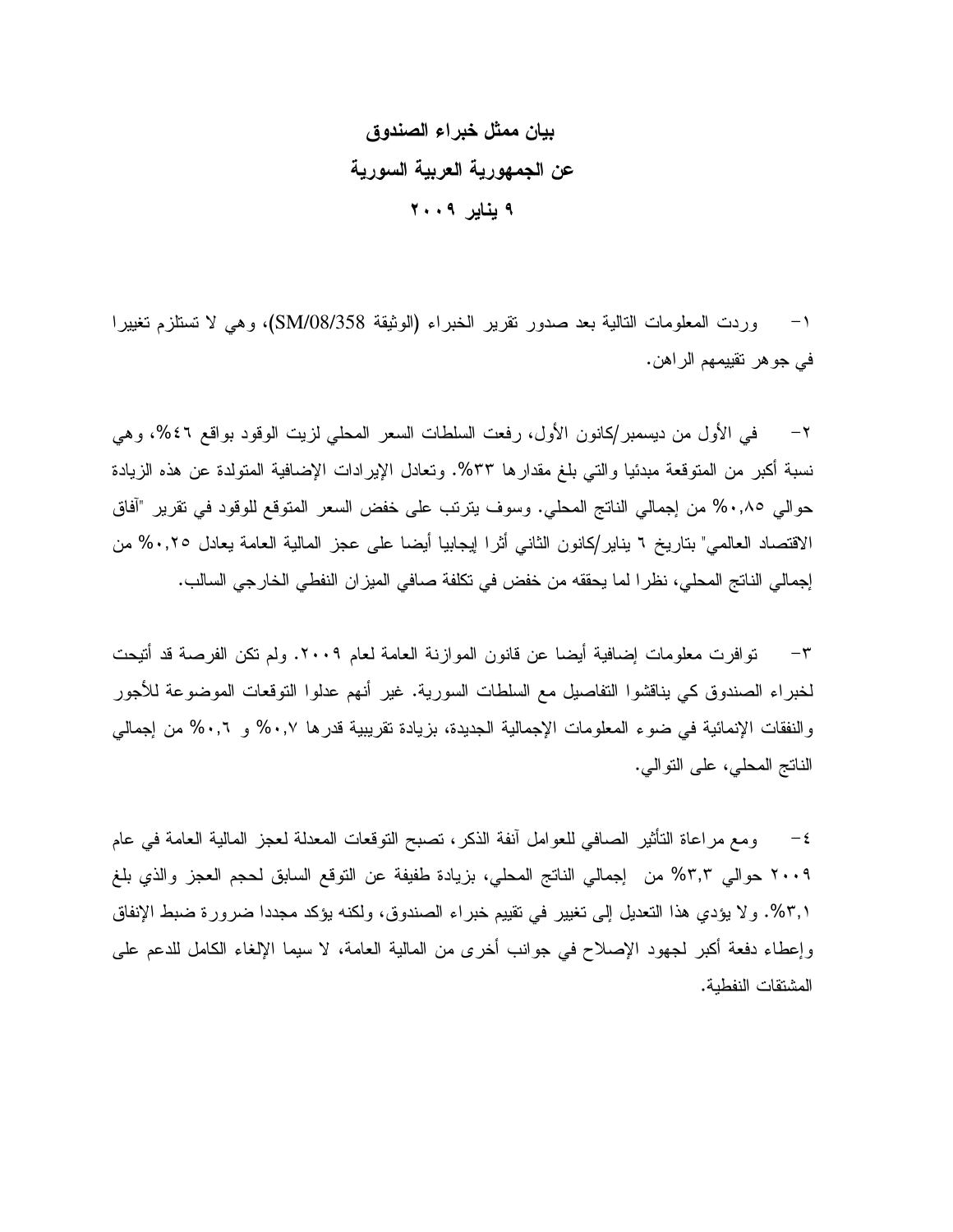

ملحق: مسودة نشر ة المعلومات المعممة

نشرة معلومات معممة رقم ٧/٠٩٠ صندوق النقد الدولبي  $70019$ <sup>TH</sup> STREET, NW للنشر الفوري ٢٦ بنابر ٢٠٠٩ Washington, D.C. 20431 USA

# المجلس التنفيذي لصندوق النقد الدولى يختتم مشاورات المادة الرابعة لعام ٢٠٠٨ مع الجمهورية العربية السورية

اختتم المجلس التتفيذي لصندوق النقد الدولي في ٩ يناير ٢٠٠٩ مشاورات المادة الرابعة التي أجراها مع الجمهوربة العربية السوربة. `

خلفبة

استمر الأداء الاقتصادي الكلَّى لسورية قويا في مجمله. ويقدَّر نمو إجمالي الناتج المحلَّى غير النفطي بنحو ٦% في عام ٢٠٠٧، على الرغم من تأثر الزراعة بسبب سوء أحوال الطقس. واستمرت كل القطاعات غير

<sup>&#</sup>x27; نتص المادة الرابعة من اتفاقية تأسيس صندوق النقد الدولمي على إجراء مناقشات ثنائية مع البلدان الأعضاء نتم عادة على أساس سنوي. ويقوم فريق من خبراء الصندوق بزيارة البلد المعنى، وجمع المعلومات الاقتصادية والمالية اللازمة، وإجراء مناقشات مع المسؤولين الرسميين حول التطورات والسياسات الاقتصادية. وبعد عودة الخبراء إلى مقر الصندوق، بقومون بإعداد تقرير يشكل أساسا لمناقشات المجلس التتفيذي في هذا الخصوص. وفي نهاية المناقشات، يقدم مدير عام الصندوق، بوصفه رئيس المجلس التنفيذي، ملخصا للأراء التي أعرب عنها المديرون التنفيذيون ثم يُرسِّل هذا الملخص إلى سلطات البلد المعنى.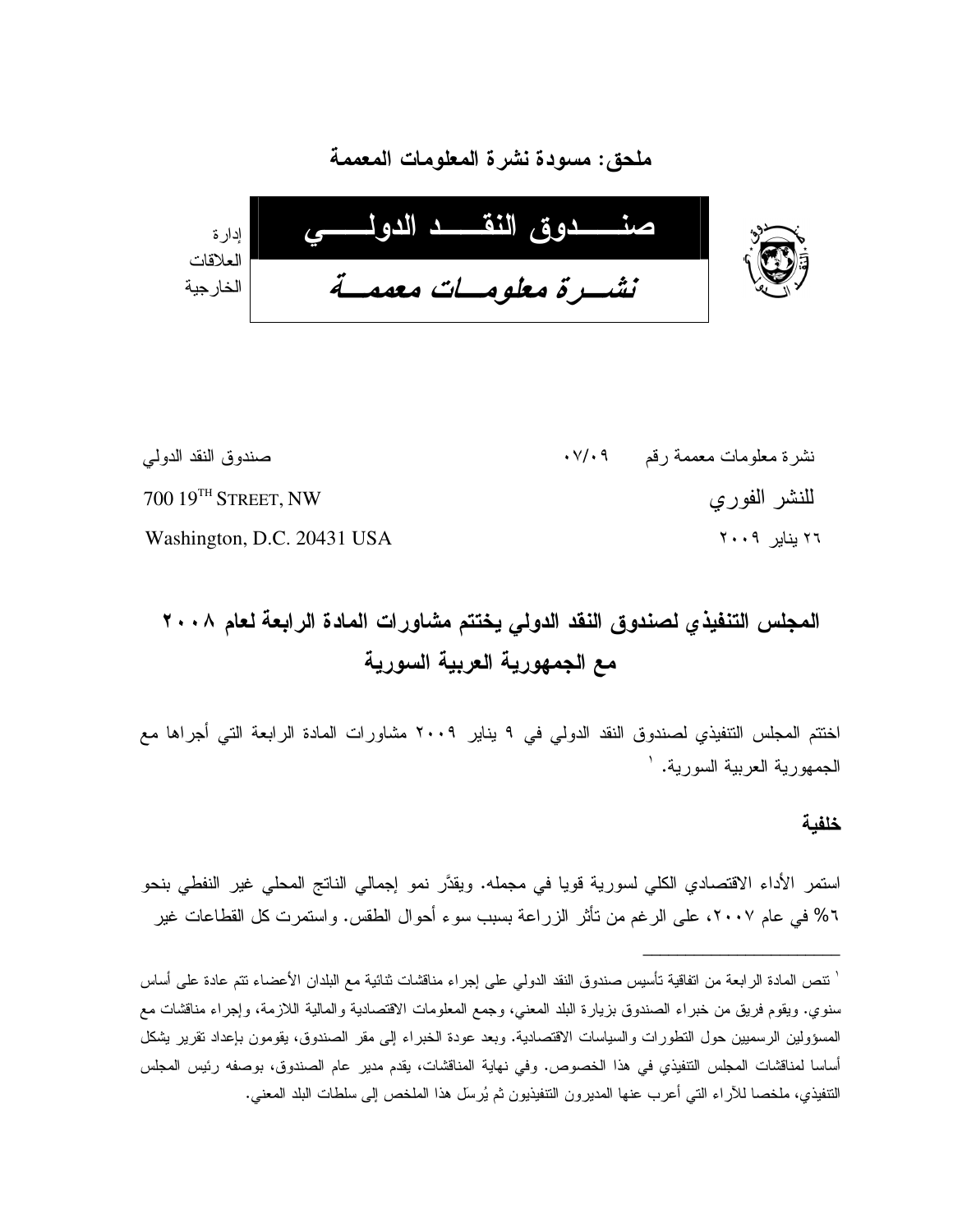النفطية تقريبا في النمو بقوة. إلا أن إنتاج النفط استمر في اتجاه هبوطي. ونتيجة لذلك لم يسجل النمو الكلي إلا ٤%. واستمرت هذه النطورات حتى عام ٢٠٠٨. وتشير البيانات الأولية لعام ٢٠٠٨ إلى تحقق معدل نمو غير نفطي مشابه لما تحقق في عام ٢٠٠٧، على الرغم من استمرار تراجع الإنتاج الزراعي، حيث حافظ قطاعا النشييد والخدمات على نوسعهما السريع. ويُتوقع أن يصل النمو الكلي إلى نحو ٥% في عام ٢٠٠٨. وتسارعت ونيرة التضخم في عام ٢٠٠٨ لتصل إلى ١٧-٢٠% في منتصف العام، مقابل نسبة ٥% المبلغة في عام ٢٠٠٧. غير أن التضخم بدأ يتراجع في الربع الرابع من عام ٢٠٠٨، تماشيا مع انخفاض الأسعار العالمية، ويُتوقع أن يصل في المتوسط إلى نحو ١٥% لعام ٢٠٠٨.

وفي حين انسع عجز المالية العامة الكلي ليصل إلى نحو ٣,٥% من إجمالي الناتج المحلي في عام ٢٠٠٧، تحسن العجز غير النفطي بصورة طفيفة. ونراجع الإيراد النفطي بنحو ٢% من إجمالي الناتج المحلي. وتراجعت أيضا المتحصلات غير النفطية، لتعكس جزئيا خفض التعريفات الجمركية. وانخفضت المصروفات الجارية والرأسمالية بنحو ٥% من إجمالي الناتج المحلي في المجمل.

ويُتوقع أن يثبت عجز المالية العامة في عام ٢٠٠٨، كنتيجة رئيسية لخفض الدعم على الوقود. وكانت السلطات قد شرعت في مايو ٢٠٠٨ في برنامج لإلغاء هذا الدعم تدريجيا برفع أسعار البنزين والمازوت. وقد أدت زيادات الأسعار هذه والقيد الكلـى علـى الإنفاق إلـى استمرار تضبيبق العجز غير النفطـى بصـورة مـحدودة، على الرغم من استمر ار تراجع إيرادات الجمارك نتيجة لأثر خفض التعريفات الجمركية في عام ٢٠٠٧ عن العام كله.

ويتوقع أن يتسع عجز الحساب الجاري الخارجي ليصل إلى نحو ٤% من إجمالي الناتج المحلي في عام ٢٠٠٨، مقابل ٣,٣% في عام ٢٠٠٧. وأصبح صافي الميزان النفطي (بعد خصم حصة الشركاء الأجانب) سالبا نتيجة لنراجع الإنتاج وارتفاع الاستهلاك المحلي. إلا أن الصادرات غير النفطية والسياحة وتحويلات العاملين بالخارج نمت بسرعة نتيجة لقوة الطلب الإقليمي عليها وإرخاء الضوابط على القطع الأجنبي. واستقر صافى الموجودات الأجنبية الرسمية عند مستوى يقارب ١٧ مليار دولار أمريكي (عشرة شهور من الواردات). وارتفع سعر الصرف الفعلي الحقيقي لليرة السورية بنسبة ٤% في عام ٢٠٠٧، ونحو ٩% في الأرباع الثلاثة الأولى من عام ٢٠٠٨ نتيجة للأثر المجتمِع في ارتفاع معدلات التضخم وارتفاع قيمة الليرة الاسمية مقابل الدولار .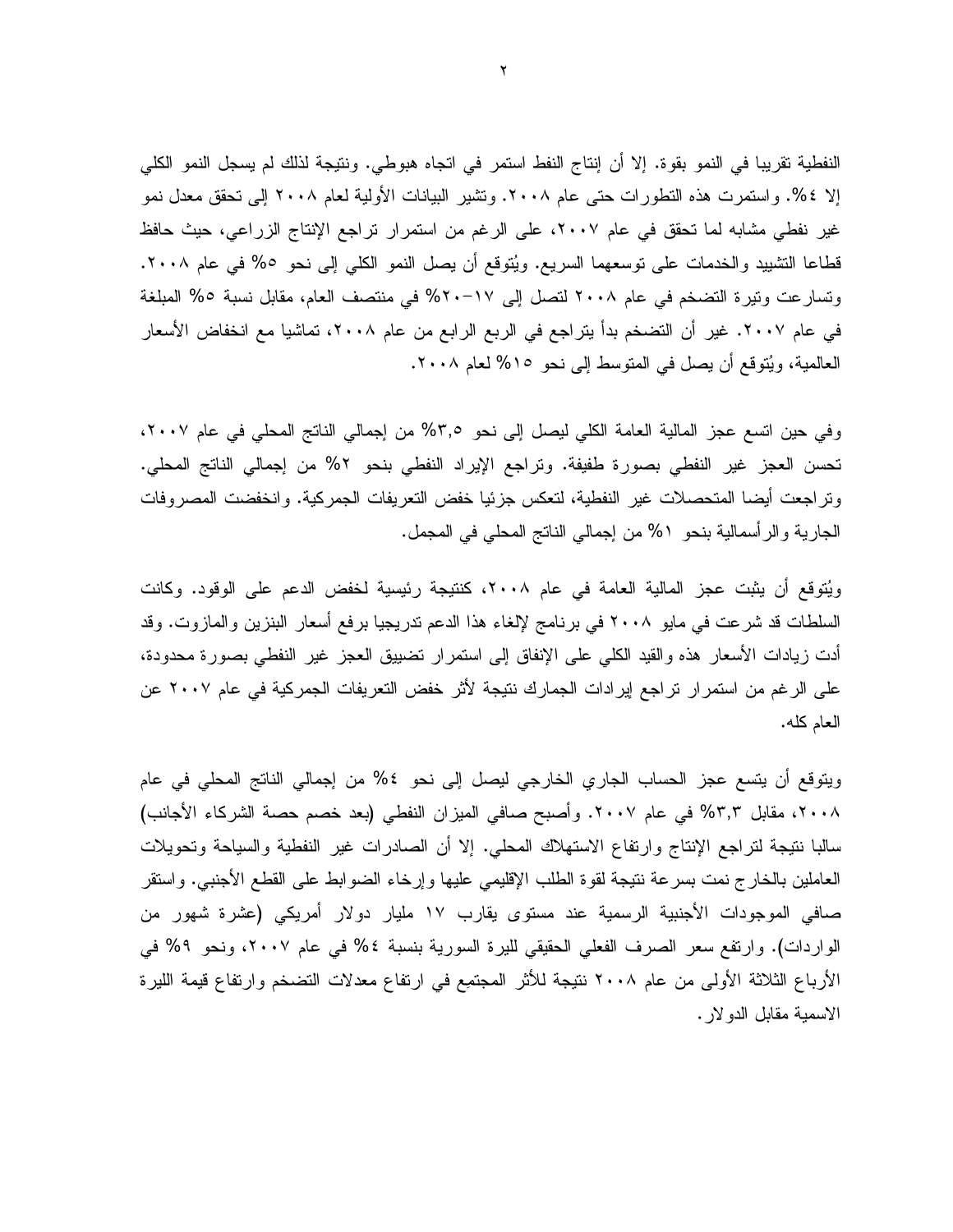ونتمو النقود بمعناها الواسع تماشيا مع إجمالي الناتج المحلي الاسمي. وفد عكس هذا النمو بالدرجة الأولى التوسع في الائتمان المحلي. فقد زاد الائتمان المقدم للمؤسسات العامة بنحو ٤٠% في عام ٢٠٠٧ وبنسبة ٦٠% في النصف الأول من عام ٢٠٠٨ (على أساس سنوي مقارن)، على نحو عكس زيادة منطلبات النمويل للمؤسسات التي نقدم الدعم على الوقود والسلع أخرى. وبلغ الائتمان المقدم للقطاع الخاص نحو ٢٠% في عام ٢٠٠٧ ويُتوقع أن يسجل ٢٥% في عام ٢٠٠٨. واستمرت أسعار الفائدة منخفضة، وأصبحت سالبة إلى حد كبير بالقيمة الحقيقية مع ارتفاع مستويات التضخم في عام ٢٠٠٨.

ويُتوقع أن يكون أثر النطورات المعاكسة الجارية حاليا على الصعيدين العالمي والإقليمي طفيفا نسبيا على الاقتصاد السوري في الأجل القصير. ويرجح أن نتبدى هذه الآثار في تراجع الاستثمار الأجنبي المباشر وتحويلات العاملين في الخارج والطلب على الصادرات السورية من منطقة الخليج. ويُتوقع بعد ذلك أن تتحسن الآفاق على الأجل المتوسط مع بدء تعافى الاقتصادات العالمية والإقليمية. ويُتوقع أن يثبت عجز المالية العامة وعجز الحساب الجاري نتيجة لإصلاحات المالية العامة التي يجري إعدادها حاليا واستئناف النمو القوى لصادرات السلع والخدمات. وتتوقف هذه الأفاق الإيجابية عموما على المثابرة في النهوض بإصلاحات المالية العامة والإصلاحات الهيكلية ونعافى الاقتصاد العالمي ندريجيا خلال العامين القادمين.

وتم إحراز نقدم كبير على صعيد الإصلاحات الهيكلية في العامين الماضيين، غير أن برنامج الإصلاح لا يزال كبيرا. وتم إحراز نقدم مهم باتجاه توحيد سعر الصرف؛ وهناك الأن قطاع مصرفي خاص ديناميكي أخذ في النمو؛ ويجري تحرير نظام الاستثمار؛ كما استمر تحرير التجارة.

### تقييم المجلس التنفيذى

رحب المديرون التنفيذيون بقوة أداء الجمهورية العربية السورية على مستوى الاقتصاد الكلى في السنوات الأخيرة، وهو ما انضح من خلال النمو السريع في إجمالي النانج المحلي غير النفطي ومستوى الاحتياطيات الأجنبية المريح والدين الحكومي المنخفض والمنتاقص. ويأتي هذا الأداء انعكاسا لقوة الطلب الإقليمي إلى جانب الجهود التي تبذلها السلطات من أجل الإصلاح بغية التحول إلى اقتصاد أكثر اعتمادا على آليات السو ق.

وفي الوقت نفسه، لاحظ المديرون النتاقص المستمر في إنتاج النفط والصادرات النفطية، وتحول سورية بالفعل إلى مستورد صـاف للنفط. وأشاروا إلى نراجع مـعدل النضخم فـي الشهور الأخيرة نتيجة لـهبوط أسعار الغذاء والوقود العالمية، وإن ظل هذا المعدل مرتفعًا، وإلى مخاطر تحقيق نمو دون المتوقع من جراء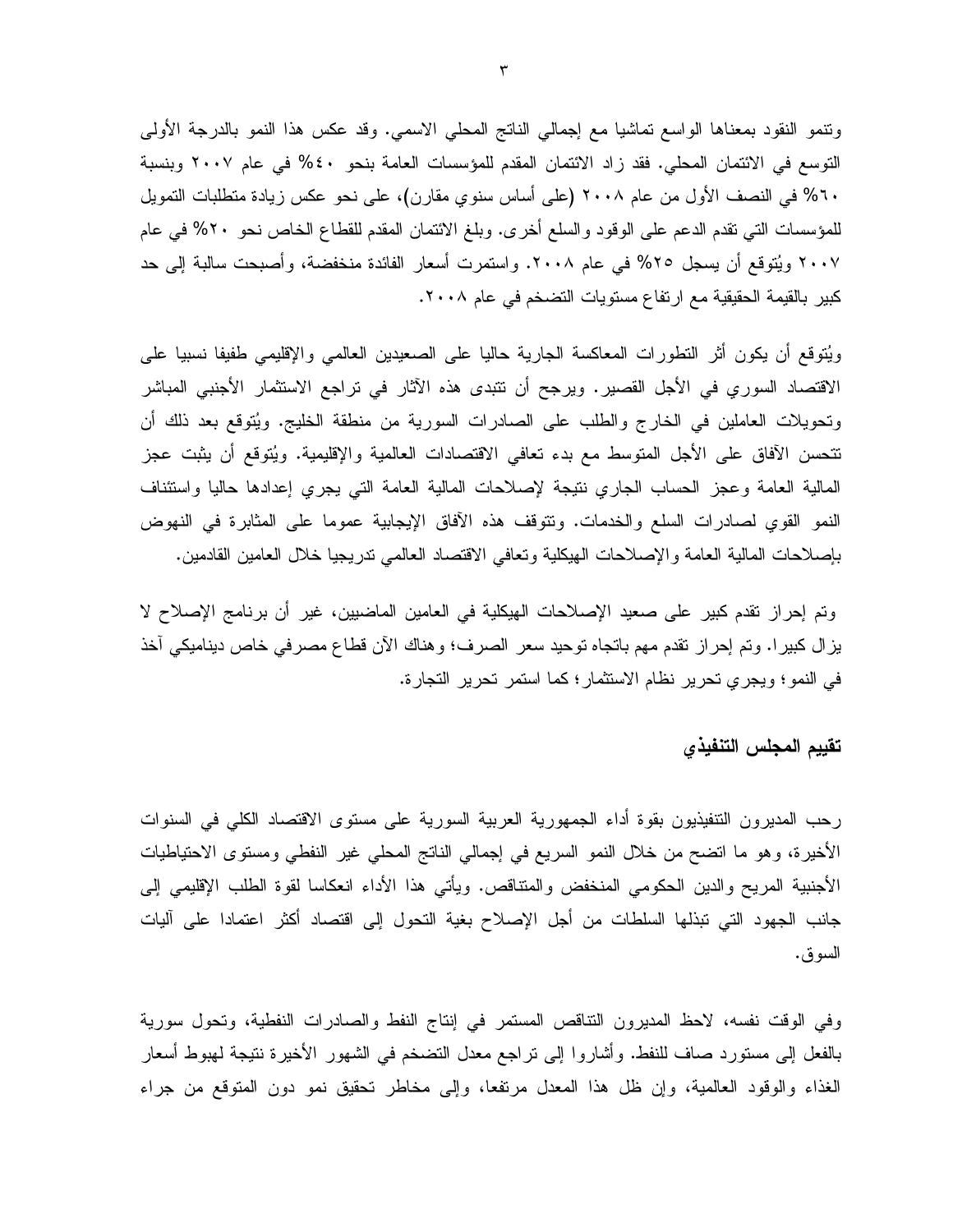النطورات المعاكسة التي يمر بها الاقتصاد على المستويين العالمي والإقليمي ـــ علما بأن عددا كبيرا من المديرين اعتبر هذه المخاطر طفيفة نسبيا نظرا لاندماج سورية الذي لا يزال محدودا في النظام المالي العالمي وما نمتلكه من إمكانات كبيرة تسمح بزيادة الاستثمار الأجنبي المباشر والصادرات السياحية. وأعرب المديرون عن ارتياحهم لجهود السلطات المشجعة في التصدي لهذه التحديات، وحثوها على المثابرة في تتفيذ إصلاحات المالية العامة والإصلاحات الهيكلية الرامية إلى دعم النمو الاقتصادي ونتويع موارد الاقتصاد.

وشجع المديرون السلطات على مواصلة نضبيق عجز المالية العامة غير النفطى من خلال نعبئة الإيرادات غير النفطية وتقييد النفقات الجارية ـــ وخصوصا الأجور والدعم ـــ ونتفيذ مشاريع الاستثمار حسب نرتيب الأولوية. وشدد المديرون على أهمية النزام السلطات بالخطط الموضوعة لاستحداث ضريبة القيمة المضافة مع حلول الموعد المستهدف الجديد في عام ٢٠١٠، وأيدوا اعتماد معدل ضريبي موحد تقتصر الإعفاءات منه على حالات محدودة. وأشاد المديرون بالخطوات المتخذة لخفض الدعم على الوقود، وشجعوا السلطات على إلغاء هذا الدعم بحلول عام ٢٠١٠ حسب الخطة المقررة ــ مع وضع خطة تعويضية تتوخى الدقة في استهداف المستحقين بغية تخفيف الأثر على الفقراء.

وأكد المديرون على أهمية تعزيز إدارة الإنفاق العام، بسبل منها إصلاح عملية الموازنة وتحسين مراقبة النفقات على المستوى الإقليمي وإنشاء حساب واحد للخزانة والحد من العمليات خارج الموازنة والعمليات شبه المالية التي نتم من خلال النظام المصرفي وإدراجها في الموازنة. ورحب المديرون باعتزام السلطات إصدار أذون خزانة في عام ٢٠٠٩، مشيرين إلى أن ذلك سيساعد أيضا على نطوير سوق رأس المال المحلية وتعزيز إدارة السياسة النقدية.

ورحب المديرون بما نبديه السلطات السورية من النزام بنوخي الحذر المستمر في سياستها النقدية، وحثوها على النقييد النام لأنشطة الإقراض الموجَّه الذي نمنحه المصارف العامة، وإنشاء أدوات غير مباشرة للسياسة النقدية، ومواصلة تحرير أسعار الفائدة، وتحديث دور المصرف المركزي ومسؤولياته.

ورحب المديرون بما خلص إليه برنامج نقييم القطاع المالي (FSAP) لعام ٢٠٠٨ من أن المصارف نتمتع بمستوى جيد من الرسملة والسيولة، مشيرين في نفس الوقت إلى مواطن الضعف القائمة في المصارف المملوكة للدولة. وذكر المديرون أن نوافر المزيد من مؤشرات القطاع المالـي من شأنه نعزيز مستوى الدقة في نقييم القطاع المصرفي ومراقبة أوضاعه، كما أشادوا بسرعة استجابة السلطات لتوصيات برنامج تقييم القطاع المالي، وحثوها على مواصلة جهودها الجارية في هذا الخصوص. وشدد المديرون على ضرورة نقوية الرقابة المصرفية وإخضاع جميع المصارف لعمليات ندقيق سنوية مستقلة وإلزامها بتقديم المعلومات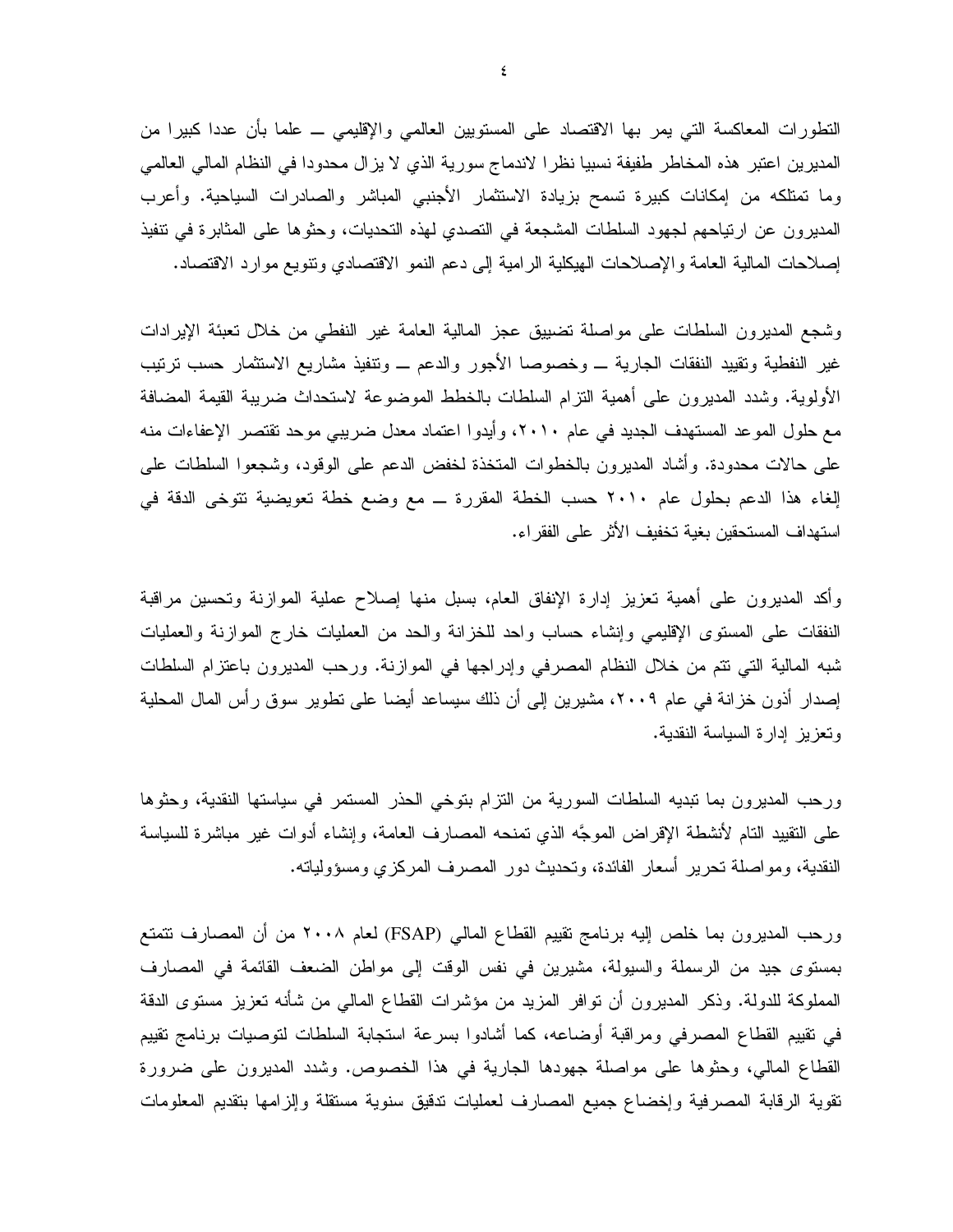المطلوبة في الوقت المناسب إلى المصرف المركزي، وحثوا السلطات على إعطاء أولوبة لإعادة هيكلة المصارف العامة وإدارة عملياتها على أساس نجاري. ونوَّه المديرون بجهود السلطات لنعزيز إطار مكافحة غسل الأموال ونمويل الإرهاب، وحثوها على مواصلة العمل في هذا الصدد.

واتفق المديرون على أن ربط الليرة السورية بحقوق السحب الخاصة لا يزال نظاما ملائما للصرف، نظرا لما يشكله من ركيزة نقدية قوية مع السماح ببعض المرونة في سعر الليرة مقابل العملات الرئيسية. وقد أقر المديرون بالتقديرات المتاحة لسعر الصرف الفعلى الحقيقى وما تشير إليه من زيادة محدودة في سعر الليرة السورية عن قيمتها الصحيحة، ولكنهم ذكروا أن هذه النقديرات نفتقر إلى الموثوقية. وبناء على ذلك، لم يوص المديرون بإجراء أي تغيير في مستوى سعر الصرف في السياق الراهن، وحثوا السلطات على تمهيد الطريق للنحول بالندريج نحو زيادة مرونة سعر الصرف على المدى المنوسط، كما دعوها لإزالة القيود الحالية على الصرف وإلغاء نظام أسعار الصرف المتعددة.

وأكد المديرون أن النتفيذ القوى لجدول أعمال الإصلاح الهيكلي الكبير الذي وضعنه السلطات السورية سيكون عاملا حاسما في نعجيل النحول صوب اقتصاد أكثر اعتمادا على السوق ولا يقوم على النفط. وأثنوا على السلطات لما أجرته من خفض لرسوم الاستيراد، وحثوها على مواصلة تحرير التجارة الخارجية وتحسين مناخ الأعمال.

وشدد المديرون على أن أوجه القصور في الإحصاءات الاقتصادية والمالية السورية لا نزال عائقا أمام فعالية العمل الر قابي الذي يؤديه الصندوق و عملية رسم السياسة الوطنية. كذلك حث المدير ون السلطات على تحسين البيانات الاقتصادية من حيث الجودة ودرجة الحداثة.

*نشرات المعلومات المعممة* هي جزء من جهود الصندوق لإضفاء مزيد من الشفافية على آرائه وتحليلاته للتطورات والسياسات الاقتصادية. وتصدر هذه النشرات بموافقة البلد المعنى (أو البلدان المعنية) بعد مناقشات المجلس التتفيذي التي نتتاول مشاورات المادة الرابعة مع البلدان الأعضاء، ورصد ما يستجد من نطورات على المستوى الإقليمي، والمراقبة اللاحقة للبرامج، والتقييمات اللاحقة للبلدان ذات الارتباط البرامجي طويل الأجل مع الصندوق. كذلك تصدر نشرات المعلومات المعممة بعد مناقشات المجلس التنفيذي للمسائل المتعلقة بالسياسات العامة، ما لم يقرر المجلس خلاف ذلك بالنسبة لحالات معننة.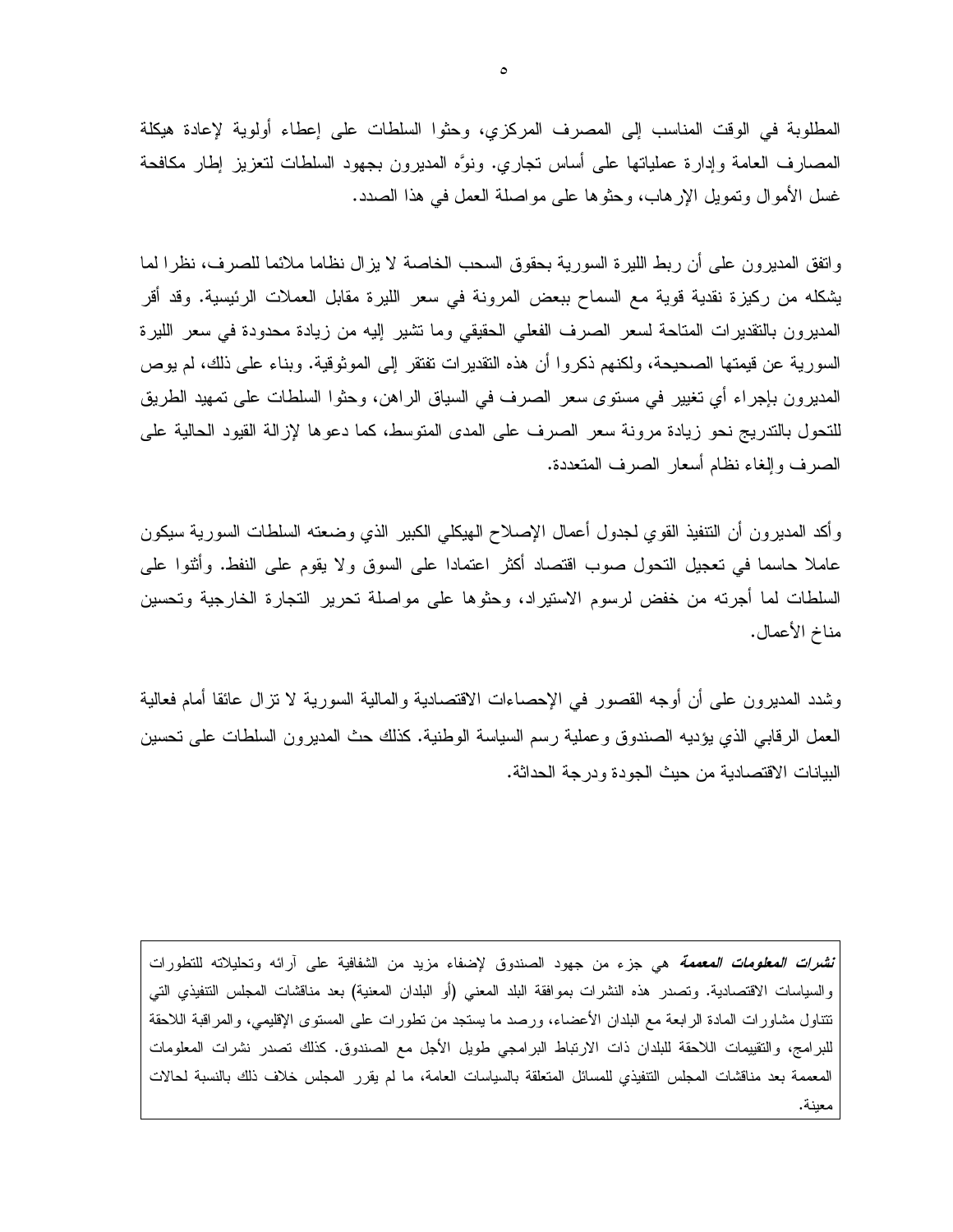| ーン<br>~~~<br>- ∕ ∙                                         |                                     |                                 |                               | التقدير ات<br>الأولية                            | التوقعات                            |
|------------------------------------------------------------|-------------------------------------|---------------------------------|-------------------------------|--------------------------------------------------|-------------------------------------|
|                                                            | $y \cdot z$                         | $\mathbf{y} \cdot \mathbf{z}$   | ۲۰۰٦                          | $\mathbf{y} \cdot \cdot \mathbf{y}$              | $\mathbf{Y} \cdot \cdot \mathbf{A}$ |
|                                                            |                                     |                                 |                               | (التغير %، ما لم يذكر خلاف ذلك)                  |                                     |
| الدخل القومي والأسعار                                      |                                     |                                 |                               |                                                  |                                     |
| إجمالي الناتج المحلي الحقيقي                               | ٦,٧                                 | $\epsilon, \circ$               | $\circ, \wedge$               | 5,7                                              | $\circ, \vee$                       |
| النفطي                                                     | $7, 1 -$                            | $\lambda, \lambda -$            | $Y, Y -$                      | $\circ$ , $\cdot$ $-$                            | $\cdot$ , $\cdot$ -                 |
| غير النفطي                                                 | 1.7                                 | $V, \circ$                      | ٦,٩                           | $\circ, \wedge$                                  | ٦,٠                                 |
| إجمالي الناتج المحلي الاسمي (بمليارات الليرات السورية)     | ۱۲٦٣                                | ۱٤٩١                            | 11.9                          | $Y \cdot Y$                                      | $Y \circ I V$                       |
| منه: غير النفطي                                            | 9 <sub>A</sub> 7                    | 1172                            | 15.0                          | 100 <sub>A</sub>                                 | ۱۸۸٦                                |
| إجمالي النانج المحلي الاسمي (بمليارات الدولارات الأمريكية) | $\mathbf{y} \circ \mathbf{y}$       | ۲۸,٦                            | $rr, \circ$                   | $5 \cdot 7$                                      | 00, 1                               |
| إنتاج النفط الخام (ألاف البراميل يوميا)                    | ٤٦٢                                 | ٤٣١                             | $\epsilon \cdot \cdot$        | ۳۸.                                              | ٣٨.                                 |
| مخفض إجمالي الناتج المحلي                                  | ۰٫۹                                 | 17,9                            | ۹,۱                           | $\gamma$ , $\gamma$                              | $\mathbf{y} \cdot \mathbf{y}$       |
| سعر الصادرات النفطية (بالدولار الأمريكي للبرميل)           | $rr, \circ$                         | $\{\lambda, \lambda\}$          | $\circ \vee, \vee$            | 70,7                                             | $4 \cdot$ ,                         |
| الرقم القياسي لأسعار المستهلكين – منوسط الفنرة             | $\epsilon, \epsilon$                | V, Y                            | $\mathcal{N}$ , $\mathcal{E}$ | ٤,٧                                              | $\lambda \xi$ ,0                    |
| إجمالي السكان (بالملايين)                                  | $\lambda, \lambda$                  | 19,5                            | $\mathbf{Y} \cdot \mathbf{z}$ | $\mathbf{Y} \cdot \mathbf{A}$                    | $\mathbf{y}$ , $\mathbf{y}$         |
| <i>منه:</i> العراقيون المهاجرون إلى سورية (بالملايين)      | $\cdot, \wedge$                     | $\cdot$ , 9                     | $\lambda$ ,0                  | ۰,٥                                              | ۰,۰                                 |
|                                                            |                                     |                                 |                               | (% من إجمالي الناتج المحلي، ما لم يذكر خلاف ذلك) |                                     |
| ماليات الحكومة                                             |                                     |                                 |                               |                                                  |                                     |
| الإير ادات                                                 | $\mathbf{Y} \mathbf{Y}, \mathbf{Y}$ | $Y_{\xi}$ .                     | 50,0                          | $\mathbf{y}$                                     | ۲١,٤                                |
| الإير ادات المتعلقة بالنفط                                 | 11,7                                | V, V                            | $\vee,\curlyvee$              | ٤,٩                                              | ٤,٧                                 |
| الإير ادات غير النفطية                                     | ۱٦,۱                                | ۱٦,٩                            | ۱۸,۲                          | $\gamma \gamma, \gamma$                          | ۱٦,۷                                |
| النفقات                                                    | $\mathbf{r}$ , $\epsilon$           | $\forall \wedge, \circ$         | $Y$ $7, 7$                    | $\mathbf{Y} \circ \mathbf{V}$                    | $Y \xi, \eta$                       |
| النفقات الجارية                                            | 19,                                 | $\Lambda, \Lambda$              | 17,7                          | 17,1                                             | 10, 2                               |
| النفقات الإنمائية                                          | $\gamma$                            | $\mathcal{N} \cdot \mathcal{N}$ | $\cdot$ , $\mathsf{r}$        | ۹,٦                                              | ۹,٥                                 |
| المبز ان الكلي                                             | $\xi, \zeta$                        | $2,0-$                          | $\lambda, \lambda -$          | $\mathbf{r},\mathbf{t}$ –                        | $\mathbf{r}, \mathbf{c}$            |
| ميزان الموازنة غير النفطية                                 | $10, 2 -$                           | $11,7-$                         | $\wedge, \circ -$             | $\lambda, \xi$ –                                 | $\lambda, \Upsilon$                 |
|                                                            |                                     |                                 |                               | (التغير %، ما لم يذكر خلاف ذلك)                  |                                     |
| النقود بمعناها الواسع                                      | $\mathcal{N}, \mathcal{N}$          | $\wedge$ ,0                     | 9, 2                          | $\mathsf{q}\,,\mathsf{\lambda}$                  | 19,                                 |
| صافي الموجودات الأجنبية                                    | $\circ$ , $\circ$                   | $\cdot$ , $\vee$                | $\mathbf{Y}, \mathbf{Y} -$    | $\mathbf{Y},\bullet =$                           | $\mathbf{r},\mathbf{v}$             |
| صافي الموجودات المحلية                                     | $\circ, \wedge$                     | $\mathcal{N} \cdot \mathcal{N}$ | $\lambda$ , $\lambda$         | 11,9                                             | ۱٥,٣                                |
| الائتمان للحكومة                                           | $\mathbf{Y}, \mathbf{A}$            | ٦,١                             | $\cdot$ , $\mathsf{r}$        | $\mathbf{r}, \mathbf{v}$                         | $\cdot$ , $\vee$ -                  |
| الائتمان للمؤسسات العامة                                   | $\cdot, \circ$                      | $\rightarrow$ , Y               | $\mathbf{r}, \mathbf{t}$      | V,7                                              | ۹,۲                                 |
|                                                            | $\epsilon, \tau$                    | ٦,٩                             | $\mathsf{r},\mathsf{o}$       | 5,7                                              | ٦,٠                                 |
| الائتمان للقطاع الخاص                                      |                                     |                                 |                               |                                                  |                                     |
| الائتمان للقطاع الخاص (التغير %)                           | ro,                                 | $\epsilon \circ 0$              | ١٧,٩                          | $\mathbf{Y} \cdot \mathbf{Y}$                    | ۲٥,٨                                |

الجدول ١– الجمهورية العربية السورية: مؤشرات اقتصادية مختارة، ٢٠٠٤–٢٠٠٩

(بمليارات الدولارات الأمريكية، ما لم يذكر خلاف ذلك)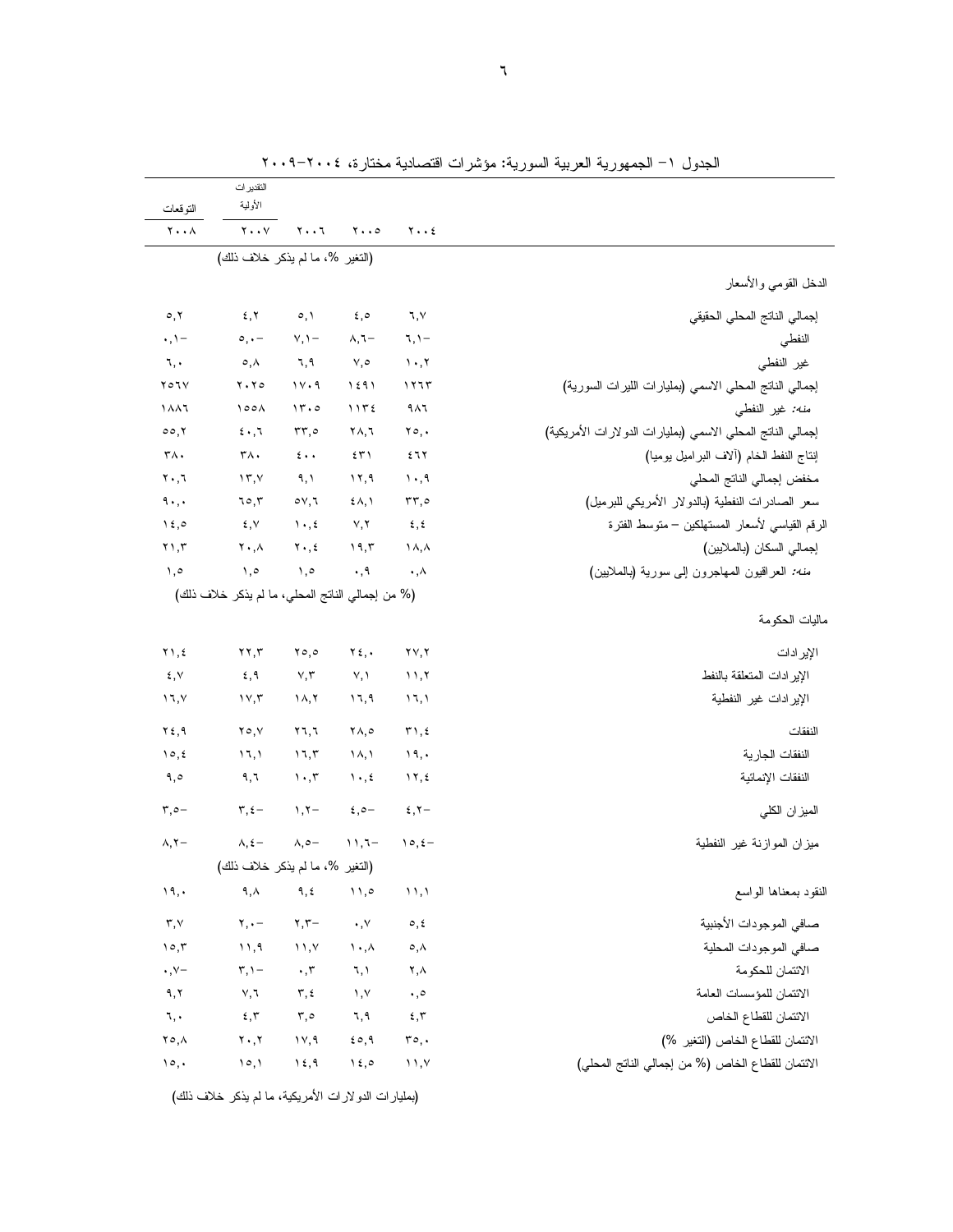| ميزان المدفوعات                                                                                       |                                  |                            |                            |                            |
|-------------------------------------------------------------------------------------------------------|----------------------------------|----------------------------|----------------------------|----------------------------|
| ميزان الحساب الجاري<br>$\cdot$ , $\xi$ –                                                              | $\cdot$ , $\tau-$                | $\cdot$ , 9 -              | $\lambda$ , $\xi -$        | $\mathbf{r}, \mathbf{r}$ - |
| (% من إجمالي الناتج المحلي)<br>$1,7-$                                                                 | $\mathbf{y}, \mathbf{y} -$       | $\mathbf{Y}, \mathbf{A}$ - | $\mathbf{r}, \mathbf{r}$   | $\S$ , $\Upsilon$ -        |
| الميزان النفطي الكلي /١<br>$\mathcal{N}, \mathcal{N}$                                                 | $\cdot$ , $\vee$                 | صفر                        | $\lambda, \cdot -$         | $Y, Y -$                   |
| (% من إجمالي الناتج المحلي)<br>$\circ$ , $\mathsf{r}$                                                 | ۲,۱                              | صفر                        | -٤, ٢                      | -۳,٦                       |
| 7, 2<br>صادرات السلع والخدمات غير النفطية                                                             | V, V                             | ۹.۱                        | 11,7                       | 15.0                       |
| ۹۹,۲                                                                                                  | ۲۰,٤                             | ۱۸,٦                       | ۲۳,٥                       | ۲۰,۲                       |
| $9,7-$<br>واردات السلع والخدمات غير النفطية                                                           | $\mathcal{N} \cdot \mathcal{L}$  | $11,9-$                    | $15, -$                    | $10,7-$                    |
| ۲۰,۸                                                                                                  | ۰۲٫۰                             | ۱۳,۹                       | 17,7                       | 15,7                       |
| $\cdot$ , $\tau$                                                                                      | صفر                              | $\cdot$ , $\wedge$ -       | $\cdot$ , $\vee$           | $\cdot$ , $\xi$ –          |
| صافي الموجودات الأجنبية الرسمية<br>۱۷,٦                                                               | $1 \vee 7$                       | $17, \wedge$               | $\mathcal{N}, \mathcal{O}$ | $\mathsf{IV}, \mathsf{V}$  |
| (بأشهر واردات السلع والخدمات غير المرتبطة بعوامل الإنتاج)<br>$\mathbf{Y} \cdot \mathbf{Y}$            | 17, 2                            | ۱۳,۷                       | ۶۱,٦                       | ٩,٤                        |
| المنوسط المرجح لسعر الصرف الاسمي لليرة السورية مقابل الدولار الأمريكي /٢<br>$\circ \cdot \cdot \circ$ | $\circ$ $\mathbf{y}, \mathbf{y}$ | $\circ$ \, \,              | 29,9                       | 57,0                       |
| سعر الصرف الفعلي الحقيقي (%، + ارتفاع القيمة)/٣<br>صفر                                                | $\lambda, \lambda$               | $\mathcal{N}$              | 5,9                        | ٩,٠                        |

المصادر : السلطات السورية، وتقديرات وتوقعات خبراء صندوق النقد الدولي.

/١ ميزان تجارة النفط مخصوما منه ربح شركات النفط الأجنبية.

/٢ المتوسط المرجح التجاري لأسعار الصرف في السوق الرسمية والسوق الموازية قبل عام ٢٠٠٧. وبالنسبة لعام ٢٠٠٨ فإن البيانات تخص شهر بوليو .

/٣ بالنسبة لعام ٢٠٠٨ فإن البيانات تخص الأرباع الثلاثة الأولى.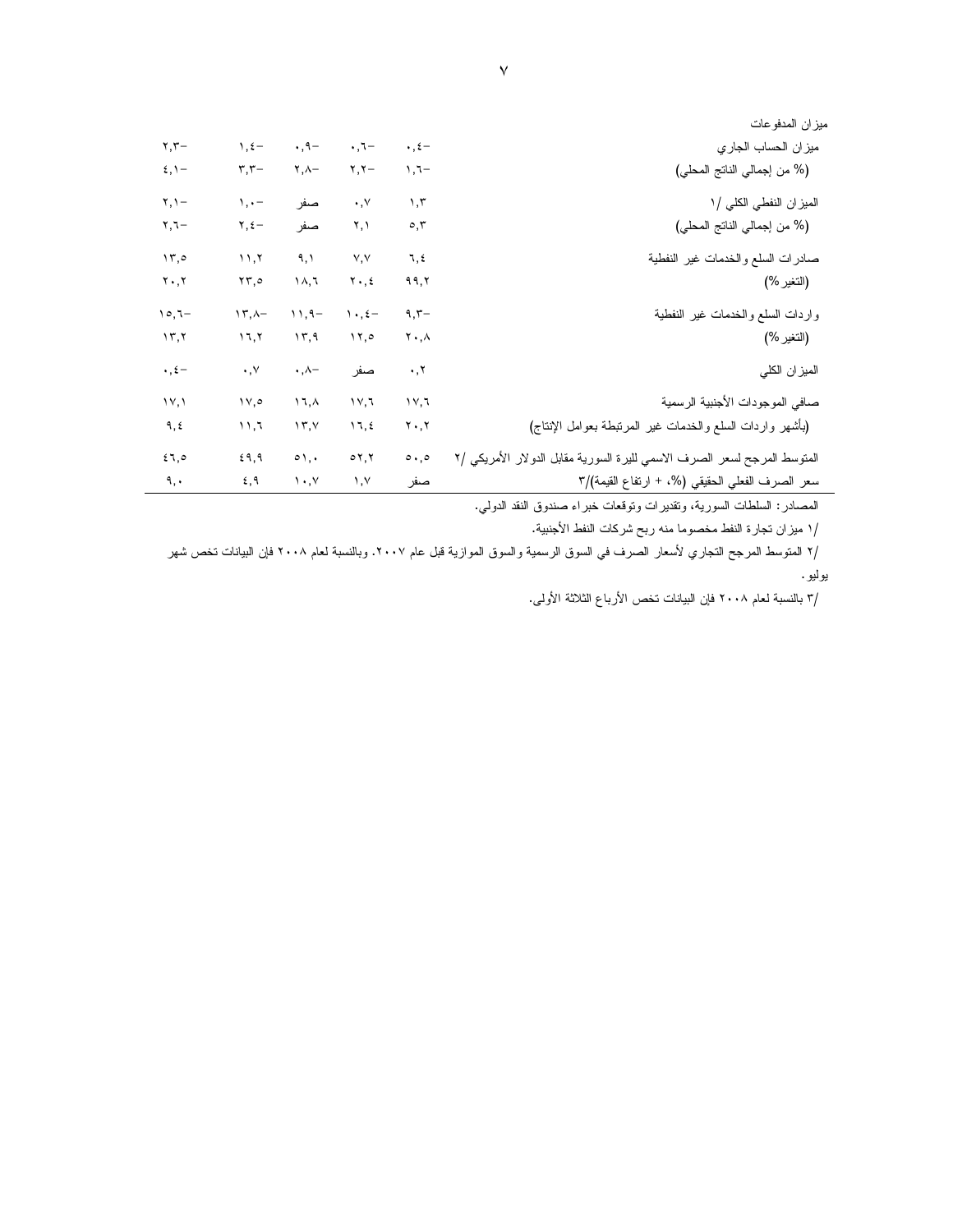# بيان الدكتور عبد الشكور شعلان المدير التنفيذي الممثل للجمهورية العربية السورية ۹ يناير/كانون الثاني ۲۰۰۹

١– شهد الاقتصاد السوري نموا مرتفعا منذ الشروع في برنامج للتحرير يهدف إلى إطلاق إمكانات النمو الاقتصادي والاندماج في الاقتصاد العالمي. وبلغ متوسط النمو غير النفطي ٧% في الفترة من ٢٠٠٤-٢٠٠٨، ومن المتوقع أن يرتفع بعد مرحلة من التباطؤ المؤقت في عام ٢٠٠٩. وتلتزم السلطات السورية النزاما ناما ببرنامجها الإصلاحي الذي يهدف إلى إرساء دعائم النمو بمعدلات أعلى وعلى أساس قابل للاستمرار . وتهدف الخطة الخمسية الإنمائية (٢٠٠٦-٢٠١٠) إلى إحراز نمو متوسط الأجل بمعدل ٥٧ اعتبارًا من عام ٢٠١٠ مع انطلاقة الطاقة الإنتاجية في الاقتصاد. وتهدف الخطة إلى الحفاظ على الاستقرار الاقتصادي الكلي، ومواصلة تخفيف القيود التنظيمية، ودفع عجلة الاندماج في الاقتصاد العالمي لجذب الاستثمار الخاص، كما تهدف إلى نتفيذ مجموعة كبيرة من الإصلاحات الهيكلية لضمان سلامة الحوكمة الاقتصادية وتحقيق النمو على أساس من العدالة.

### آفاق المدى القريب وتأثير الاضطرابات العالمية

ظل الاقتصاد محصنا نسبيا من الاضطرابات المالية العالمية، وهو ما يرجع في جانب منه إلى  $-7$ القواعد الصـارمة التـي نتظم مدى انكشاف المصـارف لمخاطر القطـع الأجنبـي. ومـع ذلك، يُتوقع أن يسجل النمو بعض الانخفاض في الفترة القريبة المقبلة، لأن تباطؤ النشاط الاقتصادي العالمي والإقليمي قد يؤثر على معدل نمو الصـادرات غير النفطية والمقبوضـات من تـحويلات الـعاملين. غير أن التأثير السلبـي المحتمل يقتصـر علـي نطاق محدود، نظرًا لاستمرار نمو هذه التدفقات بمعدل متواضع بدءًا من مستوى خفيض، مما يحد من احتمالات نتاقص الطلب عليها مقارنة بالنتاقص الممكن لو أن نمو هذه التدفقات كان مسايرا لارتفاع أسعار النفط. وإضافة إلى ذلك، نوجد فرصة كبيرة لنمو الاستثمار الأجنبي المباشر وزيادة عائدات السياحة، وهما الآن في مستويات منخفضة مقارنة بميزة التكلفة النسبية التي نتمتع بها سوريا. وسوف يساعد تناقص أسعار الواردات النفطية أيضا في تعزيز المركز الخارجي.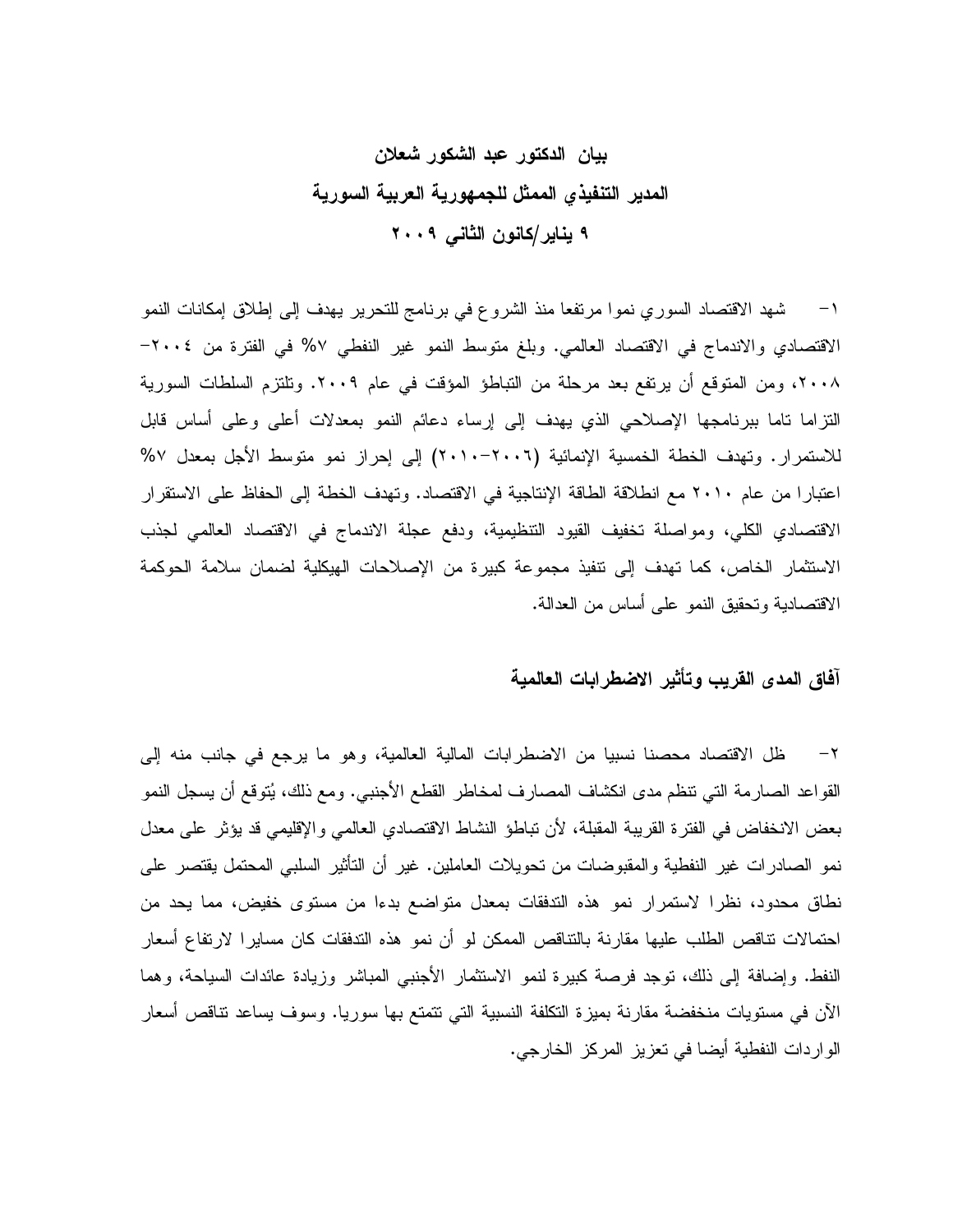٣– ويسهم النفط مساهمة كبيرة في النمو وإيرادات المالية العامة وعائدات القطع الأجنبي. وأثناء الذروة النفطية في الفترة ٢٠٠١–٢٠٠٤، أسهم النفط بأكثر من ٧٠% من الصادرات ونحو ٥٠% من إيرادات المالية العامة. غير أن الإنتاج النفطي الحالي لا يلبي الاحتياجات المحلية نظرا لسرعة نمو الطلب لأغراض الاستهلاك المحلي، مما جعل سوريا نعود إلى مركز المستورد الصافي للنفط في عام ٢٠٠٧. وسوف نتراجع مستويات الإنتاج تدريجيا وتنضُب الاحتياطيات بحلول عام ٢٠٣٠ ما لم يتم التوصل إلى اكتشافات نفطية أخرى. ونرنكز خطط السلطات السورية على إقامة الأسس الاقتصادية لنمو قابل للاستمرار في القطاعات غير النفطية، رغم زيادة أنشطة النتقيب في الأونة الأخيرة مع استمرار طرح مناقصات للتتقيب في مواقع إضـافية، الأمر الذي يمكن أن يقود إلى استكشافات نفطية في المستقبل.

### سباسة المالبة العامة والاصلاحات

وحقَّقت المالية العامة نتائج فاقت النَّوقعات السابقة، حيث سجل العجز الكلَّي للمالية العامة ١,٢% و  $-\epsilon$ ٣,٣% من إجمالي الناتج المحلي في عامي ٢٠٠٦ و ٢٠٠٧ علي التوالي. والأهم من ذلك أن رصيد المالية العامة عدا الإيرادات النفطية سجل تحسنا بواقع ٧ نقاط مئوية من إجمالي الناتج المحلي في الفترة بين ٢٠٠٤ و ٢٠٠٧. وجاءت هذه النتيجة المواتية عن طريق خفض المصروفات الجارية والرأسمالية عن المستوى المتوقع، رغم ضغوط الموازنة التي يفرضها وجود عدد كبير من اللاجئين العراقيين. وفي نفس الوقت، ارتفعت الإيرادات غير النفطية المُحصَّلة، وهو ما يرجع في الأساس إلى زيادة الضرائب غير المباشرة وفوائض المؤسسات العامة، مما ساعد بدوره في موازنة الأثر المترنب على تحرير التعرفة الجمركية. وحسب المؤشرات الأولية، ستظل نتائج الرصيد الكلي للمالية العامة مستقرة في عام ٢٠٠٨ بينما يزداد انخفاض نسبة المصروفات الجارية من إجمالي الناتج المحلي. وقد ساعدت التعديلات الكبيرة التي أجريت في أسعار الوقود في مايو/أبار ٢٠٠٨ على نخفيض دعم الوقود ونقليص واردانه. وبينما اقتضت هذه النعديلات زيادة الأجور في القطاع العام بنسبة بلغت ٢٥% نعويضا عن ارتفاع أسعار الوقود وسعيا للاحتفاظ بكوادر الخدمة المدنية الماهرة، فقد استمرت السيطرة على فاتورة أجور القطاع العام التي تشهد تناقصا مستمرا كنسبة من إجمالي الناتج المحلي. أما مستوى الدين العام فهو منخفض وقد ازداد انخفاضا حتى بلغ ٢٢% من إجمالي الناتج المحلي مع نهاية عام ٢٠٠٨.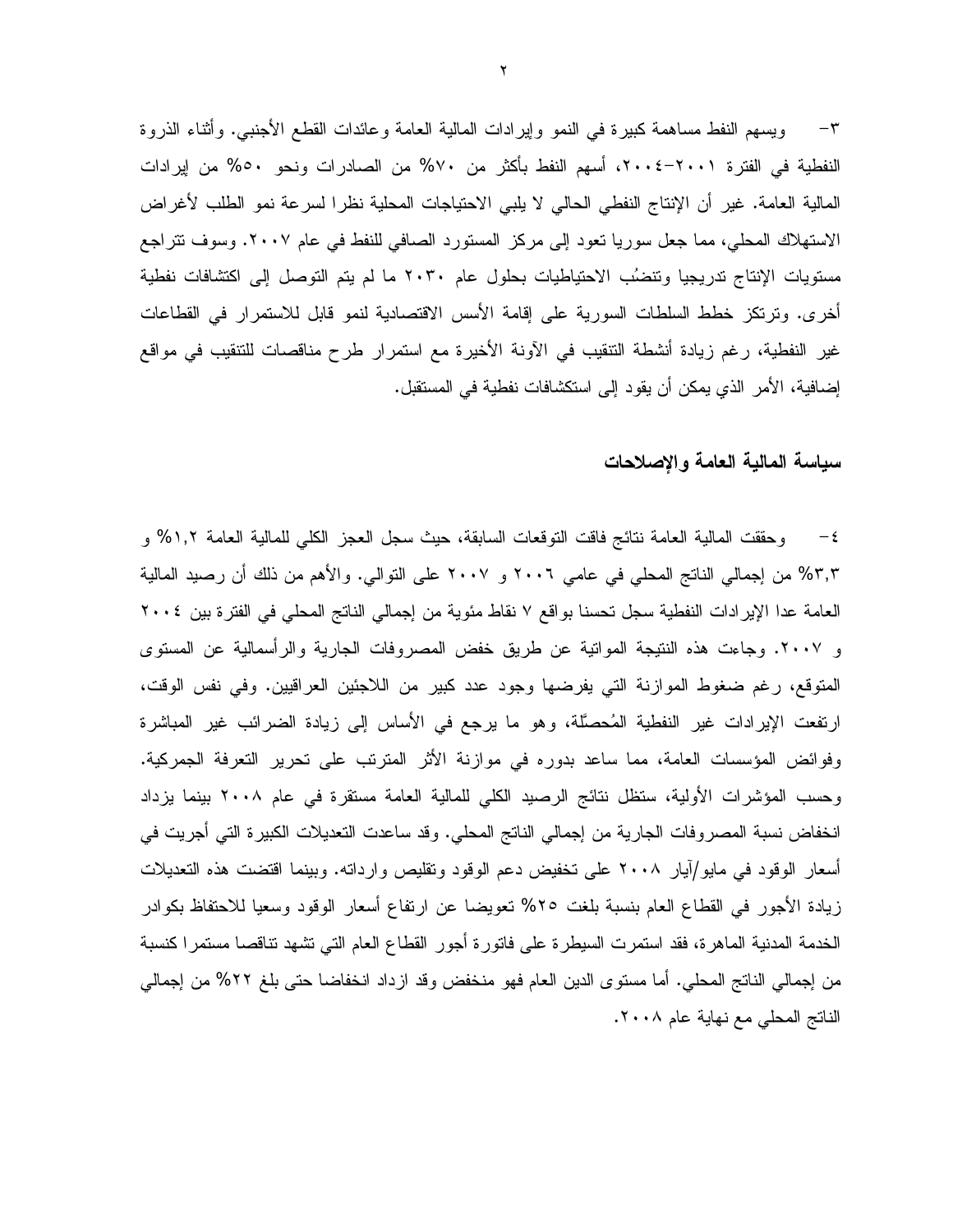o− وستظل سياسة المالية العامة محكومة في عام ٢٠٠٩ بغية تعزيز المكاسب المحققة مؤخرا. وتتوخى الموازنة الجديدة تكثيف جهود السلطات استعدادا لمواجهة انخفاض الإيرادات النفطية، ومن هنا يُتوقع أن تحقق خفضا إضافيا في رصيد المالية العامة غير النفطي بمقدار نقطة مئوية واحدة عن طريق كبح المصروفات الجارية والرأسمالية. ونتظر السلطات في إناحة تحويلات نقدية تستهدف المستحقين وإدخال مزيد من التعديلات على أسعار الوقود، إذا اقتضت الحاجة، تمشيا مع خطتها الرامية إلى إلغاء الدعم بحلول عام ٢٠١٠. وترى السلطات أن ضريبة القيمة المضافة مصدر أساسي للإيرادات يكفل تحييد الأثر المترتب على تناقص الإيرادات النفطية، وتحرص على التأكد من نوافر الشروط الأساسية اللازمة لإنجاح تطبيق الضريبة، بما في ذلك تحسين ممارسات الفوترة. ويجري إصلاح الإدارة الجمركية في إطار مشروع مع الاتحاد الأوروبي بينما يتولى صندوق النقد الدولي ومركز المساعدة الفنية الإقليمي لمنطقة الشرق الأوسط (METAC) تقديم المساعدة اللازمة لتحديث عمليات الموازنة العامة، بما في ذلك إنشاء إطار للإنفاق متوسط الأجل. وتأتي العملية الجارية لتتفيذ نظام متكامل لتكنولوجيا المعلومات كخطوة مهمة صوب تحسين إدارة النفقات من خلال حساب خزانة واحد.

#### سياسات النقد والصرف

٦– تتسم السياسة النقدية بطابع الحذر ويعمل مصرف سورية المركزي جاهدا على إجراء إصلاحات في النظم المؤسسية والنقدية. وقد أحرز نقدم كبير في اثنين من أهم أولويات الإصلاح، وهما استحداث أدوات للإدارة النقدية تسترشد بآليات السوق وتقوية التنظيم والرقابة في القطاع المصرفي. وأصدرت أذون خزينة من خلال مزادين تجريبيين ناجحين في يوليو/تموز ٢٠٠٨، ومن المقرر بدء إقامة مزادات منتظمة لهذه الأذون في عام ٢٠٠٩. وفي نفس الوقت، ينظر المصرف المركزي في إصدار شهادات إيداع خاصة به لامتصاص السيولة الزائدة إذا ما تأخر إطلاق المزادات المقررة. وبدأت المناقشات حول تحويل أصول الدولة المقومة بالقطع الأجنبي والمودعة لدى المصرف النجاري السوري إلى مصرف سورية المركزي، والمزمع أن تُستكمل هذه العملية في عام ٢٠٠٩. ويجري العمل على إنشاء إطار للسيولة ويقوم المصرف المركزي بتنفيذ إصلاحات لتحديث عملياته، والتوسع في قدراته البحثية، وتعزيز إدارة المخاطر في القطاع المالي.

ونتظر السلطات بالإيجاب إلى النجربة التي خاضتها مع نظام ربط العملة بحقوق السحب الخاصة  $-\vee$ والذي يقوم بعمل الركيزة النقدية الموثوقة. وتمثل قوة نمو الصادرات وارتفاع الاحتياطيات الدولية دليلا على